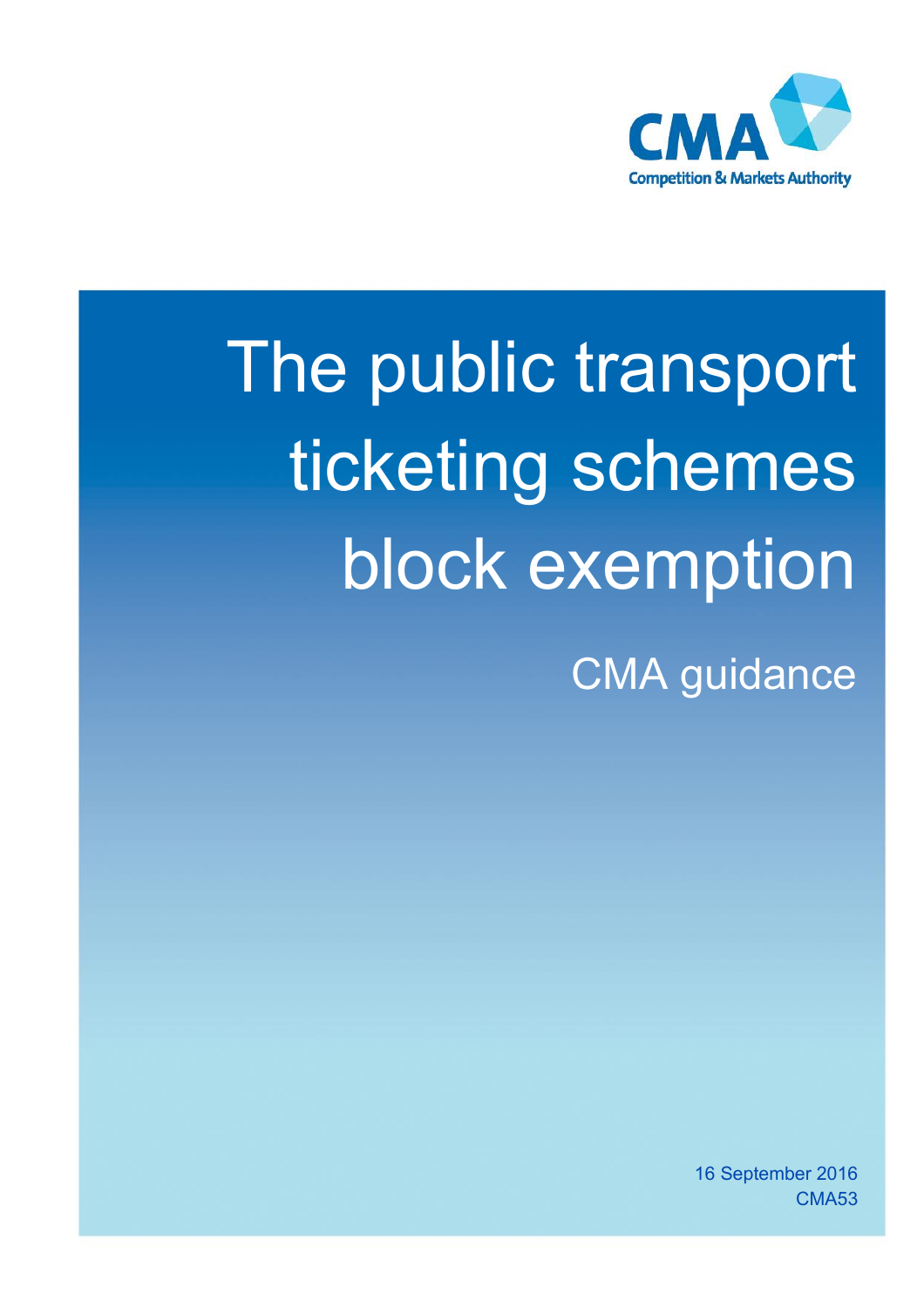© Crown copyright 2016

You may reuse this information (not including logos) free of charge in any format or medium, under the terms of the Open Government Licence.

To view this licence, visit [www.nationalarchives.gov.uk/doc/open-government](http://www.nationalarchives.gov.uk/doc/open-government-licence/)[licence/](http://www.nationalarchives.gov.uk/doc/open-government-licence/) or write to the Information Policy Team, The National Archives, Kew, London TW9 4DU, or email: [psi@nationalarchives.gsi.gov.uk.](mailto:psi@nationalarchives.gsi.gov.uk)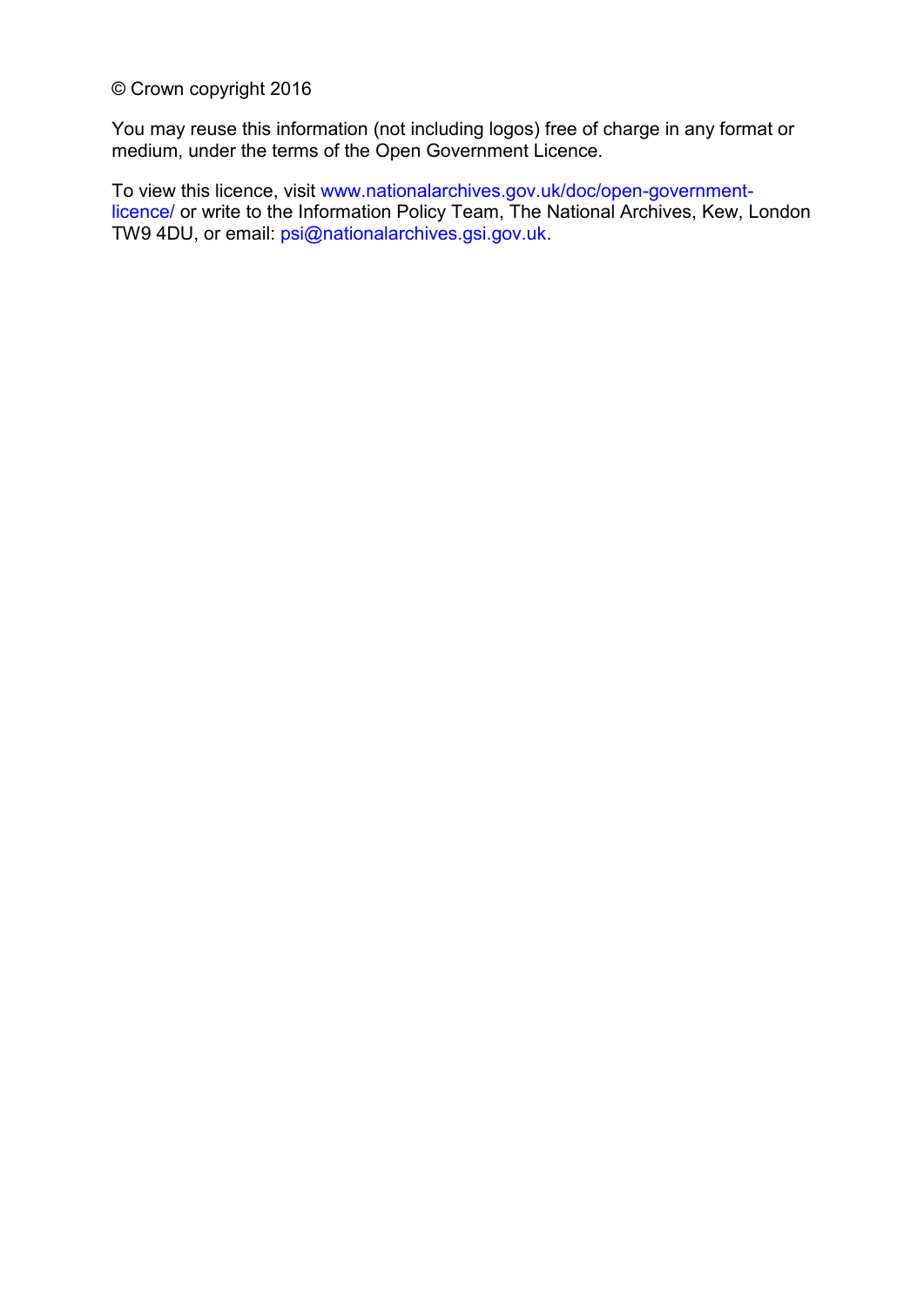# **Contents**

## *Page*

|  | 4. Legal conditions and obligation for schemes covered by the block exemption  21 |  |
|--|-----------------------------------------------------------------------------------|--|
|  |                                                                                   |  |
|  |                                                                                   |  |
|  |                                                                                   |  |
|  |                                                                                   |  |
|  |                                                                                   |  |
|  | Appendix E: Flow charts on the application of the block exemption and whether     |  |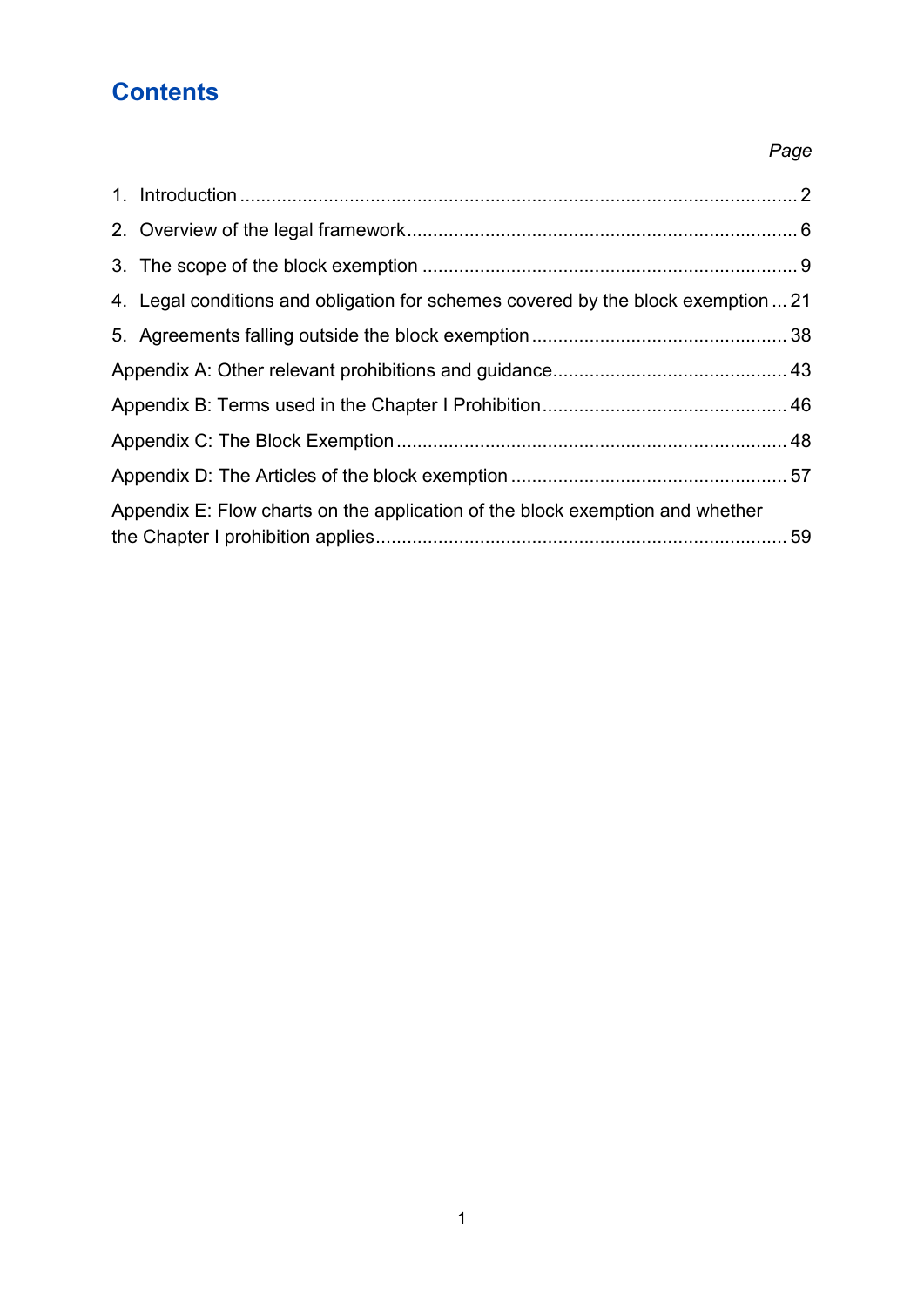## <span id="page-3-0"></span>**1. Introduction**

1.1 In this guide we use a number of abbreviations:

| <b>Article 101 TFEU</b>       | Article 101 of the TFEU.                                                                                                                                                                                                                                            |
|-------------------------------|---------------------------------------------------------------------------------------------------------------------------------------------------------------------------------------------------------------------------------------------------------------------|
| <b>Article 102 TFEU</b>       | Article 102 of the TFEU.                                                                                                                                                                                                                                            |
| <b>CA98</b>                   | Competition Act 1998.                                                                                                                                                                                                                                               |
| <b>Chapter I Prohibition</b>  | The prohibition on anticompetitive agreements<br>contained in Part I, Chapter I of the Competition Act<br>1998.                                                                                                                                                     |
| <b>Chapter II Prohibition</b> | The prohibition on abuse of a dominant position<br>contained in Part I, Chapter II of the Competition Act<br>1998.                                                                                                                                                  |
| <b>MITs</b>                   | Multi-operator individual tickets.                                                                                                                                                                                                                                  |
| <b>MTCs</b>                   | Multi-operator travel cards.                                                                                                                                                                                                                                        |
| <b>Public transport</b>       | In this guidance, public transport includes any of<br>bus, rail, tram, metro or ferry services. <sup>1</sup>                                                                                                                                                        |
| Section 9(1)                  | Section 9(1) of the CA98 which sets out the criteria<br>for an agreement to be exempt from the Chapter I<br>prohibition.                                                                                                                                            |
| The block exemption           | The Competition Act 1998 Public Transport Ticketing<br>Schemes Block Exemption Order 2001 (SI 2001 No<br>319) as most recently amended by the Competition<br>Act 1998 (Public Transport Ticketing Schemes Block<br>Exemption) (Amendment) Order 2016 (SI 2016/216). |
| <b>TFEU</b>                   | Treaty on the Functioning of the European Union.                                                                                                                                                                                                                    |
| <b>Ticketing schemes</b>      | Public transport ticketing schemes.                                                                                                                                                                                                                                 |
| <b>TTs</b>                    | Through tickets.                                                                                                                                                                                                                                                    |

<sup>1</sup> Article 3 of the block exemption also refers to 'local public transport services' which includes these forms of transport, but which excludes in particular chartered services and tourist services. See paragraphs 4.57 & 4.58 below for more details.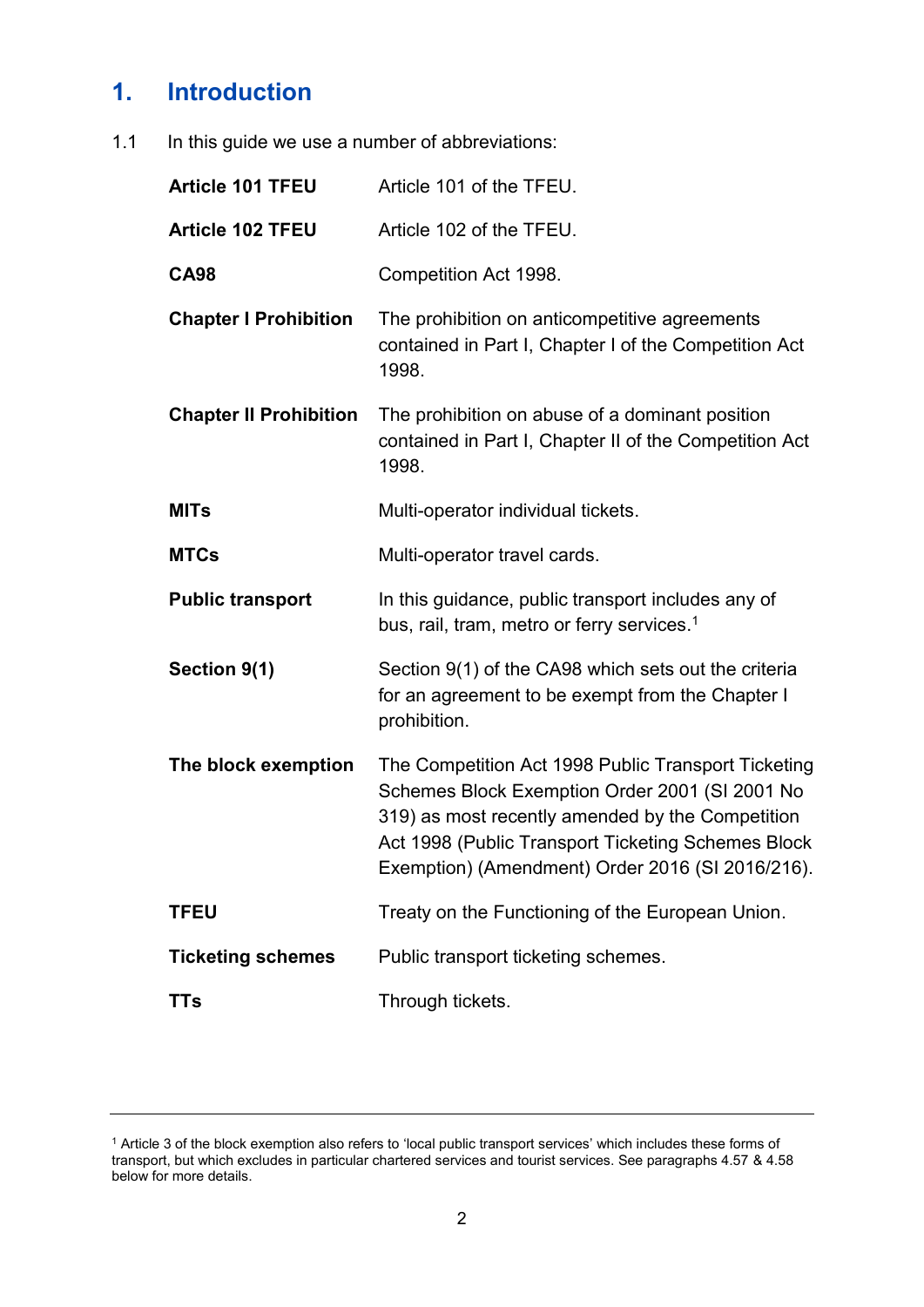## **Undertaking** Any natural or legal person (or other entity) engaged in economic activity (eg companies, firms, partnerships, sole traders, public entities). See [Appendix B](#page-47-1) for more details.

- 1.2 Normally, agreements between companies that serve to align their pricing or services are prohibited by Chapter I of the Competition Act 1998 (CA98) ('Chapter I Prohibition') and by Article 101 of the Treaty on the Functioning of the European Union ('TFEU').<sup>2</sup> This is because rivalry between suppliers encourages efficiency, lower prices and better services. A prohibited agreement is not enforceable.
- 1.3 However, there are limited situations where such agreements can be beneficial to consumers and so are exempt from the Chapter I prohibition; these are specified in section 9(1) of the CA98 ('section 9(1)'). One such situation is where multi-operator public transport tickets produce significant benefits for passengers and others. In recognition of this, the block exemption applies where particular public transport ticketing schemes ('ticketing schemes') meet certain conditions. Its effect is to exempt these schemes from the Chapter I Prohibition. Public transport operators in this context may include bus, train, tram, metro and ferry operators.
- 1.4 The purpose of these guidelines is to help operators, local authorities and scheme administrators assess ticketing schemes to decide whether their multi-operator schemes fall within the scope of the block exemption. The guidelines are relevant to both existing and new ticketing schemes. The guidelines do not apply to agreements in sectors other than public transport. They replace and revoke OFT guideline *Public transport ticketing schemes block exemption (OFT 439*).
- 1.5 Where a scheme does not meet the block exemption conditions, it may still be exempted from the Chapter I Prohibition, but the parties would need to selfassess the agreement setting up the scheme to see if it fulfils the criteria for exemption under section 9(1).
- 1.6 Where schemes are exempted from the Chapter I Prohibition, transport operators are still expected to act competitively – for example in the pricing of their tickets, the services they operate and the quality of provision – to continue to deliver benefits for customers.

<sup>2</sup> Further details on EU competition law can be found in Appendix A.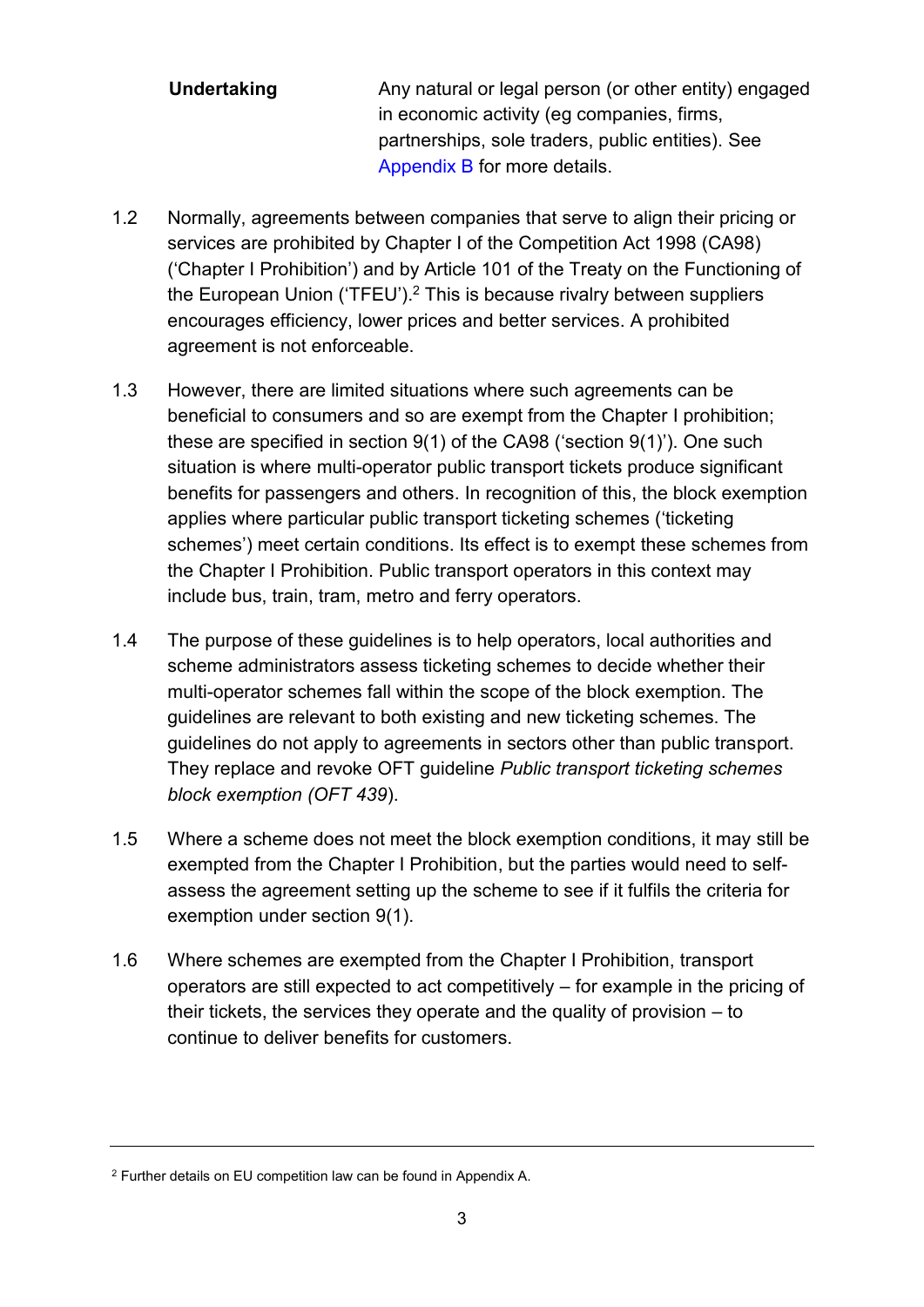- 1.7 These guidelines must be applied individually to each ticketing scheme, having regard to the specific factual and legal circumstances in each case. It is the responsibility of the parties to a ticketing scheme to analyse the compatibility of their agreement with the block exemption and, where necessary, with section 9(1).
- 1.8 The Competition and Markets Authority (CMA) may investigate the compatibility of any agreement with competition law, on its own initiative or following a complaint.<sup>3</sup> If a scheme would otherwise infringe the Chapter I prohibition, the parties to a ticketing scheme would need to be able to demonstrate that the scheme complies with the block exemption or with section 9(1).
- 1.9 There are certain situations where the effect of other legislation may be to disapply the Chapter I prohibition:
	- *(a)* local authorities have the power to establish mandatory ticketing schemes under the Transport Act 2000 or the Transport (Scotland) Act 2001 which have to satisfy the Part 1 Competition Test;<sup>4</sup>
	- *(b)* an agreement is specifically excluded from the Chapter I prohibition to the extent to which it is made to comply with a legal requirement.<sup>5</sup>
- 1.10 These guidelines do not consider the application of other provisions of tools of transport policy that may also apply and operate alongside the block exemption (for more details see [Appendix A\)](#page-44-1). In such cases where the scheme is permitted under other legislation $6$  and the CA98 is specifically disapplied the block exemption will not be relevant.
- 1.11 Appendix A to the guidelines also sets out other provisions of UK and EU law that may apply alongside the block exemption and also refers to exclusions that may apply.

## **Structure of the guidelines**

1.12 The remainder of these guidelines is structured as follows:

<sup>3</sup> Further information about the CMA's powers under the CA98 can be found in *[Guidance on the CMA's](https://www.gov.uk/government/publications/guidance-on-the-cmas-investigation-procedures-in-competition-act-1998-cases)  [investigation procedures in CA98 cases \(CMA8\)](https://www.gov.uk/government/publications/guidance-on-the-cmas-investigation-procedures-in-competition-act-1998-cases)*.

<sup>4</sup> See paragraph 20 of Schedule 10 to the Transport Act 2000 as amended by the Local Transport Act 2008. 5 See paragraph 5 of Schedule 3 to the CA98. For example, in London the Greater London Authority Act 1999 provides the Mayor with the power to direct Transport for London to enter into certain ticketing agreements. 6 In contrast to a non-statutory arrangement **which must meet the requirements of** the block exemption.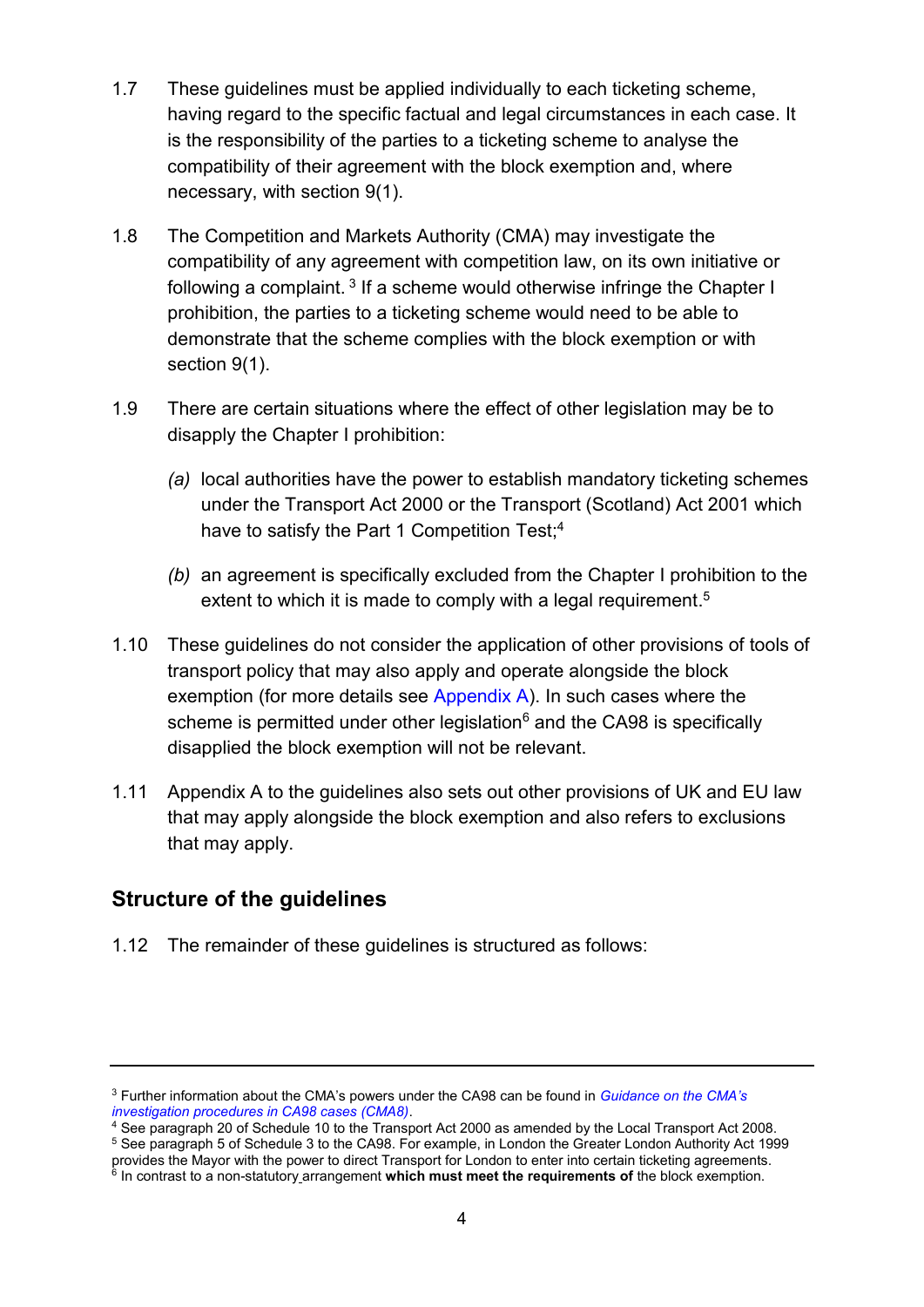- *(a)* [Part 2: Overview of the legal framework.](#page-7-1) This part provides an overview of the CA98 Chapter I Prohibition and the exemption regime.
- *(b)* [Part 3: The scope of the block exemption.](#page-10-1) This part gives an overview of the categories of ticketing scheme covered by the block exemption and the criteria that should be met for each scheme.
- *(c)* [Part 4: Legal conditions and obligation for schemes covered by the block](#page-22-1)  [exemption.](#page-22-1) This part describes the conditions that apply to ticketing schemes covered by the block exemption, and other obligations and requirements.
- *(d)* [Part 5: Agreements falling outside the block exemption.](#page-39-1) Some agreements may be permitted under section 9(1) even when they do not meet the conditions of the block exemption. This part covers the assessment of such schemes.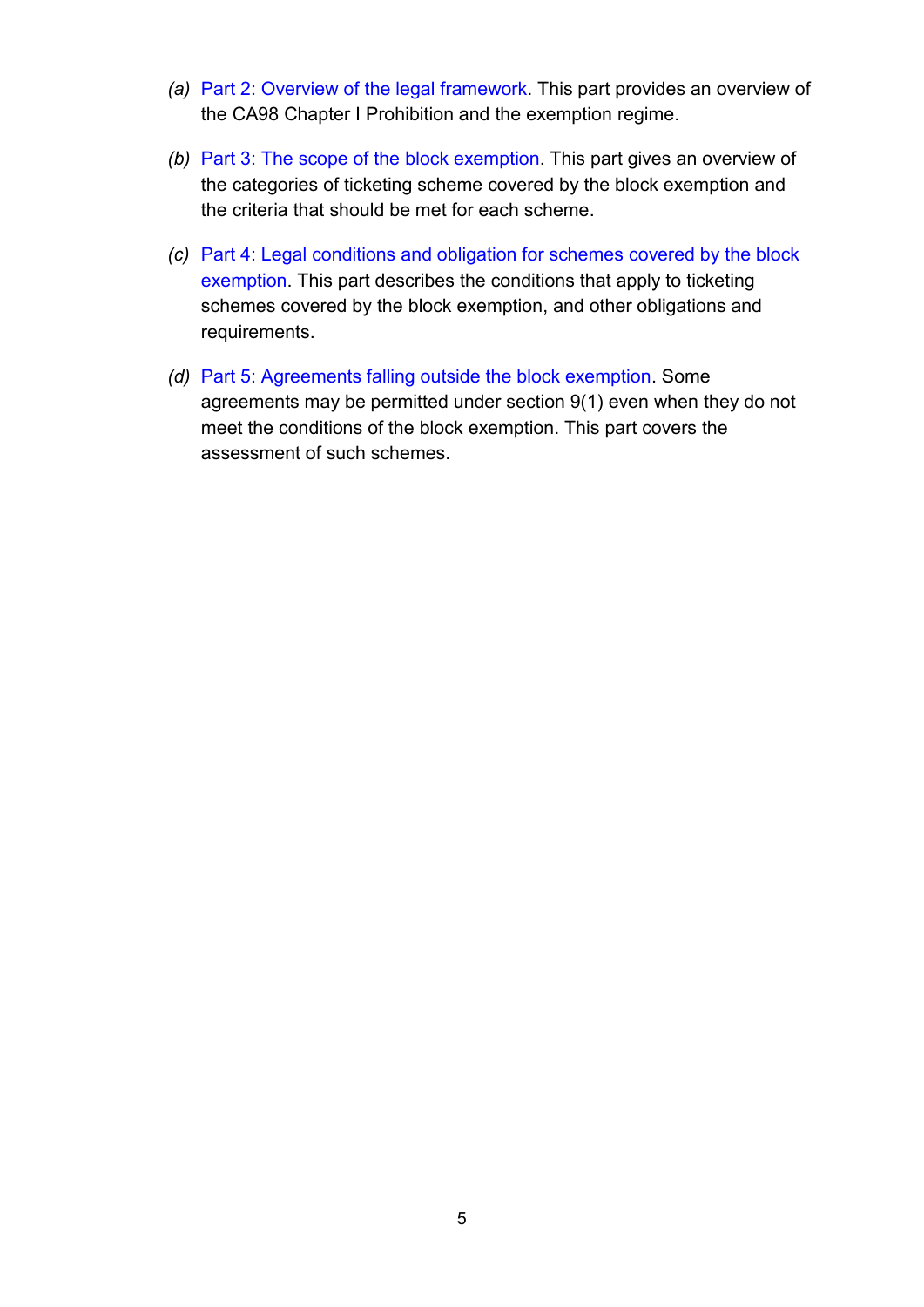# <span id="page-7-1"></span><span id="page-7-0"></span>**2. Overview of the legal framework**

2.1 This part gives a brief overview of the Chapter I Prohibition and the exemption regime on which basis the block exemption has been adopted. [Appendix B](#page-47-1) provides further details on the Chapter I Prohibition, in particular setting out the meaning of some of the terms and concepts used throughout these guidelines. It also refers to other documents issued or adopted by the CMA<sup>7</sup> and the European Commission, which may help when considering whether the Chapter I Prohibition applies.

## **The Chapter I Prohibition**

- 2.2 The Chapter I Prohibition prohibits certain agreements that prevent, restrict or distort competition. More specifically, Chapter I prohibits agreements between undertakings, decisions by associations of undertakings or concerted practices which (i) have as their object or effect the prevention, restriction or distortion of competition within the United Kingdom (or a part thereof) and (ii) may affect trade within the United Kingdom.
- 2.3 The Chapter I Prohibition, however, only applies where agreements have as their object or effect an *appreciable* restriction of competition within the United Kingdom or a part of it. $8$  Ticketing agreements containing clauses that have only a neutral or benign impact on competition do not fall within the Chapter I Prohibition. For example, where an agreement is between a local bus company and a train operating company that are not actual or potential competitors in any market, or where operators merely standardise the format of their tickets, it is unlikely that an agreement between them will fall within the Chapter I Prohibition because there will be no appreciable restriction of competition.
- 2.4 The Chapter I Prohibition is one of two prohibitions in the CA98. The other the Chapter II Prohibition – is concerned with abuse of a dominant position. These prohibitions sit alongside two analogous prohibitions in EU law under Articles 101 and 102 TFEU, the difference being that the EU prohibitions only apply where agreements, or the conduct of a dominant undertaking, may affect inter-state trade within the European Union.
- 2.5 Ticketing schemes may prevent, restrict or distort competition to an appreciable extent and hence infringe the Chapter I Prohibition (see paragraph 3.7). These guidelines consider ticketing scheme agreements

<sup>&</sup>lt;sup>7</sup> The CMA has adopted some of the guidance issued by its predecessor, the Office of Fair Trading (OFT).

<sup>&</sup>lt;sup>8</sup> See paragraphs 3.6 & 3.7 and Appendix B provides further details on this point.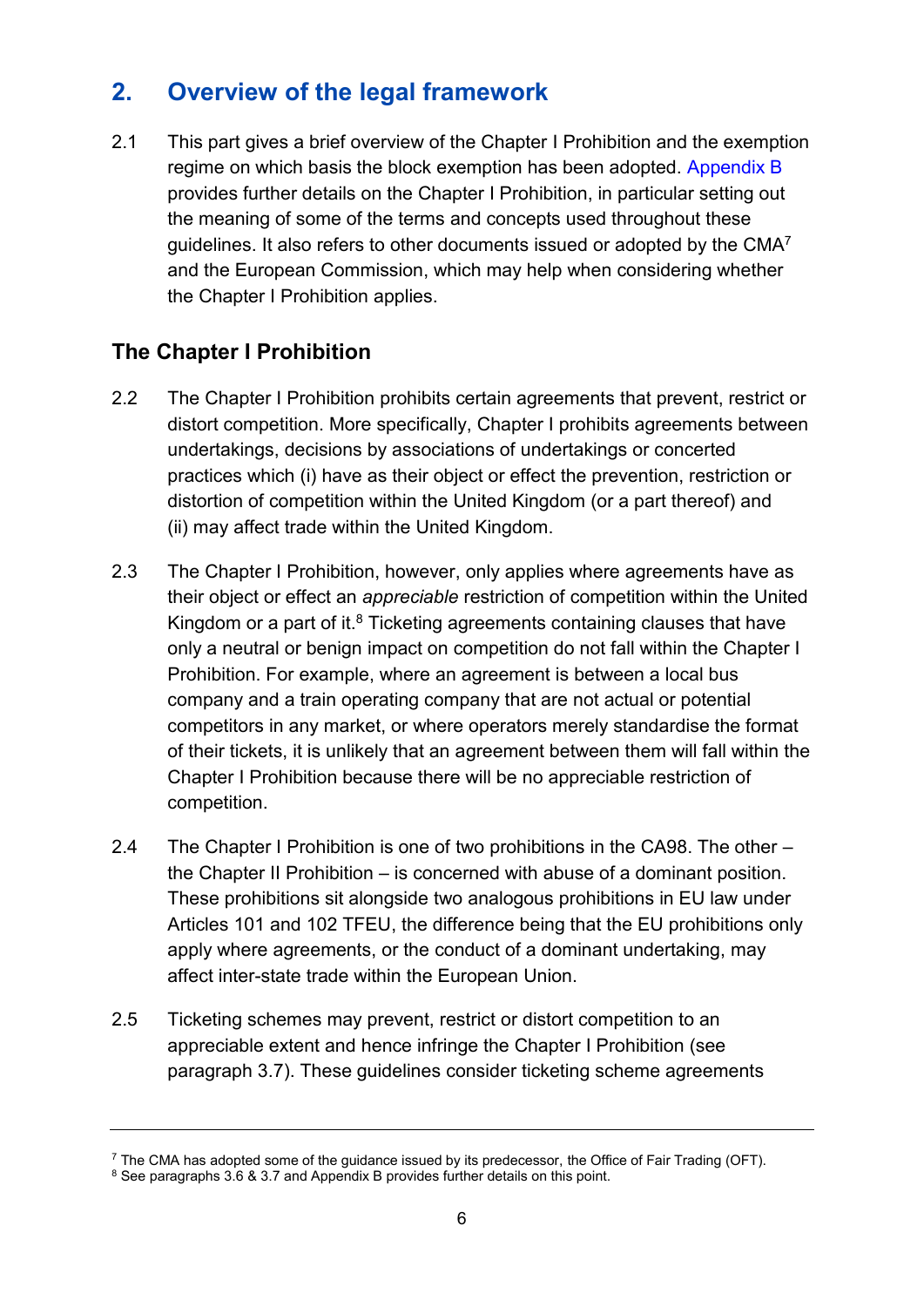primarily in relation to the Chapter I Prohibition, against which the block exemption is available.

- 2.6 The block exemption does not apply outside the UK, nor does it exempt agreements from the application of Article 101 TFEU. However, the same principles apply to determine whether an agreement has countervailing benefits under EU law as under the CA98 and accordingly, the CMA considers that where a ticketing scheme agreement meets the requirements of the block exemption or section 9(1), it is likely to also be treated as exempt from the prohibition in Article 101 TFEU.
- 2.7 This guidance is not concerned with abuse of a dominant position. No block exemptions are available from the Chapter II Prohibition or Article 102 TFEU.<sup>9</sup>

#### **The exemption regime**

- 2.8 The Chapter I Prohibition provides that some agreements which restrict competition are exempt from the prohibition where they satisfy certain conditions, set out in section 9(1).
- 2.9 Section 9(1) sets out the conditions that must be met for an agreement to have the benefit of the exemption from the Chapter I Prohibition.<sup>10</sup> Broadly, the agreement must contribute clear efficiency benefits.<sup>11</sup> Second, it must provide a fair share of the resulting benefits to consumers. Third, the restrictions on competition that it provides for must be no more than the minimum that is necessary to enable consumers to gain these benefits. Fourth, it must not give companies the opportunity to eliminate competition from a substantial part of the relevant market.
- 2.10 An agreement that satisfies the conditions set out in section 9(1) is valid and enforceable from the moment that the conditions in section 9(1) are satisfied and for as long as that remains the case. The parties involved in such an

*(b)* does not:

(ii) afford the undertakings concerned the possibility of eliminating competition in respect of a substantial part of the products in question.

<sup>&</sup>lt;sup>9</sup> The interactions between the Chapter I Prohibition/Article 101 TFEU, and between the Chapter II

Prohibition/Article 102 TFEU and the block exemption, are considered in Appendix A to these guidelines.

<sup>&</sup>lt;sup>10</sup> The conditions that must be met in full are that the agreement:

*<sup>(</sup>a)* Contributes to:

<sup>(</sup>i) improving production or distribution; or

<sup>(</sup>ii) promoting technical or economic progress

while allowing consumers a fair share of the resulting benefit; and

<sup>(</sup>i) impose on the undertakings concerned restrictions which are not indispensable to the attainment of those objectives; or

<sup>&</sup>lt;sup>11</sup> Certain schemes may yield benefits for consumers and others, such as facilitating the efficient use of resources or reducing consumer transaction costs. For example, schemes might encourage public transport use, hence reducing road congestion and pollution, while benefiting passengers both economically and socially with an improved level of public transport services.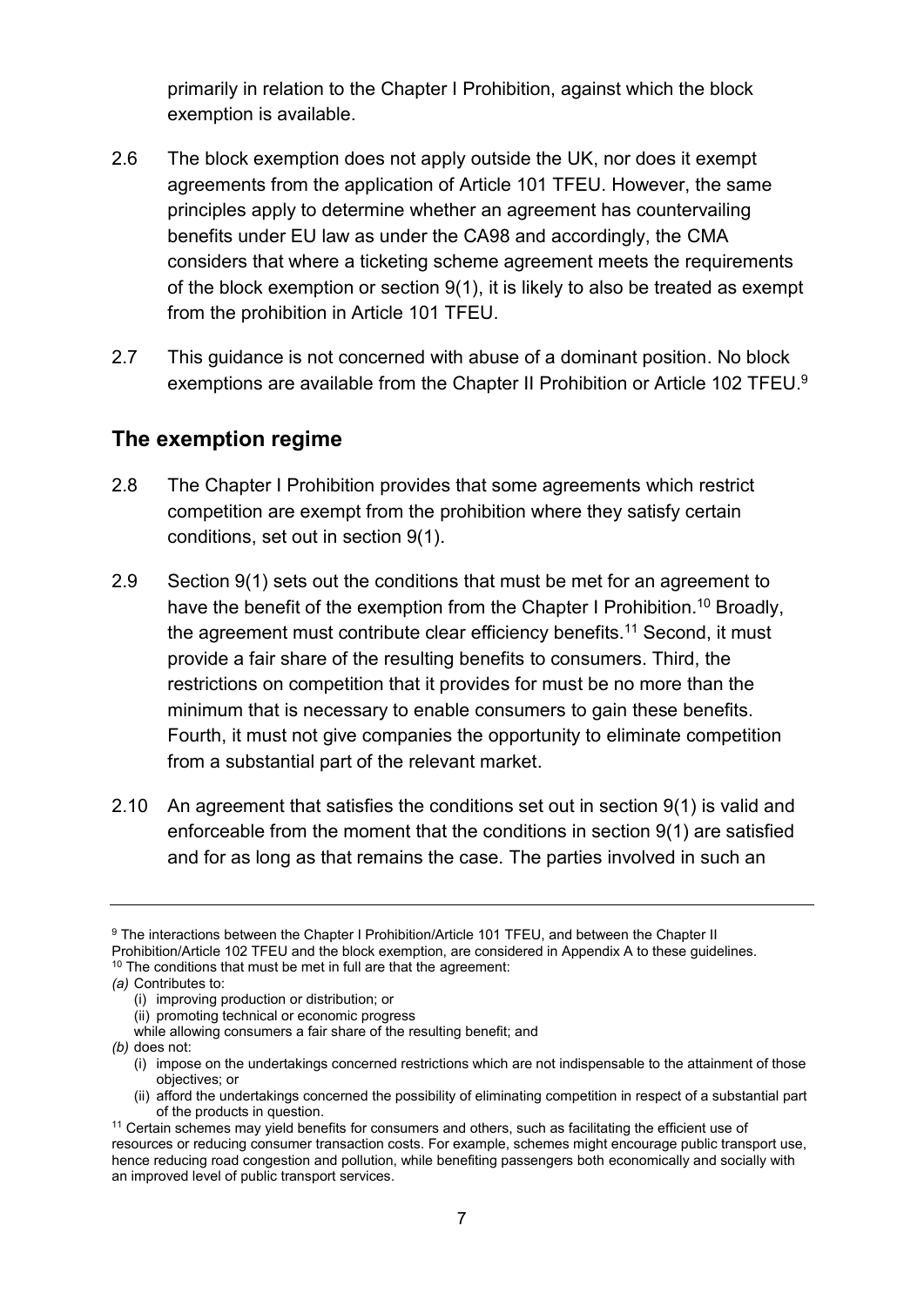agreement do not need to seek any authorisation from the CMA; they solely need to satisfy themselves ('self-assess') that the agreement meets the conditions set out in section 9(1).

#### *Block exemption*

- 2.11 To minimise the burden on the parties to agreements, under the CA98 the Secretary of State may make a 'block' exemption order that **exempts from the Chapter I Prohibition any agreements that fall within particular categories of agreement which the CMA considers are likely to satisfy the conditions in section 9(1)**. This allows companies to have confidence that their agreement is legal under Chapter I Prohibition, without needing to self-assess against the section 9(1) criteria.
- 2.12 An agreement that falls within a category specified in the block exemption (and that does not breach any of the conditions specified in the block exemption) will not be prohibited under the Chapter I Prohibition and is enforceable by the parties to the agreement. As mentioned in paragraphs 1.7 and 1.8 above, the parties to the agreement need to satisfy themselves that the agreement meets the conditions set out in the block exemption and be in a position to prove that the agreement is block exempted. Where an agreement has as its object or effect an appreciable restriction of competition but does not fall within the terms of the block exemption, consideration will need to be given to one of the following:
	- $\bullet$  Does it satisfy the conditions in section 9(1) so as to be individually exempted?
	- Should it be amended so as to bring it within the terms of the block exemption?
	- Does it fall within an exclusion under other legislation? (Se[e Appendix A.](#page-44-1))
- 2.13 Further details on how to assess an agreement falling outside the block exemption are provided in Part 5 below.
- 2.14 A copy of the block exemption, as amended, has been included in [Appendix C.](#page-49-1) The purposes of the individual articles of the block exemption are summarised in [Appendix D.](#page-58-1)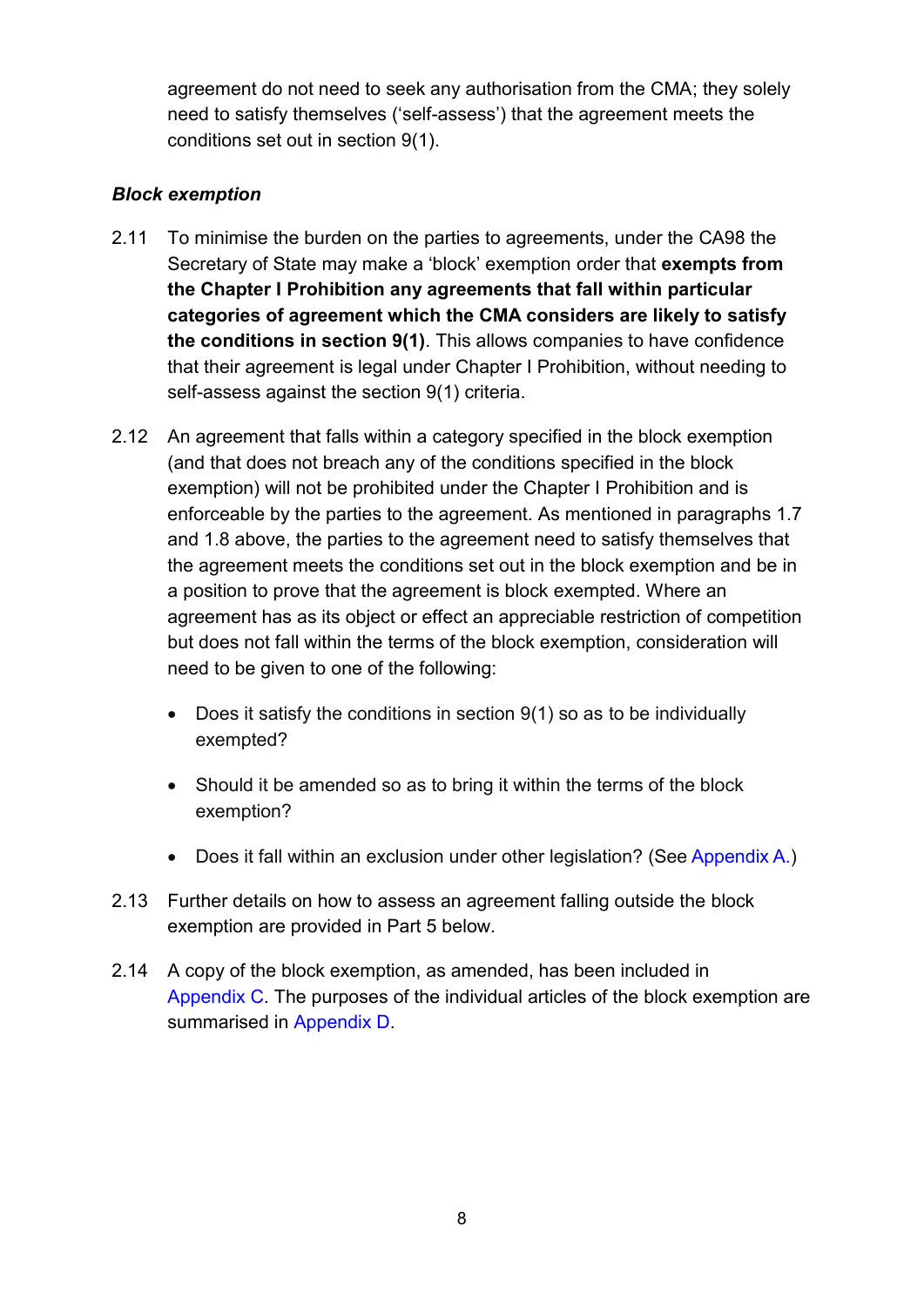# <span id="page-10-1"></span><span id="page-10-0"></span>**3. The scope of the block exemption**

- 3.1 This part gives an overview of the categories of ticketing scheme covered by the block exemption and the criteria that should be met for each scheme.
- 3.2 This part is structured as follows:
	- Overview of ticketing schemes (**A**).
	- The five categories of ticketing schemes covered by the block exemption (**B**).
	- How to distinguish multi-operator travel cards (MTCs) from multi-operator individual tickets (MITs) and through tickets (TTs) (**C**).
	- How to assess whether a ticketing scheme is a TT scheme (**D**).
	- Duration of the block exemption (**E**).

#### **A. Overview of ticketing schemes**

#### *Ticketing schemes covered by these guidelines*

- 3.3 Broadly speaking, ticketing schemes are written agreements between public transport operators and also may include local authorities allowing for passengers to purchase tickets that can be used on the services of more than one of the participating operators.<sup>12</sup> Over time, new ticket formats such as electronic tickets have been introduced.
- 3.4 By 'ticket', the block exemption means 'evidence of a contractual right to travel' (Article 3).Thus it focuses on the entitlement to travel and the contractual arrangement for travel rather than on the format of the ticket or the type of product concerned. The CMA considers that this definition is wide enough to encompass the smart tickets that are currently offered in the market, including electronic tickets and even situations where the ticket product is not determined until after the event for travel undertaken over a specified period.
- 3.5 Smart tickets accordingly include all ticket types that enable electronic ticketing without any specific need for a physical ticket to travel. The tickets can be sold and stored or activated on electronic devices such as smart cards, mobile phones, contactless bank cards, or wearable devices. The

 $12$  A precise definition of public transport ticketing scheme can be found in Article 4(2) of the block exemption.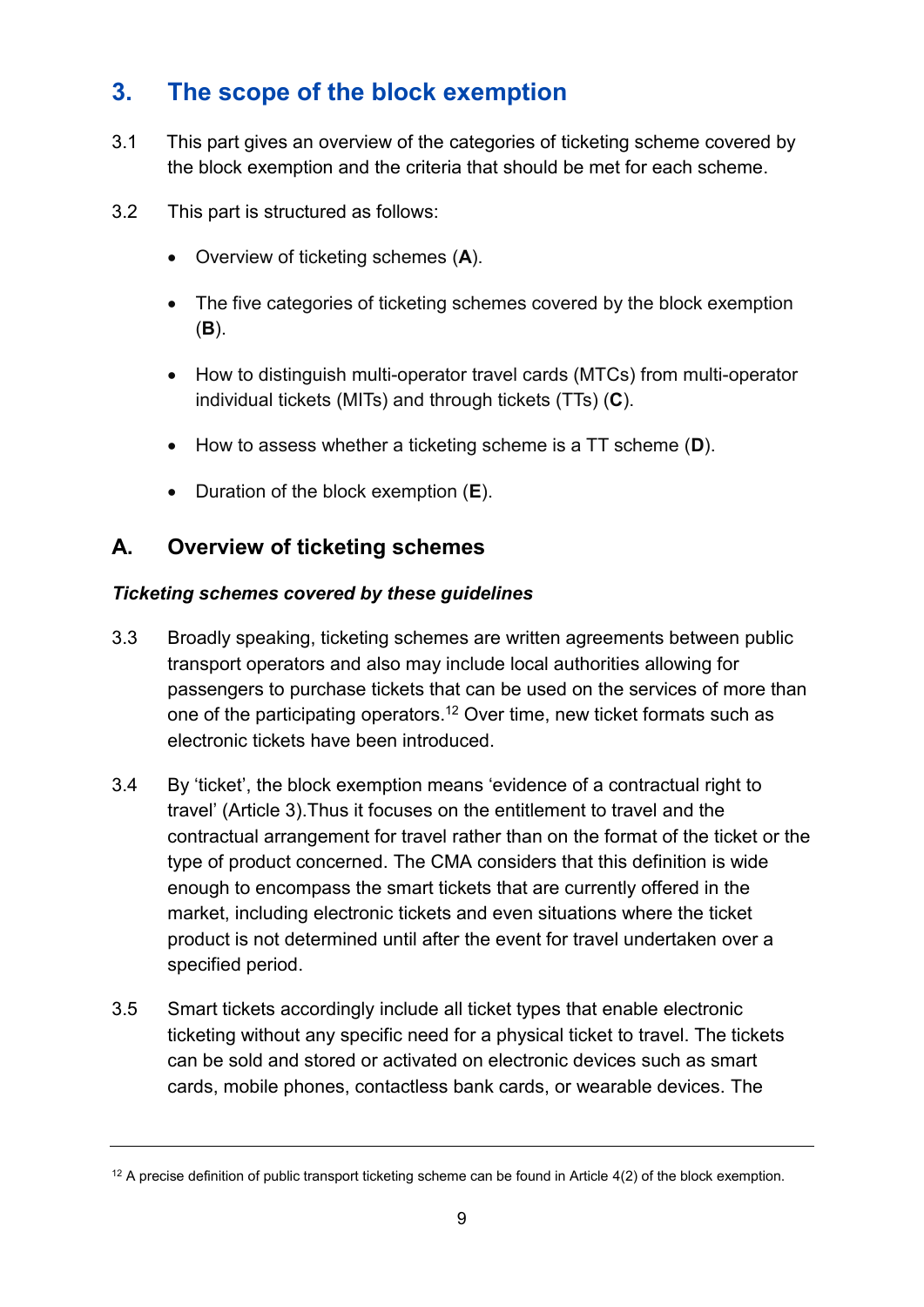exact form of the entitlement to travel, be it a physical ticket or some other (eg electronic) indication of entitlement to travel is irrelevant to the application of the block exemption conditions. We note that smart tickets can be used to more readily facilitate different ticket types not available as paper tickets, such as pay-as-you-go with cap.<sup>13</sup> Such tickets, and any new ticket types which may be introduced, will still fall within the block exemption as long as they satisfy the conditions for one of the five permitted ticket categories set out in the block exemption (see paragraphs 3.12, 3.14, 3.16, 3.20 and 3.21).

3.6 Certain ticketing schemes are likely to prevent, restrict or distort competition to an appreciable extent and hence infringe the Chapter I Prohibition unless they satisfy the conditions in section 9(1). This includes schemes that impose restrictions which reduce incentives to compete on price or quality. Certain schemes may nevertheless generate benefits offsetting the restrictions.

#### *What restrictions to competition are likely to infringe Chapter I Prohibition?*

- 3.7 Restrictions that are likely to infringe the Chapter I Prohibition include:<sup>14</sup>
	- *(a)* fixing fares for tickets sold under the ticketing schemes;
	- *(b)* carving up routes between participants;
	- *(c)* agreements that raise barriers to entry to keep out new competitors, for example through exclusivity provisions, thus allowing incumbents to raise prices;
	- *(d)* eliminating single-operator tickets, such as single and return tickets that are not part of the scheme and for which fares are set at the discretion of individual operators; and

<sup>&</sup>lt;sup>13</sup> Examples of current use of smart tickets:

Different smart ticket types on offer, or anticipated to go on offer, to consumers currently include 'paper replacement tickets', 'pay-as-you-go with cap', and 'pay-later with best price guarantee'.

 <sup>&#</sup>x27;Paper replacement tickets' are simply an electronic replacement of a paper ticket. This includes prepay tickets such as a season ticket stored on an electronic device, or a one-day travel card paid in advance of travel on an e-purse or contactless card. Carnet tickets, off-peak tickets and time-limited travel cards stored on smart devices all fall within this category. These are therefore assessed in the same way as the corresponding paper tickets.

 <sup>&#</sup>x27;Pay-as-you-go with cap' allows the consumer to make multiple journeys, paying standard single or return fares up to a predetermined price limit, after which any further travel is free. To the extent that these tickets permit travel on multiple operators' services, the block exemption would apply as, for example, they would be regarded as MTCs once the cap is reached (provided the conditions of the block exemption were met).

 <sup>&#</sup>x27;Pay-later with best price guarantee' allows the consumer to undertake travel without any prepayment. A customer is charged after the event for travel undertaken over a specified period (eg a day, a week or a month) and is charged for the cheapest ticket(s) available for the actual journeys undertaken. The final charge to the customer could include a combination of several different tickets, including single or multioperator tickets. However, each ticket would be assessed individually for the purposes of the block exemption.

<sup>&</sup>lt;sup>14</sup> These examples are not exhaustive.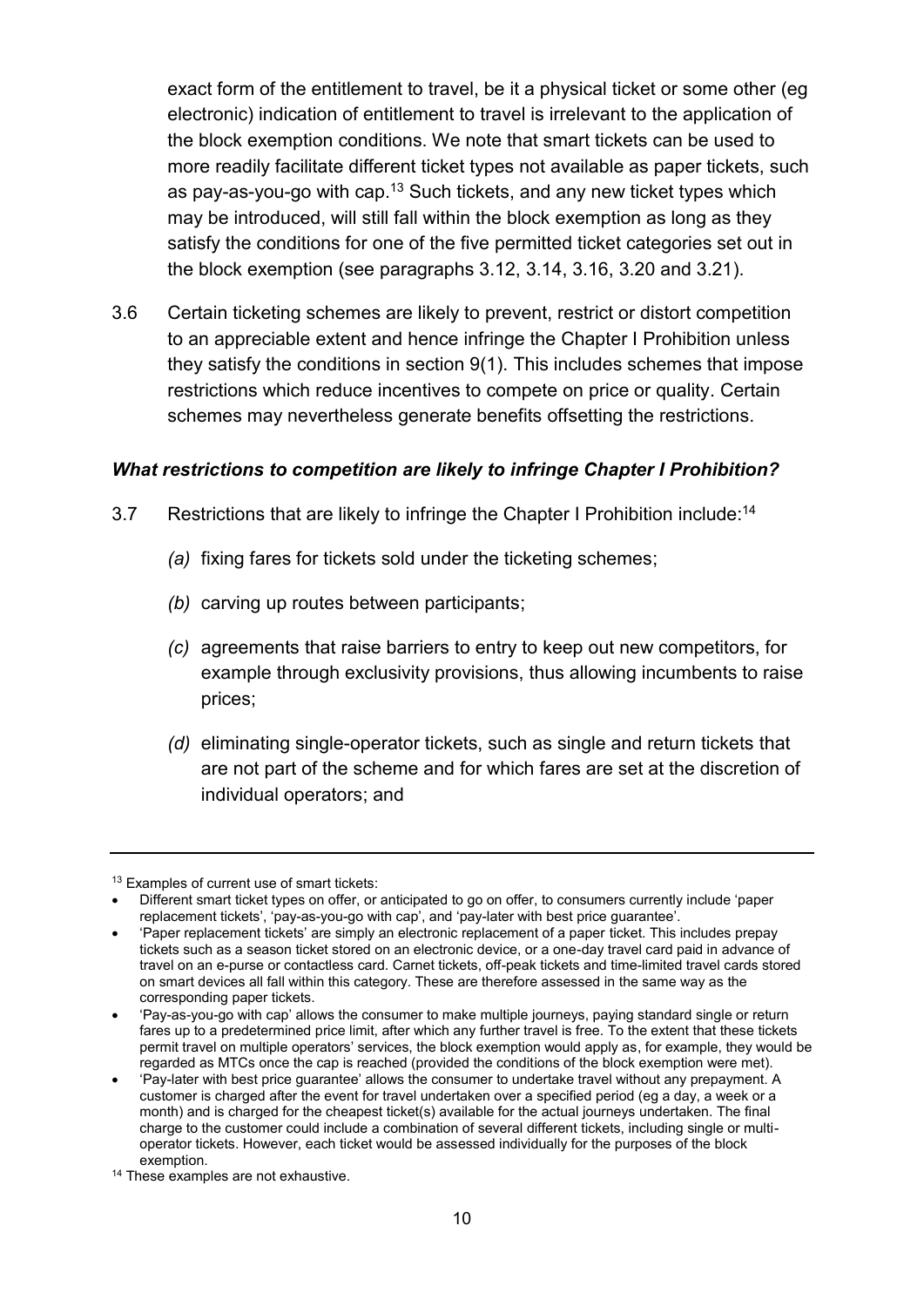*(e)* facilitating price-fixing through the exchange of commercially sensitive information between operators.

#### *What type of benefits can ticketing schemes generate which are likely to meet the conditions of section 9(1)?*

3.8 Certain schemes may yield benefits for consumers and others, such as facilitating the efficient use of resources or reducing consumer transaction costs. For example, schemes might encourage public transport use, hence reducing road congestion and pollution, while benefiting passengers both economically and socially with an improved level of public transport services.

## **B. The five categories of ticketing schemes covered by the block exemption**

- 3.9 The block exemption sets out five categories of ticketing schemes which are considered likely to satisfy the section 9(1) conditions and so are exempt, provided they meet certain conditions.
- 3.10 Each category has different effects on competition and requires different arrangements to make it work. Consequently, the conditions that a scheme must satisfy in order to benefit from the block exemption differ between each of the categories (see Part 4 below).
- 3.11 The criteria that each of the five schemes should meet are explained below.

#### *Through tickets*

- 3.12 Under Article 3 of the block exemption, a TT is a ticket:
	- valid on more than one operator's services;
	- for completion of a particular journey (whether single or return) on two or more services; and
	- where the journey is made on 'complementary services', that is services where the operators do not compete with each other over a 'substantial part of the route' covered by the ticket in question (see paragraphs 3.25 to 3.30 below).
- 3.13 The conditions that apply to TT schemes are discussed in more detail in Part 4 B. below.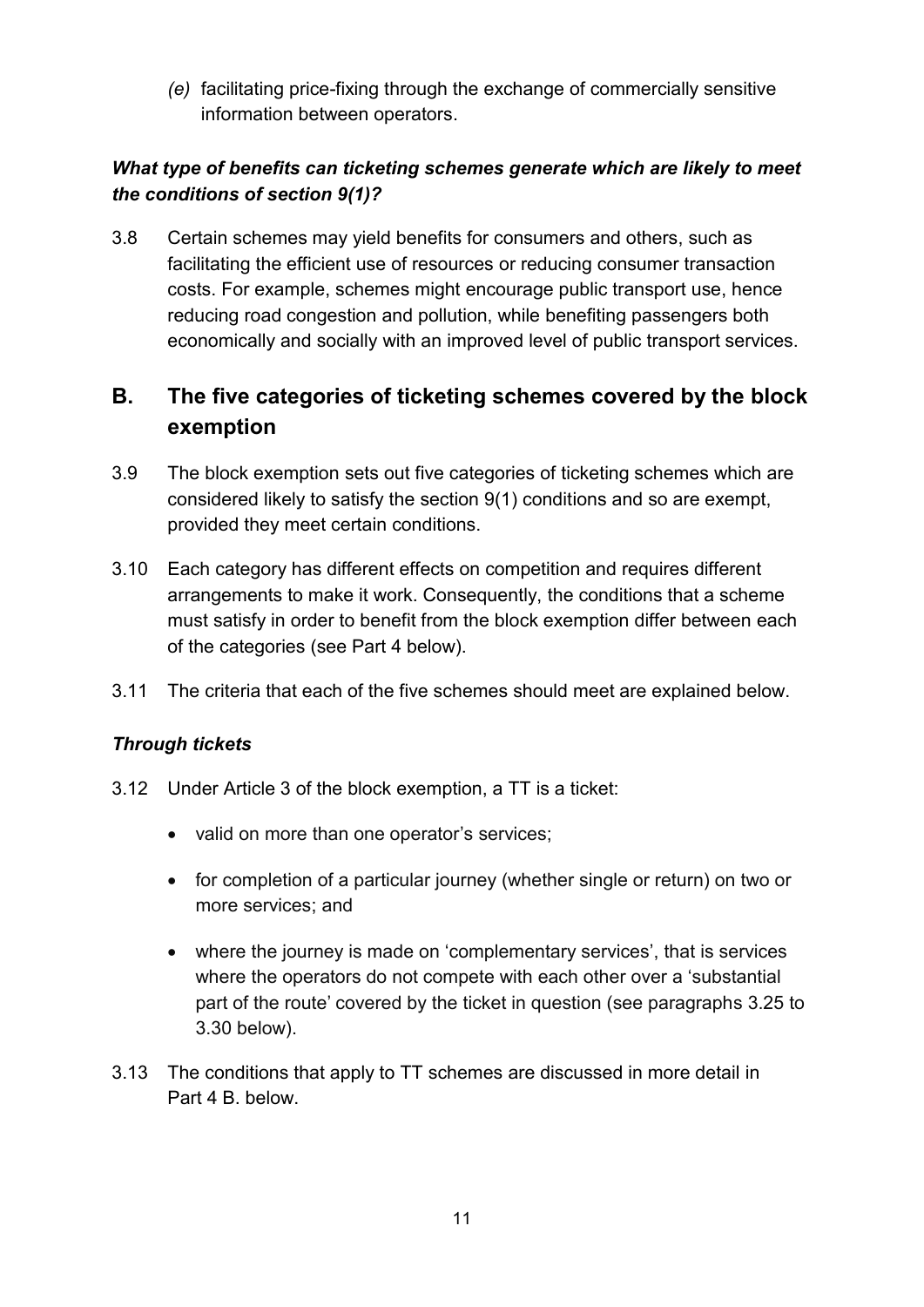#### *Multi-operator individual tickets*

- 3.14 Under Article 3 of the block exemption, an MIT is a ticket:
	- valid on more than one operator's services; and
	- for the completion of a particular journey (single or return) on whichever service the passenger chooses, involving a journey that could be made on services provided by any of two or more operators where those operators' services are in competition with each other.
- 3.15 A standard return ticket which allows a choice of more than one operator for the return journey<sup>15</sup> valid only for a particular journey on a particular route would therefore be an MIT, provided that it met the conditions that apply to MIT schemes (see Part 4 C. below). Such tickets could include different formats of tickets such as a carnet<sup>16</sup> or a time-limited ticket.<sup>17</sup>

#### *Multi-operator travel cards*

- <span id="page-13-0"></span>3.16 To be defined as an MTC within the meaning of the block exemption (Article 3), a ticket must:
	- entitle the holder to make at least three journeys;
	- entitle the holder to travel on three or more routes, which are 'not substantially the same'; and
	- in practice, not be substantially used by passengers as an MIT or TT.
- 3.17 MTCs entitle ticket holders to make multiple journeys on different operators' services (which may include different kinds of scheduled public transport services such as bus, rail, coach, tram, metro and local ferries) across a number of different routes, where these routes are not substantially the same, and the tickets are not substantially used by passengers as MITs or TTs.
- 3.18 For example, if a city is served by several operators with largely different networks, an MTC could allow passengers to travel across the whole city with just one ticket. Types of MTCs include daily and monthly travel cards, carnets, and other time-limited tickets.

<sup>&</sup>lt;sup>15</sup> In some cases MIT operators only offer one return ticket and this MIT ticket is accepted on both operators' services. This is acceptable as long as operators comply with Article 7 of the block exemption.

<sup>&</sup>lt;sup>16</sup> A carnet is a book of single tickets, usually ten, which entitles the passenger to undertake single journeys either on a particular route or for a range of routes.

<sup>&</sup>lt;sup>17</sup> Time-limited tickets permit travel for a specified time period (usually 1 or 2 hours).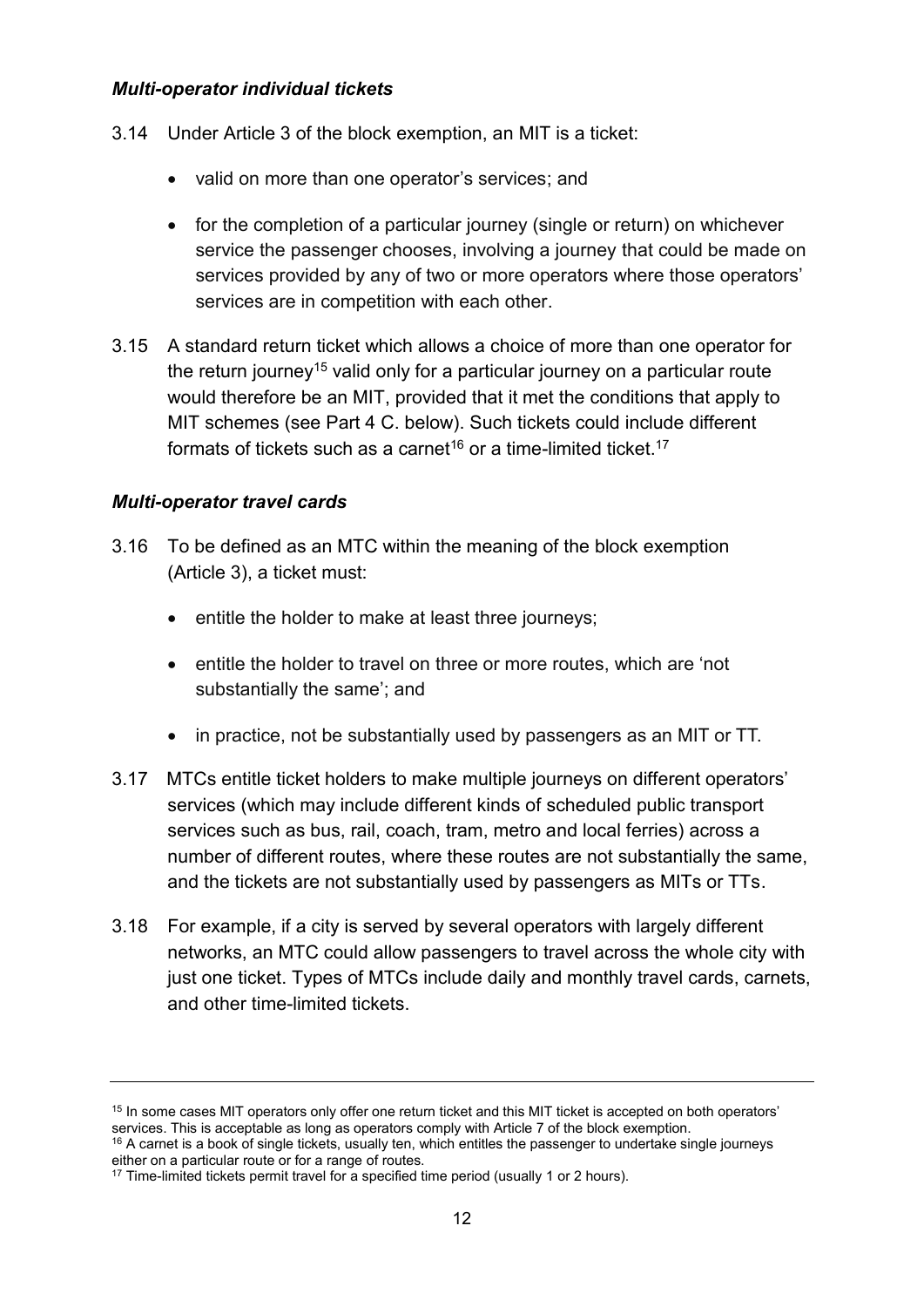3.19 A carnet or a time-limited ticket valid on any operator's services within a specified geographical area served by two or more operators would also be an MTC, provided that it satisfies the conditions that apply to MTC schemes (see Part 4 D.).

#### *Short-distance add-ons*

3.20 A short-distance add-on is a ticket where an MTC (for example, a bus zonal ticket) is provided as an add-on to a local public transport service (for example, a bus or train journey), providing onward travel connections for passengers on 'complementary services' (see Part 4 E. below).

#### *Long-distance add-ons*

3.21 Long-distance add-ons allow passengers to purchase a single-operator local service ticket, MTC or TT as an extension to a ticket on an individual longdistance route on one or more connecting services (see Part 4 E. below).

## **C. How to distinguish multi-operator travel cards from multioperator individual tickets and through tickets**

- 3.22 The block exemption allows operators offering an MTC to agree a common price. Since this is not the case for MITs and TTs, it is particularly important to establish whether a ticketing scheme containing price-fixing provisions really meets the criteria required for an MTC scheme (see paragraph 3.16). If these criteria are not met, the block exemption does not apply.
- 3.23 In such a case, operators may wish to consider whether the scheme may need to be amended to qualify as an MTC scheme, for example by adding certain routes from the scheme in order to meet the criteria, or whether the scheme could be replaced with one or more MIT/TT schemes not requiring price-fixing. Operators may also consider whether the scheme is individually exempt following self-assessment under section 9(1).
- 3.24 The rest of this section considers the application of the second and third of the criteria for MTCs (set out in paragraph [3.16](#page-13-0) above) in more detail.

#### *How to assess 'not substantially the same' (second criterion)*

3.25 To be defined as an MTC within the meaning of the block exemption, a ticket must relate to travel on three or more routes,<sup>18</sup> where these routes are 'not

<sup>&</sup>lt;sup>18</sup> On scheduled public transport services such as bus, rail, coach, tram, metro and local ferries.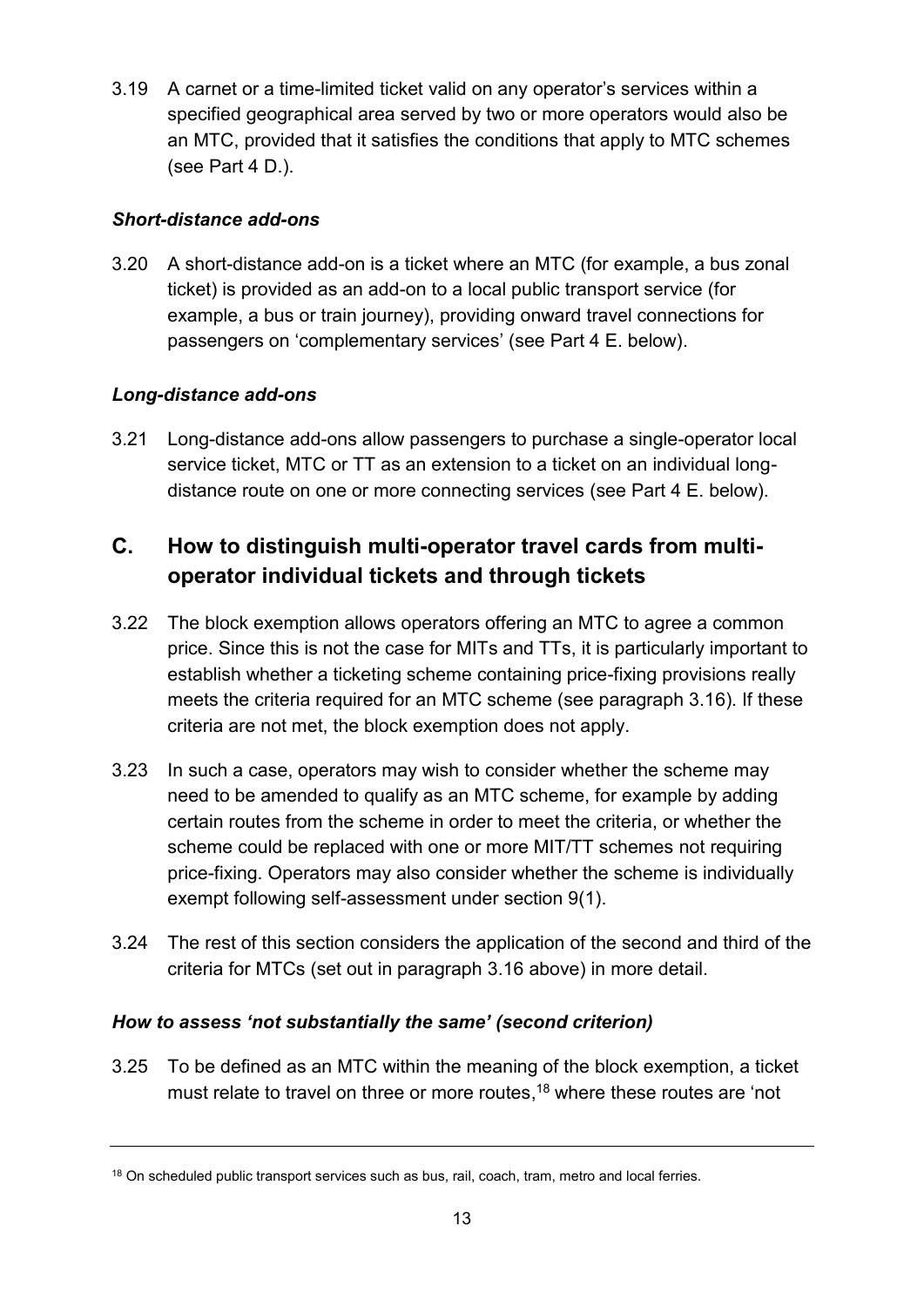substantially the same'. The purpose of this requirement is to ensure that MTC schemes provide access to a genuine network of complementary routes, rather than, for example, a single route (where an MIT is likely to be more appropriate). The combination of routes that are included in the MTC scheme should therefore offer passengers substantially different journeys and should not just be very similar routes with only minor variations even if they are by different modes of transport.

- 3.26 Operators only need to confirm that the MTC scheme covers at least three different (ie not substantially the same) routes. If an MTC scheme covers a large network – of many more than three routes – then the CMA considers that it is highly likely that it will meet this criterion and no detailed assessment would be necessary unless most routes overlap substantially. Where a scheme covers a small number of routes, operators should assess their scheme on a route-by-route basis to confirm whether the second criterion is met. A scheme that includes four routes, two of which are substantially the same as each other but different from the other two routes, would still cover three different routes.
- 3.27 The CMA recognises that a scheme will not fail to be an MTC simply because of a minor overlap of routes. Many of the routes which operators wish to include in ticketing schemes will involve at least a small overlap. For example, it might be that all bus services in a town must pass through one particular street in order to reach the bus station or serve a number of key destinations in a city (eg stops at different parts of the main shopping district, the railway station and hospital). Routes may still be 'not substantially the same', even if there are such overlaps, so long as they additionally serve a variety of destinations.
- 3.28 Whether any particular routes are 'substantially the same' will be a matter of fact to be assessed by operators with common sense and taking into account the particular local circumstances. However, the CMA considers that routes risk being considered 'substantially the same' when common stops (including adjacent stops) form a substantial part of a relevant route, and/or when routes are considered substitutes by a large proportion of passengers. For example, where:
	- common stops account for all or most of the stops on the route itself;
	- common stops account for all or most of the stops in a particular fare zone and most of the passengers originate from or travel to this fare zone; or
	- routes are in practice close substitutes in that they both connect to the same destination from the same starting point and a large proportion of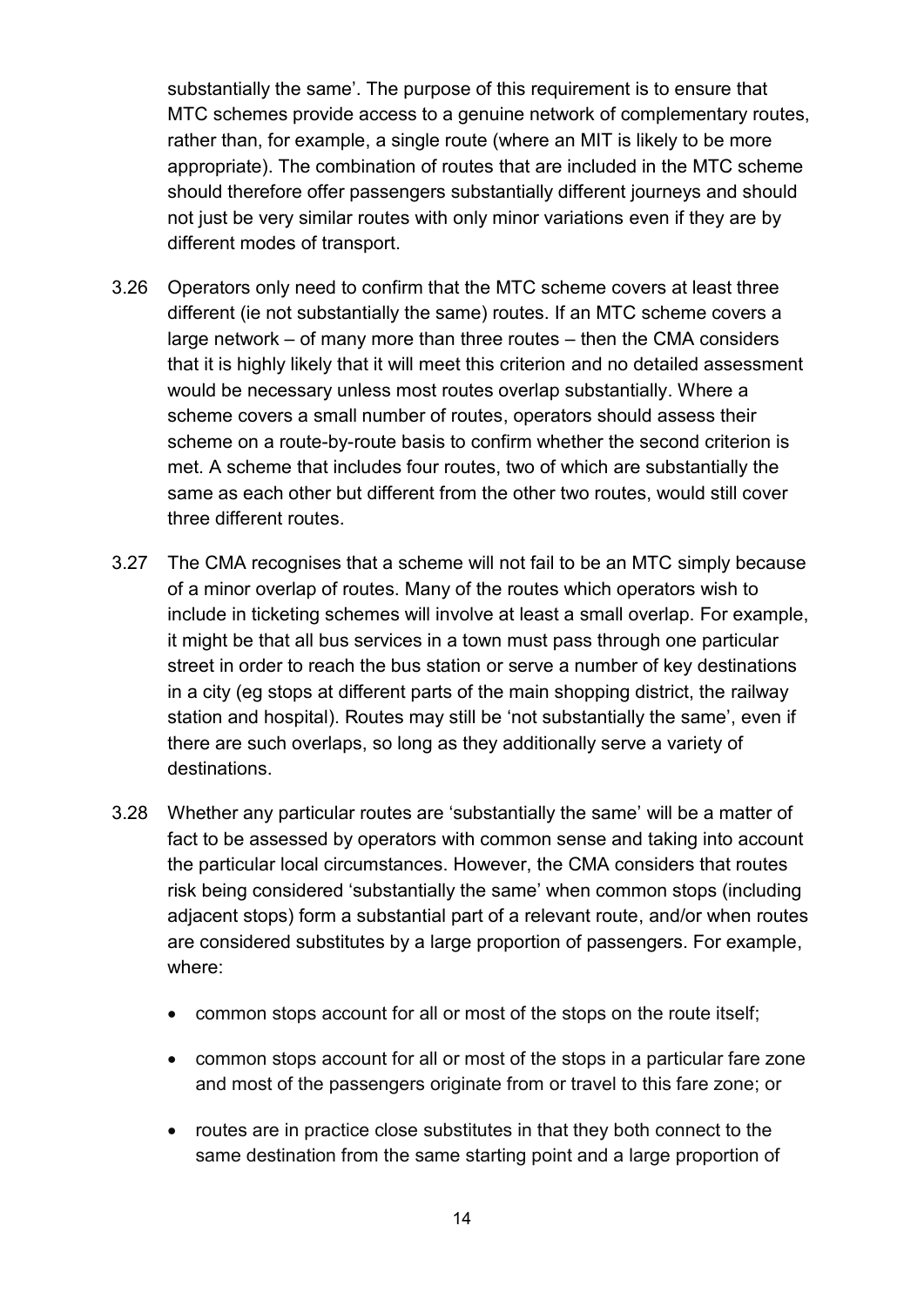passengers would use either of these routes to connect between the same points.

3.29 The CMA considers that an MTC would be likely to fall within the block exemption where three or more routes have only a few stops in common, and these stops do not form a substantial part of any of the routes in question (ie it is not the case that a substantial proportion of passengers are using these common stops).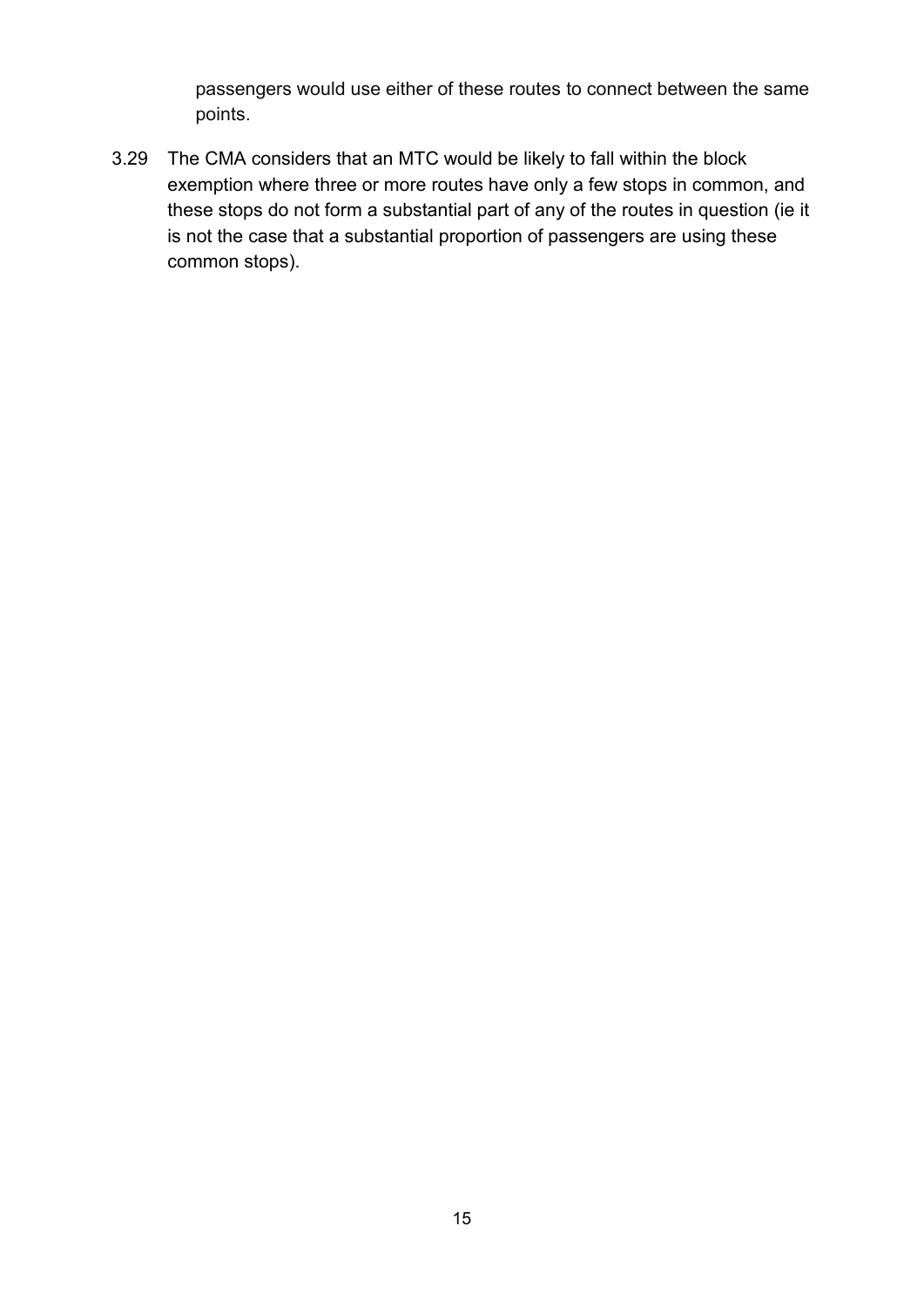#### **Box 1: Examples to illustrate the not substantially the same criterion**

### *Example of routes being substantially the same*

A scheme covers four routes (A, B, C and D), each run by a different operator. Three of these routes run between the hospital and the town centre (A, B and C), taking only a very slightly different journey between the two points. A large proportion of passengers on these three routes travel between the hospital and the town centre. It is therefore likely that these routes would be considered substitutes from the point of view of a large proportion of passengers.

If this is the case then the three routes **would** be considered substantially the same, meaning that the scheme does not have three or more different routes and may therefore **not** be an MTC within the meaning of the block exemption.



#### *Example of routes not being substantially the same*

A scheme covers four routes (A, B, C and D), each run by a different operator. Three of these routes (A, B and C) run between the hospital and the town centre, but take very different routes and/or serve a different catchment beyond the hospital and hence serve different areas. It is unlikely that these three routes would be considered substitutes from the point of view of the majority of consumers.

If this is the case then the three routes would **not** be considered substantially the same, meaning that the scheme **would** be a legitimate MTC falling within the block exemption (provided it met the other relevant criteria).

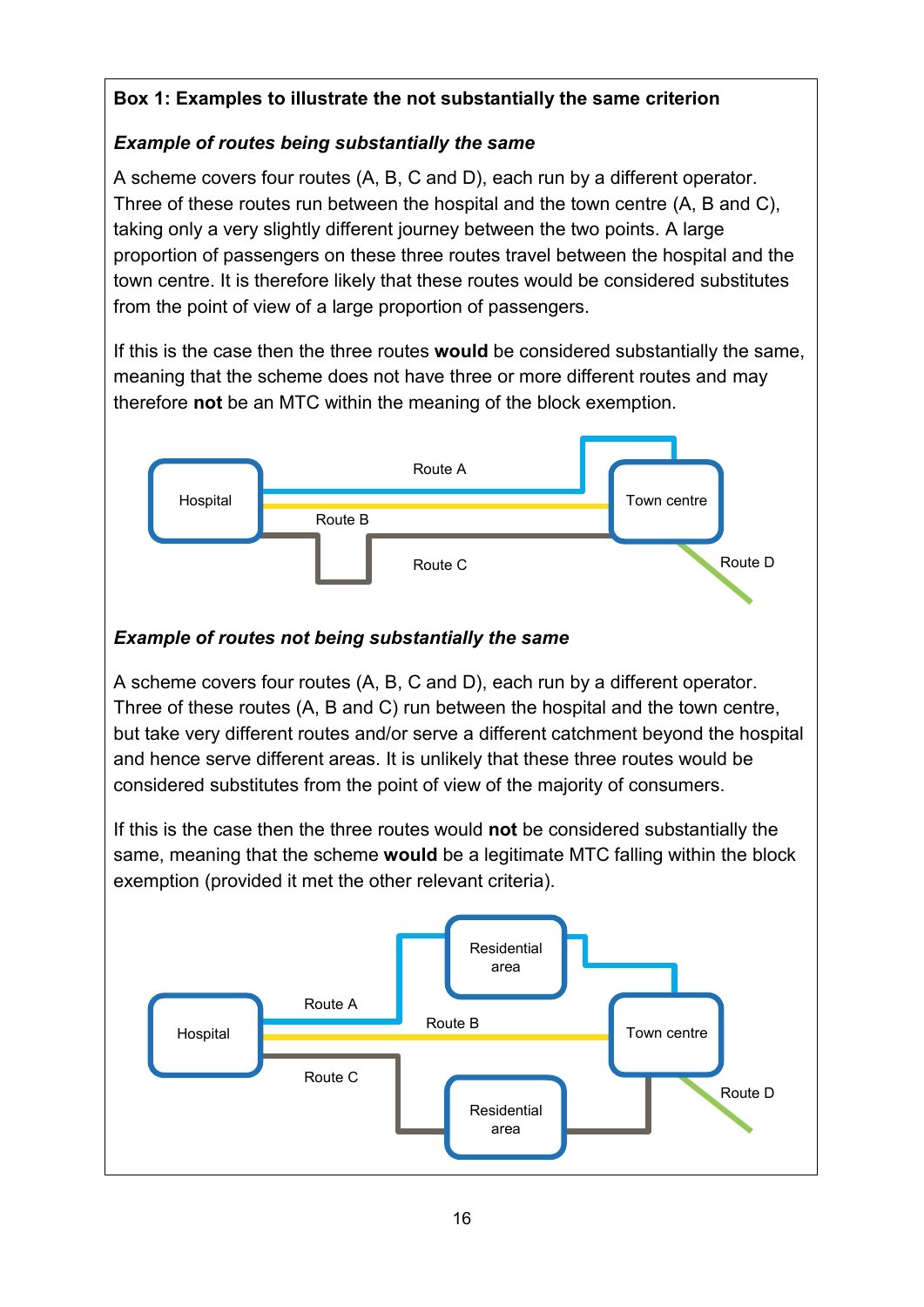3.30 Note that operators should not make an agreement or an understanding whereby they allocate routes between them, for example to avoid overlaps. Such 'market-sharing' agreements between competitors would be likely to restrict competition and infringe the Chapter I Prohibition (see paragraph 3.7), and so would not be covered by the block exemption.

### *How to assess 'in practice, not substantially used by passengers' as an MIT or TT (third criterion)?*

- 3.31 It is likely that many individual passengers will use an MTC on the same route from day to day, and this is permitted under the block exemption. However, if, overall in aggregate, most passengers are mainly using the MTC on only one overlap route, or to travel on a particular journey using two or more operators within the scheme, then the scheme could in practice be operating as an MIT or a TT scheme. If this is the case it would not be considered an MTC scheme within the meaning of the block exemption and would not be able to benefit from the ability to set a fixed price for the ticket. For most schemes we expect that overall passenger usage within an MTC scheme would be spread over many more routes and journeys, and therefore it will be clear that the third criterion is met.
- 3.32 It is not practical for the CMA to give a single formula for what would constitute 'substantial use' for the purposes of the block exemption to cover all possible situations. However, to assist operators, local authorities and scheme administrators in assessing whether their scheme is fulfilling the MTC definition we suggest some possible questions which operators and scheme administrators could use when examining whether the scheme is likely to meet the conditions of an MTC:
	- **Is the scheme in practice used as a single overlapping route?** If the passenger usage of any one route (or part of a route)<sup>19</sup> which is served by competing operators within the MTC accounts for more than 80% of the MTC use then this scheme is unlikely to satisfy the definition for an MTC. In such cases, the MTC should be replaced with an MIT for that route.
	- **Is the scheme in practice used as a single journey on two or more connecting services?** If the passenger usage of any one journey which is served by two operators' connecting services within the MTC accounts for more than 80% of the MTC use then this scheme is unlikely to satisfy the

<sup>19</sup> Route here is understood as 'not substantially the same', see paragraphs 3.25–3.30.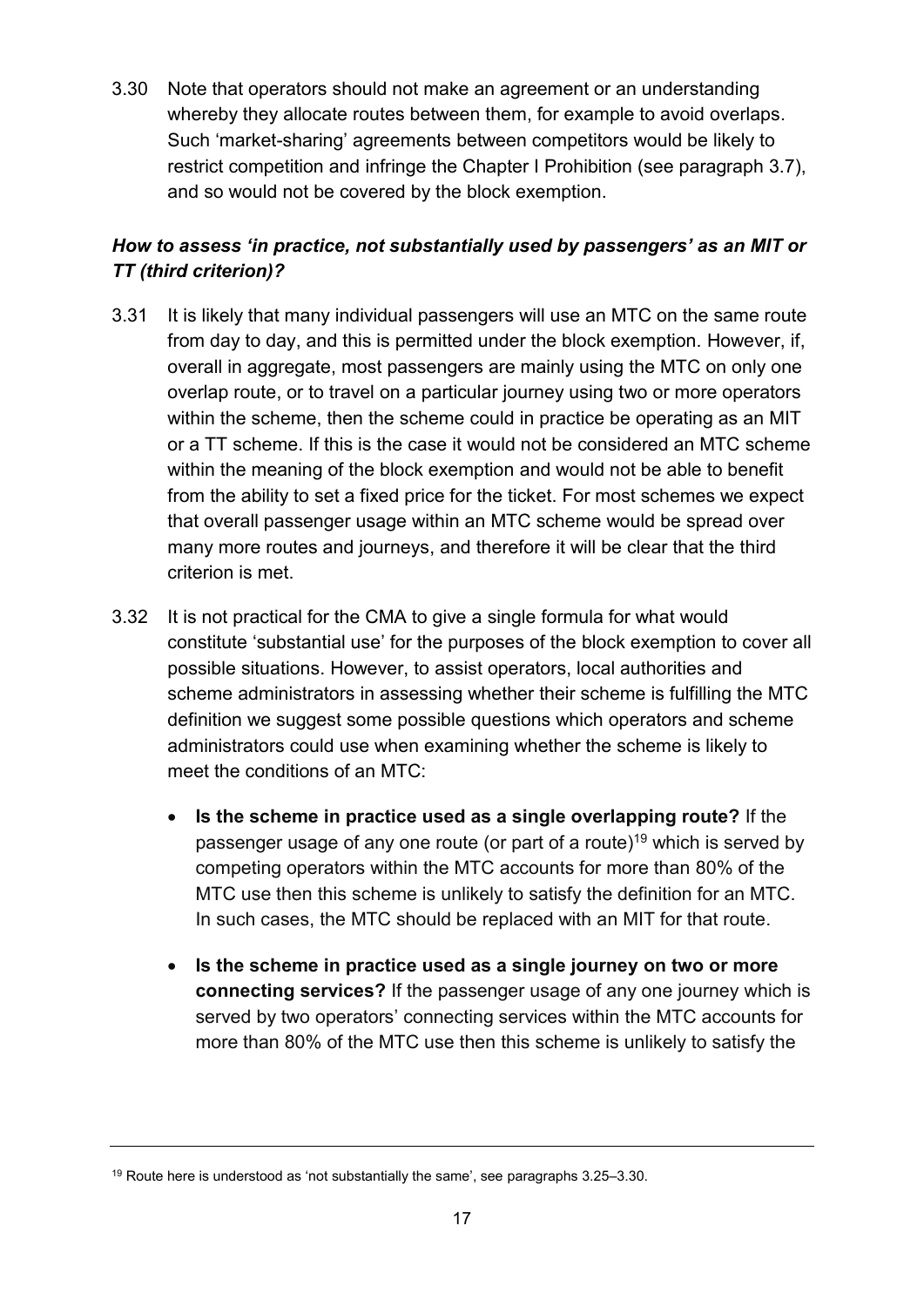definition for an MTC. In such cases, a TT scheme on those routes would probably be appropriate (see paragraphs 3.37 and 3.38 below).

3.33 However, by contrast, the scheme is likely to be operating as an MTC where the passenger usage of the MTC on routes which are not served by competing operators (plus journeys which necessitate the passenger interchanging to use more than one service) represents the majority of MTC journeys undertaken.

## **Box 2: Examples of non-MTC and MTC schemes**

#### *Example of a scheme with substitute routes that is substantially used as an MIT*

A scheme covers four routes (A, B, C and D), each run by a different operator. Three of these routes (A, B and C) run between the hospital and the town centre. A and B take only a very slightly different journey between the two points; route C however serves a different residential area where many of its passengers originate, and so it is considered a different route to A and B. More than 80% of passenger journeys using the MTC are travel between the hospital and the town centre on routes A and B and use of the other routes, C and D, on MTC tickets is minimal.

In this situation the scheme is not an MTC within the meaning of the block exemption. In such cases, the scheme should be replaced by an MIT provided that it meets the relevant criteria in the block exemption.



#### *Example of a scheme with complementary routes that is substantially used as a TT*

A scheme covers four routes (A, B, C and D), each run by a different operator. One of these routes runs between the hospital and the university, and another runs between the university and the town centre. A large proportion of passengers on these two routes travel between the hospital and the town centre (ie travel over both routes) and use of the other two routes is minimal.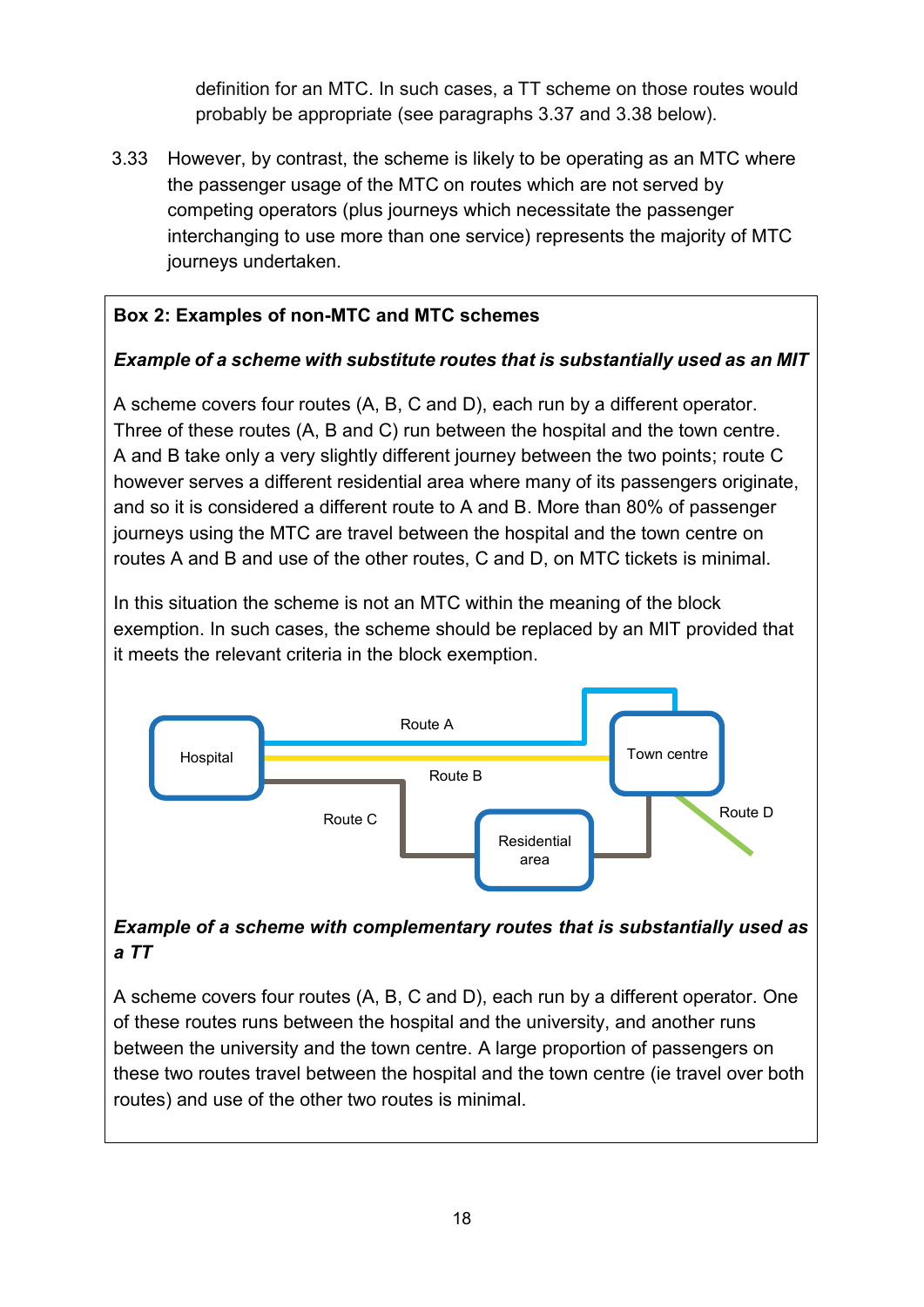In this situation the scheme is not an MTC within the meaning of the block exemption. In such cases, the scheme should be replaced with a TT. The operators could then agree to operate TT schemes on each of these routes, ensuring they meet the relevant criteria in the block exemption.



Where passenger use of tickets within an MTC scheme is spread over a number of different routes across the network, the scheme is then operating as an MTC.

- 3.34 In situations where it is clear that no one route is attracting a significant number of passengers in comparison to other routes (which we anticipate is likely to be the case for most MTC schemes), we would not expect that operators would need to carry out a detailed assessment.
- 3.35 However, where there is doubt, we suggest that the tests above should initially be undertaken after the first six to twelve months of operation and every two years thereafter (on the basis of at least six months of data). In the first instance, the largest operators within the scheme or MTC administrators should consider such evidence in relation to the data they have available. Only if this indicates a potential problem should the scheme administrators gather data from all operators in order to evaluate the MTC usage for all the operators; these tests are to evaluate how tickets are used in total across all operators within the MTC, and the conditions do not apply individually to single operators.
- 3.36 In the event that the MTC scheme does not have an independent system administrator the CMA suggests that an independent third party is appointed for the sole purpose of carrying out the tests set out above to avoid any unnecessary information sharing.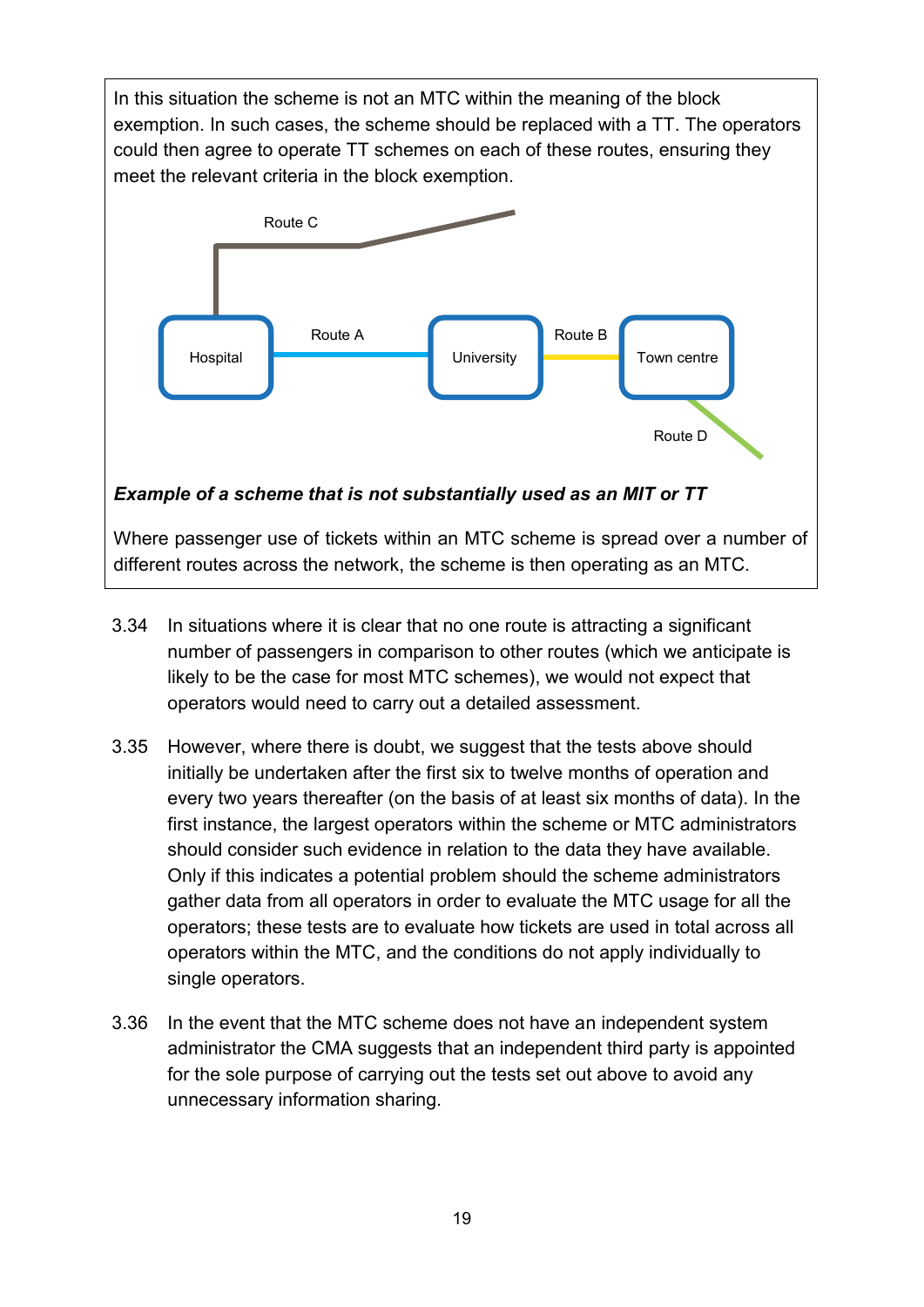## **D. How to assess whether a ticketing scheme is a through ticket scheme**

- 3.37 To be defined as a TT within the meaning of the block exemption (Article 3), a ticket must relate to a journey made on 'complementary services'. This means that the operators do not compete with each other over a substantial part of the route covered by the ticket and therefore the passenger would not have a choice of which operator they travel with for a substantial part of the journey. This requirement distinguishes TTs from MITs, which relate to competing routes, and are subject to slightly different conditions under the block exemption.
- 3.38 The CMA considers that the criterion of complementarity should be approached in a similar way to the criterion that MTC routes be 'not substantially the same', discussed in paragraph 3.28.

## **E. Duration of the block exemption**

- 3.39 The block exemption applies from 1 March 2000 until 28 February 2026.
- 3.40 It is envisaged that the operation of the block exemption will be reviewed before its expiry. From July 2015, the Secretary of State is under a duty to review certain regulatory statutory instruments to ensure that they are not imposing too many burdens on business.<sup>20</sup> As a result, the block exemption will be subject to a review before 28 February 2021. Accordingly, Article 22 of the block exemption provides that the conclusions of the review will be published in a report. The report will also (i) set out the objectives intended to be achieved by the regulatory system established in the block exemption; (ii) assess which objectives are achieved; and (iii) assess whether those objectives remain appropriate and, if so, the extent to which they could be achieved with a system that imposes less regulation.
- 3.41 The CMA also has the power by virtue of section 8(3) of the CA98 to recommend variation or revocation of a block exemption order, if in its opinion, such a course would be appropriate. Where industry participants or public authorities call for an earlier review by the CMA, they will need to explain why the block exemption needs reviewing and the detriment that will arise in the absence of a review.

<sup>&</sup>lt;sup>20</sup> Section 28 of the Small Business, Enterprise and Employment Act 2015.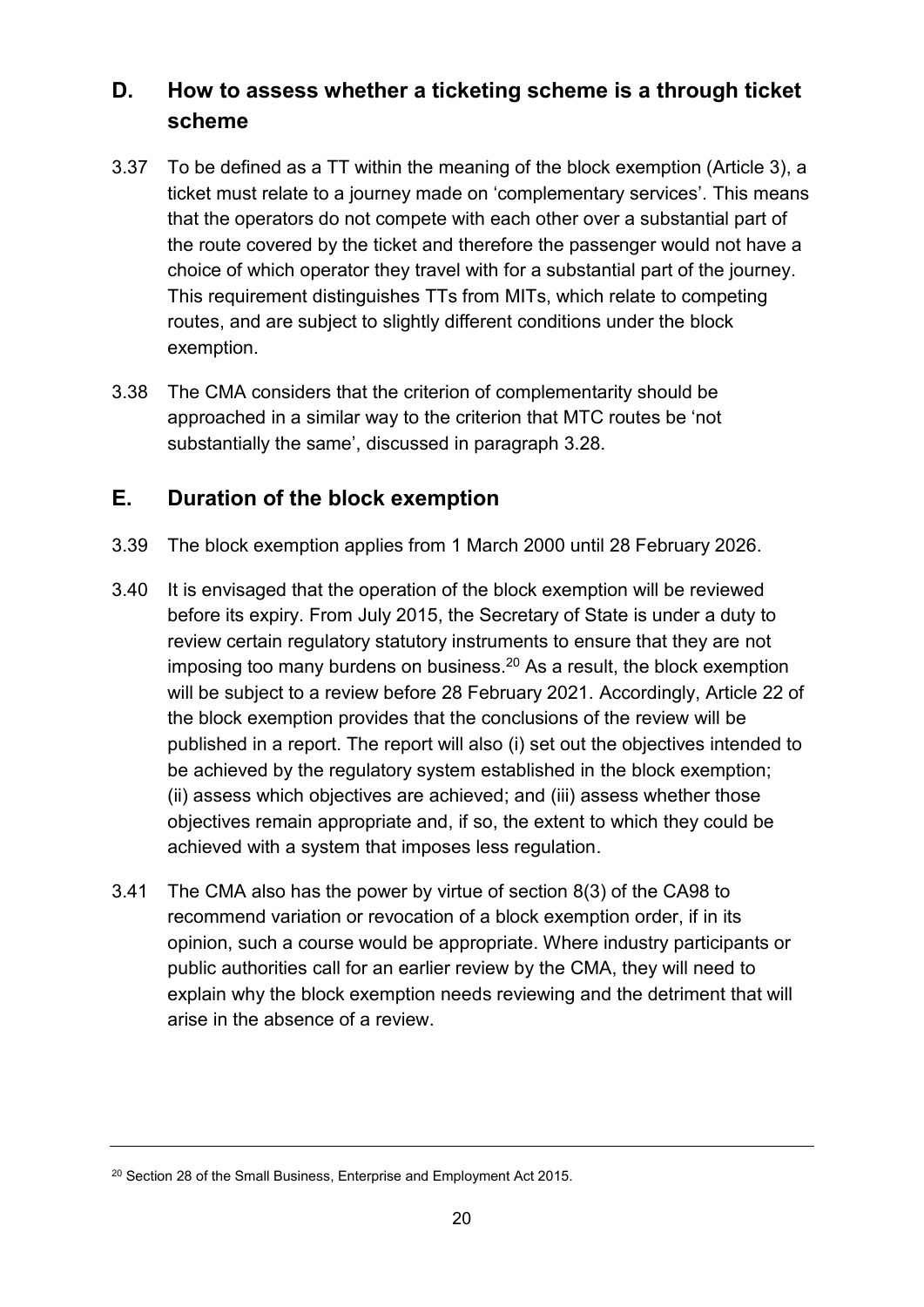# <span id="page-22-1"></span><span id="page-22-0"></span>**4. Legal conditions and obligation for schemes covered by the block exemption**

- 4.1 This part considers:
	- the conditions applicable to all ticketing schemes (**A**);
	- the conditions applicable to individual type of schemes (**B** to **E**);
	- the obligation to provide information to the CMA (**F**);
	- the cancellation of the block exemption for a particular scheme (**G**); and
	- other requirements (**H**).
- 4.2 The block exemption is set out in [Appendix C,](#page-49-1) and a brief summary of the purpose of each of its articles is discussed in [Appendix D.](#page-58-1)

## **A. Conditions that apply to all public transport ticketing schemes**

4.3 The block exemption sets out a number of general conditions that must be met by all public transport ticketing schemes (Articles 6 to 9, see below).

#### *Article 6*

**Article 6 requires that a ticketing scheme must be open to any operator, or potential operator, wishing to join it. A ticketing scheme which prevents an operator from joining it may benefit from the block exemption only if there is an objective, transparent and non-discriminatory reason for the exclusion.** 

4.4 This condition is to ensure that public transport ticketing schemes do not exclude operators from the ticketing scheme, or form barriers that restrict the ability of new operators to enter the market.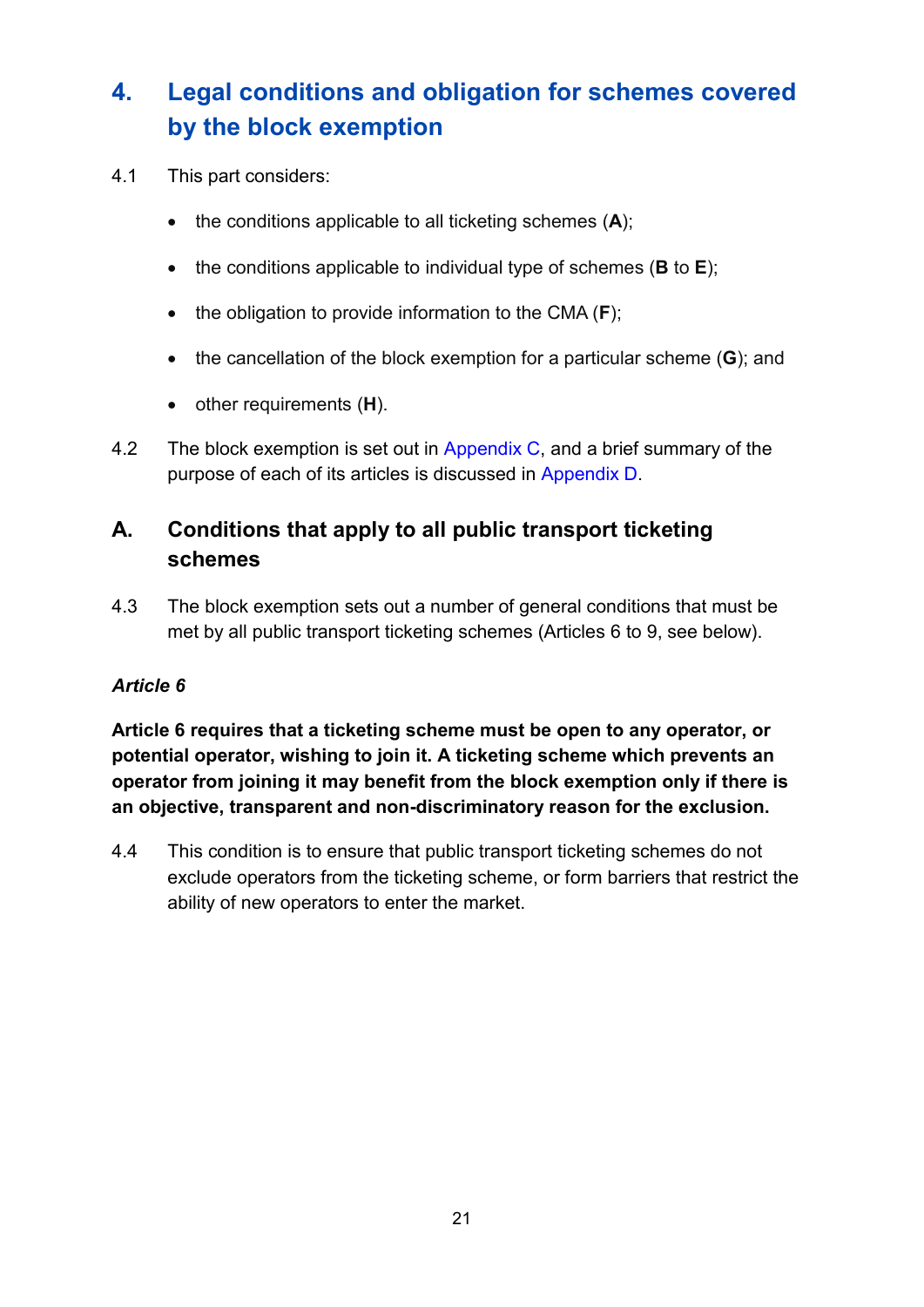**Box 3: Examples of reasons for excluding operators or potential operators which the CMA considers are likely not to be objective, transparent or nondiscriminatory include:**

- (1) Requiring an operator to incur costs on joining a ticketing scheme which are not indispensable to the effective operation of that scheme.<sup>21</sup> Such costs may include unreasonable investment, $^{22}$  for example:
	- on-board hardware for recording the data required to administer the ticketing scheme, where alternative cheaper or existing systems could deliver sufficient functionality. Where the functionality standards can be objectively justified operators can be required to meet the standard but cannot be required to go beyond this standard;<sup>23</sup> or
	- advertising to the public the existence of the ticketing scheme where the costs or requirements are excessive.
- (2) Failing to distribute between the parties to a ticketing scheme the revenue received through the scheme as soon as reasonably practicable.<sup>24</sup> This is to ensure that the cash flows of smaller operators are not unduly restricted by the ticketing scheme.
- (3) Requiring any operator to incur costs on leaving a ticketing scheme (exit costs) which are not indispensable to the effective operation of the scheme. Such costs may include:
	- requiring an unreasonable notice period to be given; or
	- imposing an unreasonable financial or other penalty on a party for leaving the public transport ticketing scheme.
- (4) Apportioning between the parties to a ticketing scheme the fixed or variable costs of administering the scheme on terms which do not reflect the actual usage of services in the scheme. 25,26
- (5) Requiring any party to a ticketing scheme not to participate in any other such scheme.

This list is not exhaustive.

 $21$  A cost would not be indispensable if it goes beyond what is necessary to achieve the efficiency gains generated by the ticketing scheme.

 $22$  This would be the situation if the investment required was excessive.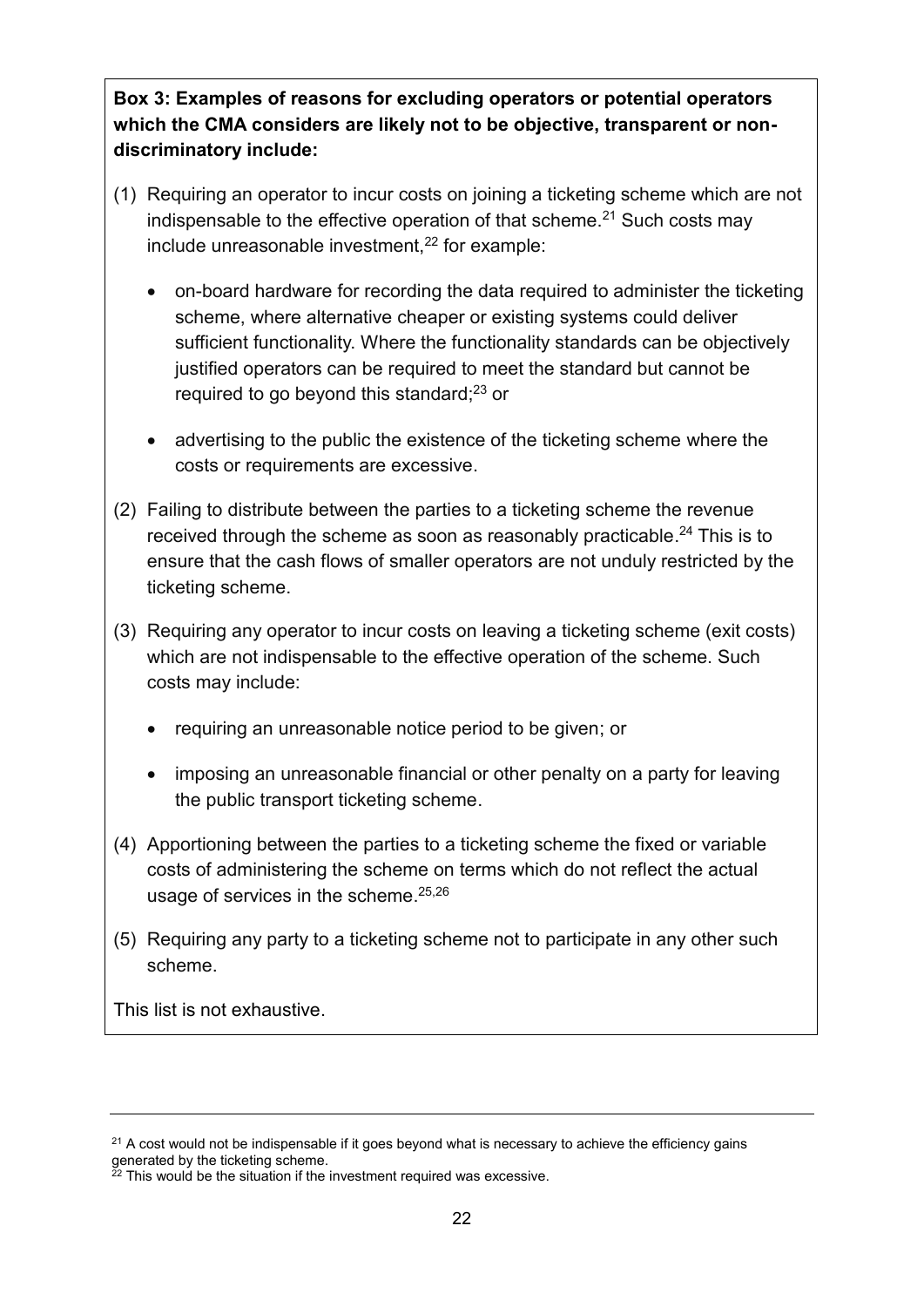#### *Article 7*

**Article 7 prevents any restriction of any operator's ability to decide which routes to serve or to fix the price, availability, fare structure or geographic validity of its own single, return or individual operator season tickets.**

- 4.5 A ticketing scheme must not limit the variety or number of routes each operator operates, nor limit the ability of the operators to make commercial decisions about their own single or return fares or the price of single-operator season tickets. A ticketing scheme must not interfere with, for example, the price, fare structure, geographic validity or availability of single-operator tickets.
- 4.6 This is to preserve existing competition between operators on single and return and other tickets and to preserve the freedom of operators to provide services that meet passengers' needs.
- 4.7 The ticketing scheme should be viewed as an **additional** product in the offering to consumers and should not in any way restrict the current range of products offered by the operators.

**Box 4: Examples of how an agreement may have the effect of preventing operators' ability to compete, in breach of Article 7 of the block exemption**

- (1) The agreement has the effect of specifying the fare for single-operator tickets, for example by requiring explicitly or implicitly how operators should price their single-operator travel cards in relation to the MTC.
- (2) The agreement in effect prevents the operator from introducing new ticket types (such as single or return tickets).
- (3) The agreement has the effect of imposing on the participating operator which area it can operate.

<sup>&</sup>lt;sup>23</sup> If the scheme is based on smart cards it would be reasonable to require that operators have smart readers on vehicles but it may not be reasonable to require these readers to have functionality which goes beyond what is necessary.

<sup>&</sup>lt;sup>24</sup> Article 10 of the block exemption. It is recognised that it is helpful for operators to receive revenue from annual season ticket sales, for example, in one instalment in the accounting period in which the ticket is bought. 'Regularly', in this instance, does not mean that distribution of the revenue from the sale of the ticket should be spread over the 12 months' validity of the ticket, unless the operational requirements of the ticketing scheme otherwise require it.

<sup>&</sup>lt;sup>25</sup> For smaller schemes where revenue of the scheme is apportioned on the basis of registered mileage, for example, it is acceptable to share the costs on the same basis.

<sup>&</sup>lt;sup>26</sup> Where some operators benefit disproportionately form the scheme investment (marketing which is promoting one mode of transport for example) it is appropriate that these operators should bear the majority of the cost of the investment.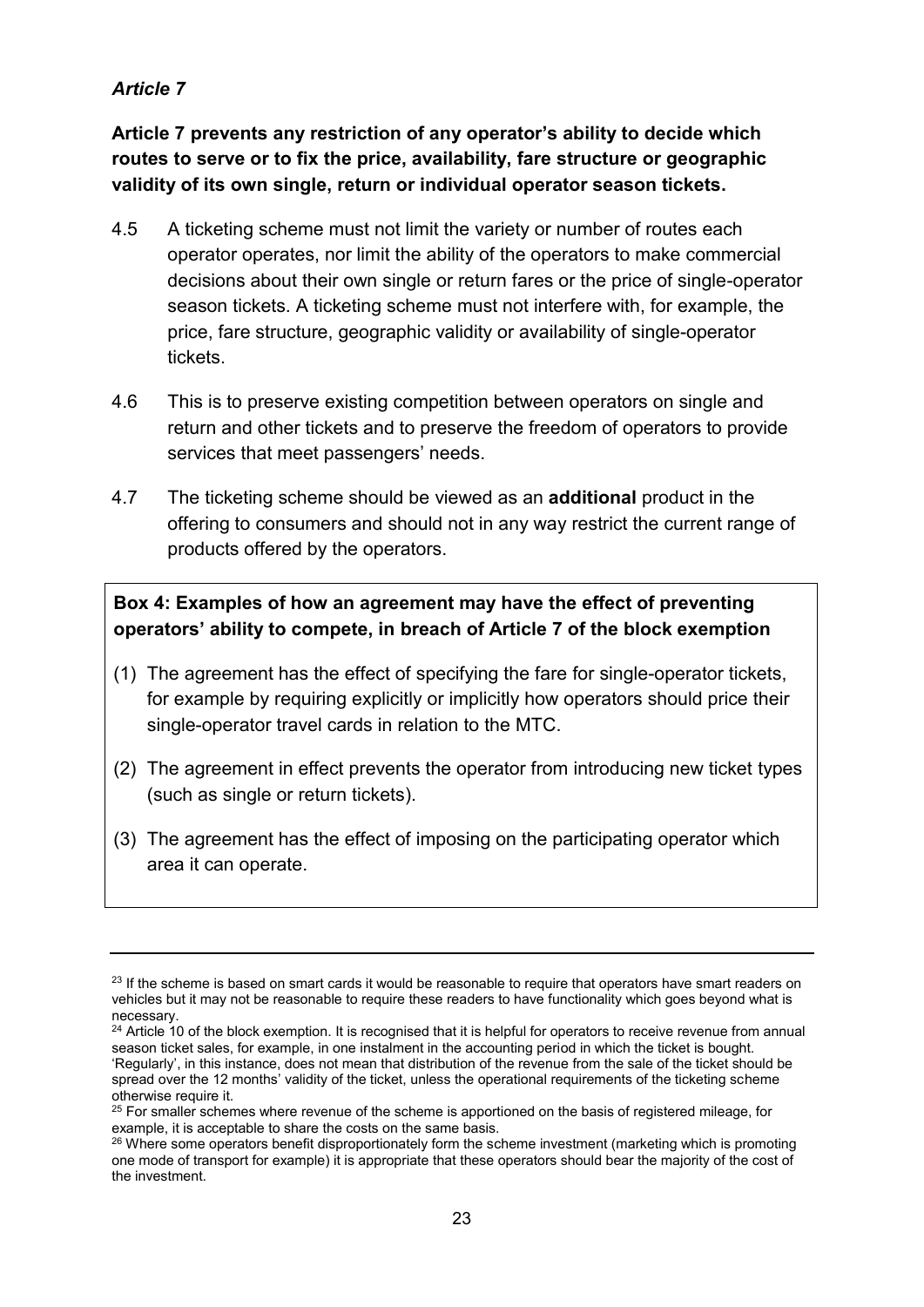- (4) The agreement has the effect of imposing on the participating operator the route(s) it must and/or must not operate.
- (5) The agreement prevents the sale of single-operator travel cards.

This list is not exhaustive.

#### *Article 8*

**Article 8 prevents any restriction of the ability of operators to take independent commercial decisions on the number of vehicles operated, timetables or headways (except where an agreement on schedules is indispensable to the operation of a scheme which involves the provision of onward connecting services).** 

4.8 The ticketing scheme must not prevent operators from taking independent commercial decisions about the number of vehicles to be operated on any particular route, the headways to be used or the times of services,  $27$  for example. The only exception is that a ticketing scheme may include agreement on schedules if this is indispensable for providing connecting services through, for example, a long-distance add-on or a TT.

#### **Box 5: Example of how the agreement may prevent operators' ability to compete, in breach of Article 8 of the block exemption**

- (1) The agreement has the effect of deterring the operator from introducing new or more frequent services.
- (2) The agreement has the effect of imposing the timetable of certain services onto the operator (unless indispensable $^{28}$ ).

This list is not exhaustive.

<sup>&</sup>lt;sup>27</sup> However, some restrictions, for example on headways, may be regulated by quality partnerships, or similar schemes permitted by legislation, which are not discussed here. Such legal restrictions can operate in conjunction with a ticketing scheme under the block exemption but the restrictions cannot be part of the ticketing scheme itself if it is to be covered by the block exemption.

<sup>&</sup>lt;sup>28</sup> For example, where timetables are agreed for a long-distance add-on or a TT this would be indispensable.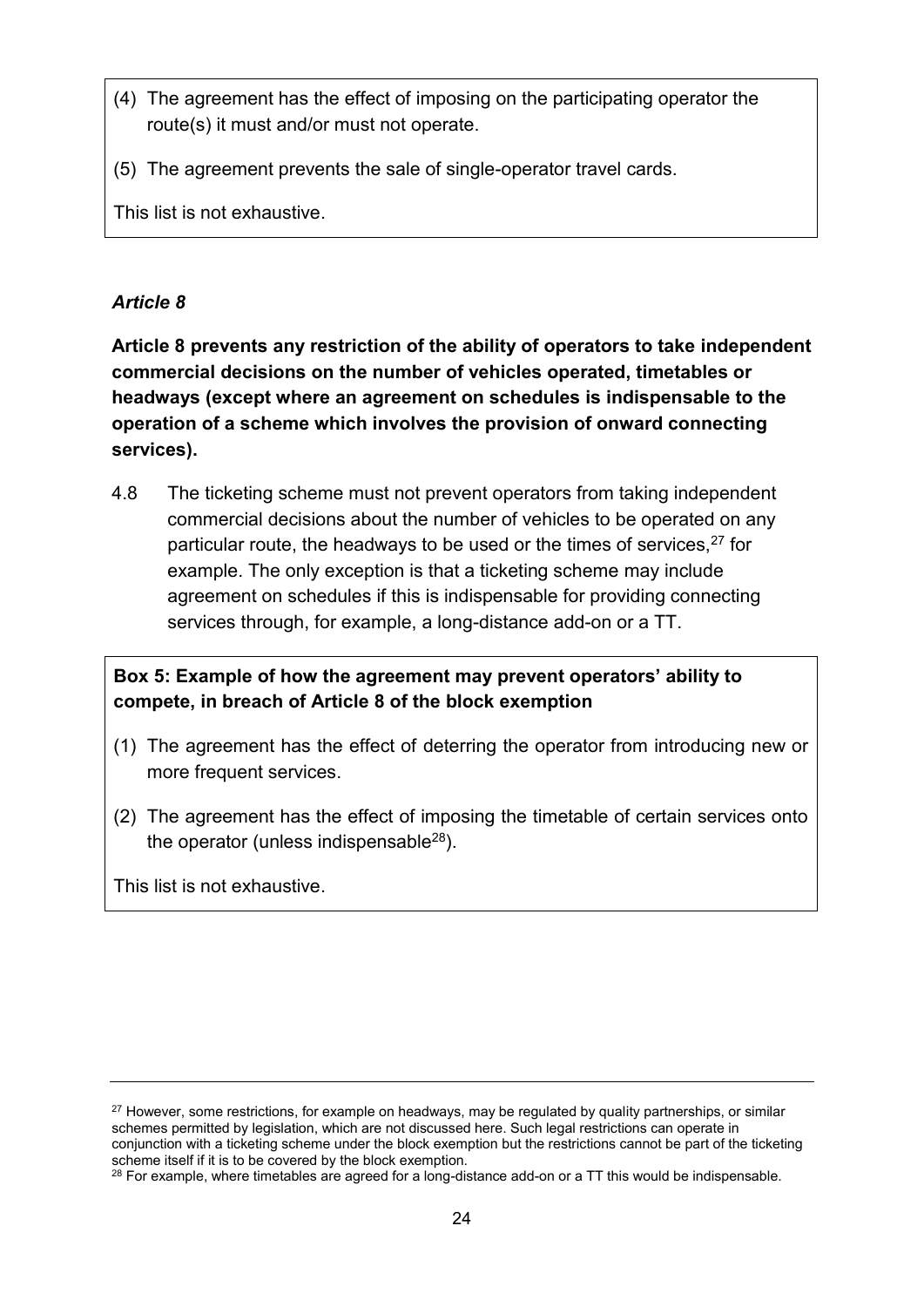#### *Article 9*

**Article 9 prevents the exchange of commercially sensitive information, but allows the exchange of information that is 'directly related and indispensable' to the effective operation of the public transport ticketing scheme.** 

- 4.9 Article 9(1) prevents a ticketing scheme from facilitating the exchange of sensitive confidential information between operators. This is because exchanges of such information can dampen the competitive process and may facilitate collusion by artificially increasing transparency in the market. For example, if future price intentions are shared with rivals this may result in coordinated price increases, whereas in the absence of this, more efficient operators may be able to offer better prices. Similarly, information about future investments may deter more efficient rivals from making investments to avoid competing on the same routes.
- 4.10 Clearly, however, some exchange of information between the parties to a ticketing scheme is essential to the operation of many schemes. Article 9(2), therefore, allows the exchange of information which is 'directly related and indispensable' to the effective operation of the ticketing scheme itself, and provided it is carried out on an 'objective, transparent and non-discriminatory' basis. Parties to ticketing schemes will have to consider, on a case-by-case basis, whether the exchange of a particular type of information meets these criteria.
- 4.11 In this respect, parties to ticketing schemes should make sure that only data **necessary to achieving the benefits expected from the ticketing schemes** is exchanged. Operators should only exchange aggregated data (ie so that it is not possible to determine commercially sensitive data on individual operators on a route level) rather than individualised data whenever this would suffice. They should also ensure that no additional unnecessary information is exchanged.
- 4.12 MIT schemes must share revenue on the basis that revenue lies where it falls and will therefore require little or no information exchange.<sup>29</sup> Similarly the need for information exchange for TTs should be limited to informing participants of the posted prices and providing information relating to such reimbursement.<sup>30</sup>
- 4.13 The CMA expects that the need to exchange information will arise principally in the case of MTC schemes and will relate to the price of the MTC, the

<sup>29</sup> See paragraphs 4.25–4.29 regarding 'revenue lies where it falls'.

<sup>30</sup> See paragraph 4.21.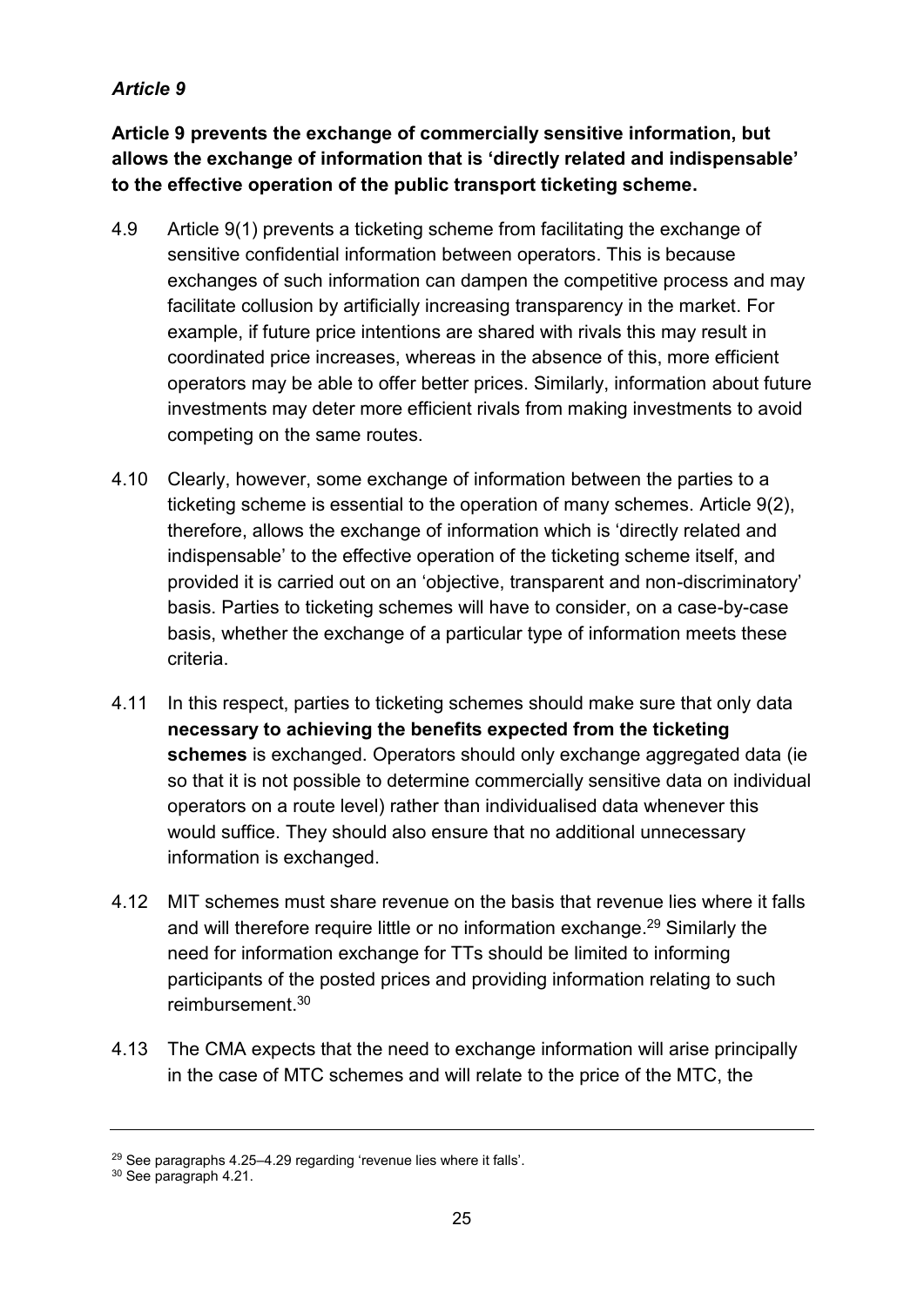distribution of revenue received through the scheme and the apportionment of administration costs. Any MTC-related information sent to the participating operators should be limited to what is indispensable to the operation to the ticketing scheme.

- 4.14 The list below identifies examples of information that the CMA considers may, where required, be shared for the implementation and/or operation of an MTC scheme. Existing public information can be shared, for example current fare levels, but not future fare intentions. Before exchanging information, the parties should carefully consider whether the exchange is necessary and genuinely indispensable for the implementation and/or operation of their particular MTC scheme. Any information exchange should always be indispensable and as set out in paragraphs 4.15 and 4.16 below it should ideally be with an impartial person who is neither an operator nor a potential operator:
	- Average fare data and current publically available fare structures.
	- Total number of passengers using the MTC.
	- Total revenue data on number of MTCs sold, but not as a proportion of any or all operators' total revenue.
	- Other aggregated data needed for revenue share purposes including, where required for revenue sharing, passenger mileage, registered mileage.
	- Overall changes in costs as one factor in justifying adjustments in the price of the MTC.

#### **Box 6: Example of information which should not be exchanged within MTC schemes (as it is unlikely that such an exchange is likely to be necessary)**

- (1) Commercially sensitive information on price which is not in the public domain (eg related to future price intentions).
- (2) Information about the costs of operations or investments (although note that exchanges of information on increases in overall costs may be permissible – see paragraph 4.35).
- (3) Revenue information relating to individual routes or part of routes.
- (4) Strategic information relating to proposed changes to services, route frequency, future investments and marketing.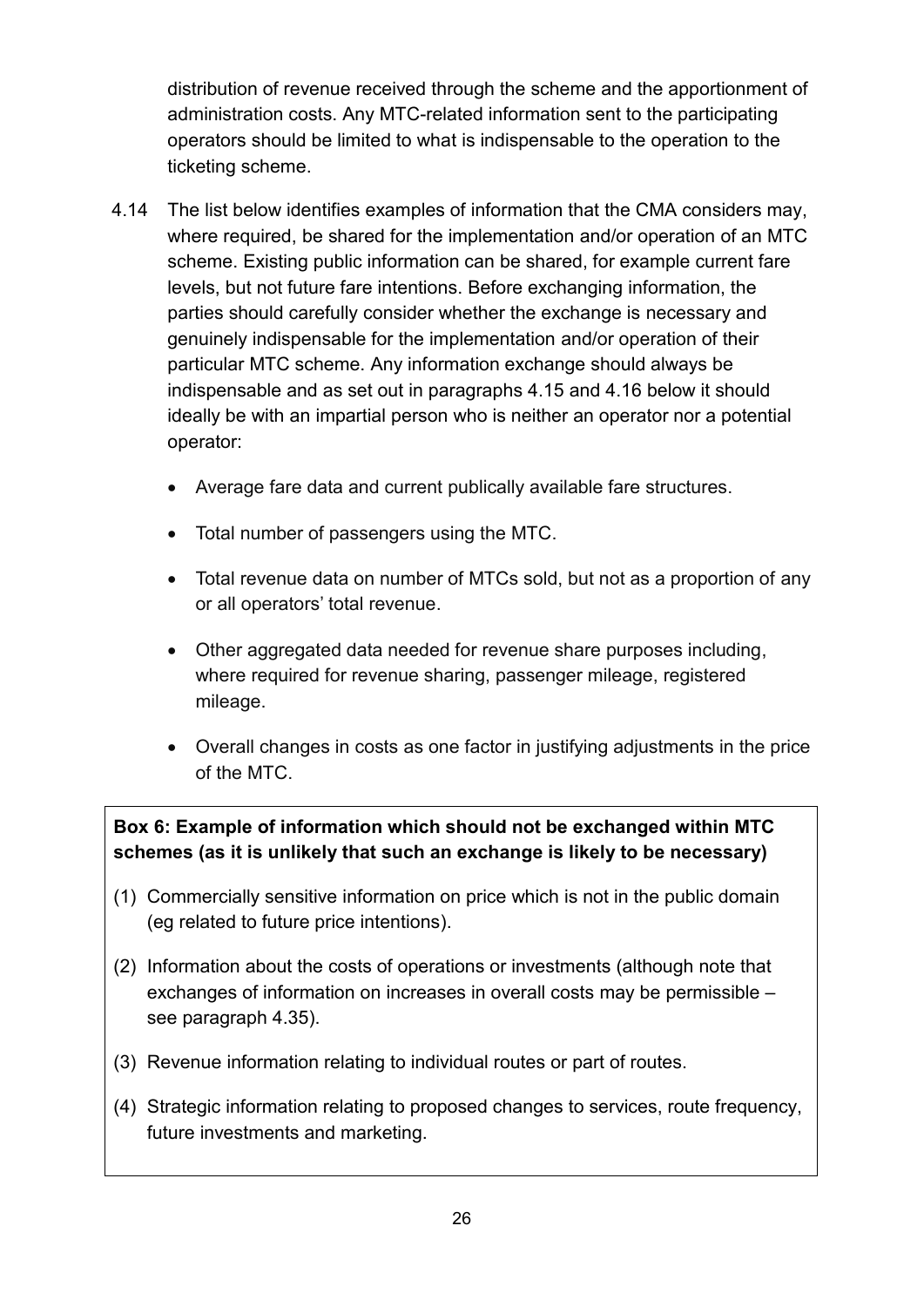(5) Information on passenger numbers on specific routes or at specific times of day, or individual passenger data (unless required for monitoring purposes or complaints processes, in which case suitable safeguards must be in place).

This list is not exhaustive.

- 4.15 Parties to large-scale MTC schemes should exchange information only by means of a strictly confidential bilateral exchange with an impartial person who is neither an operator nor a potential operator. This might be through a local transport authority or an independent administrator, who is required to ensure that no confidential information is shared between operators unless indispensable to the operation of the scheme.
- 4.16 The CMA considers that a less stringent approach may be suitable for smallscale schemes where the revenue (or potential revenue) does not allow for the appointment of an impartial third person. Note that, in such small-scale situations where the scheme is operated by one of the participating operators, the back office function should be operationally separated from the rest of the operator's business, for example by way of Chinese walls. In particular, it is essential that the employees accessing the MTC's related information do not hold conflicting functions between the business of its company and the back office functions (for example, by being involved in the commercial and/or strategic decisions relating to its company).
- 4.17 Care should also be taken to ensure that the Data Protection Act 1998 is adhered to. The type of data that could be shared between operators and third parties should be limited to aggregated anonymised data such as overall sales revenue and passenger numbers using the travel card. Operators may request information on individual passengers in specific circumstances – for example, for complaint handling purposes.

## **B. Conditions that apply to through ticket schemes**

4.18 TT schemes are defined in paragraph 3.12.

#### *Posted prices*

- 4.19 **Article 13(1)** prohibits price-fixing for most ticketing schemes, including TTs. This is because it is not considered indispensable for operators to coordinate on the prices of TTs.
- 4.20 In order to retain the benefits of the block exemption, operators must not agree the price of a TT. This prohibition also means that operators may not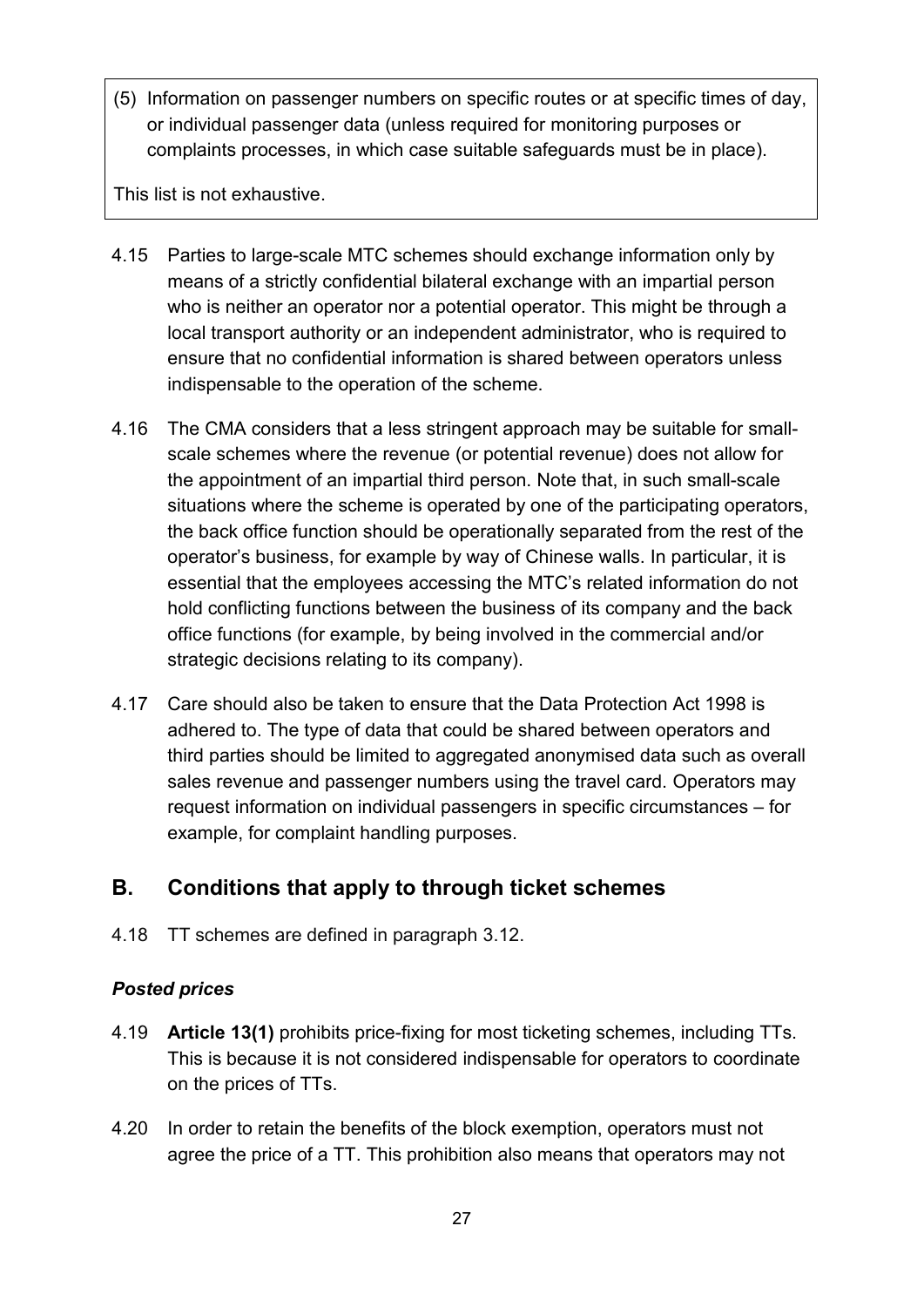engage in any behaviour that would have the indirect effect of fixing the price, even if it does not do so explicitly. Operators should refrain from any discussions of TT pricing with other operators.

- 4.21 Furthermore, the risks of anti-competitive collusion between parties to TT schemes are reduced if communication between parties to the agreement is kept to a bare minimum.
- 4.22 Article 13(2)(a) allows each party in a TT scheme to set the 'posted prices' that it will charge another operator for accepting a ticket that operator has issued. The posted price is the reimbursement that an operator **independently** decides it requires for any passenger that it carries who uses a ticket purchased from another operator. The following example shows how this posted prices system works.

#### **Box 7: Posted prices and pricing of TT schemes**

- (1) Suppose the TT is for a journey from A to C via B, where Operator 1 provides the service from A to B and Operator 2 provides the service from B to C.
- (2) Each operator will independently set a posted price, which is the revenue it requires for carrying a passenger using a TT on its leg of the journey.
- (3) Each operator will also independently set a price at which it sells the TT for the complete journey.
- (4) The prices for the TT will be determined independently by the two operators, taking into account the costs and demand each faces for the leg of the journey it provides and the posted price each must pay to the other operator.
- (5) If a passenger travels from A to C and purchases their ticket from Operator 1, they will pay the price that has been set by Operator 1. Operator 1 will initially receive all the revenue but will pay Operator 2 the posted price that Operator 2 has set for the journey from B to C.
- (6) Similarly, if the passenger purchases their ticket from Operator 2, Operator 2 will receive the price that it has set for the complete journey from A to C but will pay Operator 1 the posted price that Operator 1 has set for the journey from A to B.
- 4.23 It is important to note that the condition is satisfied only if the relevant operators charge each other **non-discriminatory** posted prices. This means that an operator must set the same posted price to all other operators for carrying passengers between point A and point B, where other operators offer longer TTs which include point A and point B.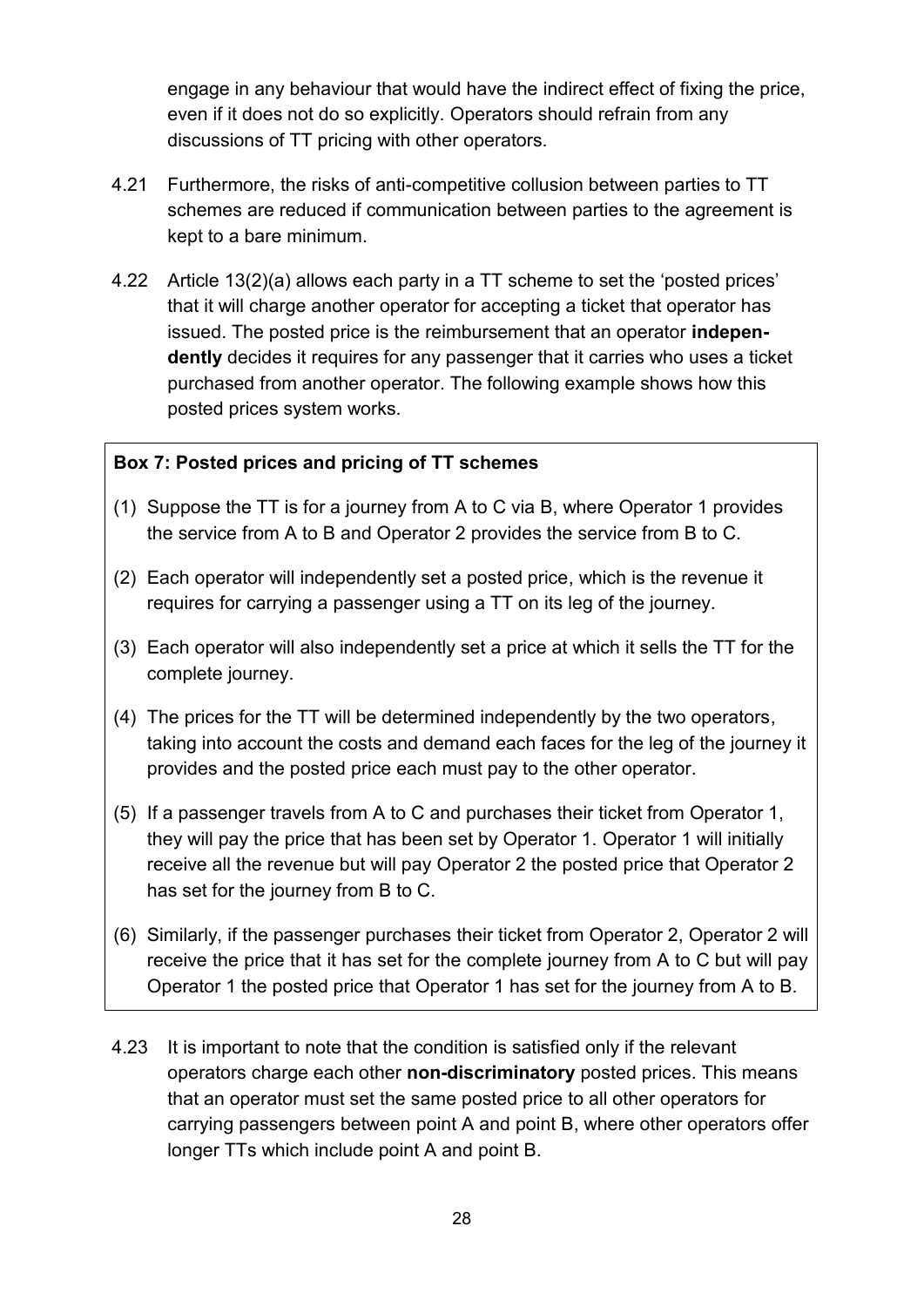## **C. Conditions that apply to multi-operator individual ticket schemes**

4.24 MIT schemes are defined in paragraph 3.14.

#### *Price-fixing for MIT is prohibited*

4.25 As for TTs, Article 13(1) prohibits price-fixing for MITs. It is generally not indispensable for operators to agree the prices of MITs. In order to fall within the block exemption, operators must not, therefore, agree the price of an MIT. MITs valid for the same journey could be priced differently by each participating operator. As recommended above for TTs, the risks of anticompetitive collusion between parties to MIT schemes are reduced if communication between parties is kept to the minimum necessary. This means that MIT operators determine both their own fares and the fare each charges for the MIT independently of other operators.

#### *Revenue lies where it falls*

- 4.26 Article 15 requires that there is no transfer of revenues between operators within an MIT scheme: the arrangement must be that the operator who receives the payment from the passenger keeps it. This is known as a 'lie where it falls' approach to revenues, and means that a 'posted prices' arrangement – as described above for TTs – cannot be used for MITs.
- 4.27 This approach is based on the assumption that, over time, the revenues will balance out, in the sense that the proportion of revenue received by each operator will broadly correspond to the proportion of passengers it serves. This is a very simple, low-cost method of organising public transport ticketing schemes and is already in common usage for MIT schemes.
- 4.28 However, this method of revenue allocation may not be viable in all scenarios. For example, if one operator mainly runs daytime services and the other operator mainly runs evening services, it is possible that most passengers will buy a ticket from the daytime operator, and travel back with the evening operator using the same ticket. Hence most of the revenue will be collected by the daytime operator, despite the evening operator carrying a large number of passengers. In this case, the operators will want to agree a method to redistribute revenue other than 'revenue lies where it falls'.
- 4.29 Agreements that would otherwise qualify as MIT schemes, but which use a revenue distribution method other than 'lies where it falls', do not meet the condition of Article 15 and hence do not fall within the block exemption. However, the CMA considers that such schemes are likely to satisfy the exemption conditions in section 9(1) (see Part 5 below) and therefore not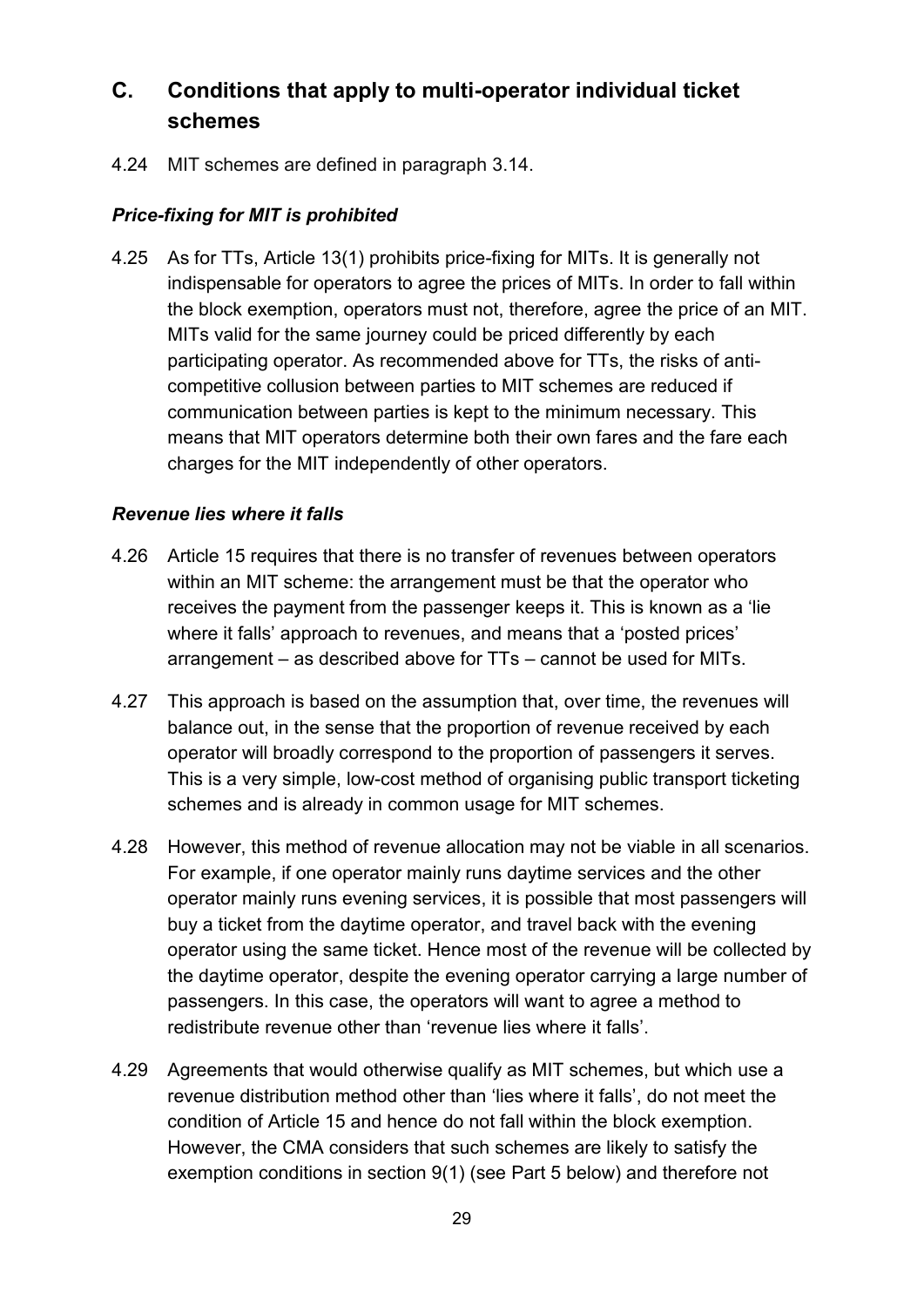infringe the Chapter I Prohibition, provided that the revenue distribution method is limited to what is necessary for the MIT scheme to work and does not result in the operators agreeing the price of the MIT (or otherwise influence the setting of their own fares).

4.30 It is up to the operators involved to undertake an assessment of whether the conditions for an individual exemption under section 9(1) are satisfied. Paragraphs 5.7 to 5.9 and Box 9 provide an example of factors that an operator might include in a self-assessment of an MIT with a revenue distribution method other than 'lies where it falls' and how they might approach assessing whether the exemption conditions are met. For the avoidance of doubt an MIT agreement which results in operators agreeing fares and fixing prices is unlikely to meet the conditions for an individual exemption under section 9(1).

## **D. Conditions that apply to multi-operator travel card schemes**

4.31 The conditions described in this section apply only to tickets and schemes meeting the definition of an MTC within the meaning of the block exemption.<sup>31</sup>

#### *Agreeing the price of an MTC*

- 4.32 Article 13 of the block exemption allows parties to an MTC scheme to agree the price at which they sell an MTC.
- 4.33 Participating operators of an MTC can agree to set the MTC price at a certain level and still benefit from the block exemption, as setting an agreed price is considered likely to be indispensable to achieve the benefits of an MTC scheme.
- 4.34 However, in order to satisfy the section 9(1) conditions, the agreed MTC price should be set in the least restrictive way,  $32,33$  and in particular should not be mechanistically linked to the fares of any of the participating operators.<sup>34</sup> MTC

<sup>31</sup> This definition is provided at Article 3 of the block exemption, and is discussed in paragraphs 3.16–3.18. <sup>32</sup> Even where a scheme might otherwise satisfy the requirements of the block exemption, it is open to the CMA to cancel the block exemption where it considers that the scheme is not one which fulfils the section 9(1) criteria. See paragraph[s 4.54](#page-37-0)[–4.56.](#page-37-1)

<sup>33</sup> Competition Commission, *[Local bus services market investigation final report](http://webarchive.nationalarchives.gov.uk/20140402141250/http:/www.competition-commission.org.uk/our-work/directory-of-all-inquiries/local-bus-services-market-investigation/final-report-and-appendices-glossary)*, paragraphs 15.48–15.50 put forward a formula for setting the MTC price: Price of MTC = Average or median single fares x Estimated [typical] ticket usage x Passenger discount for purchasing a multi-journey ticket. We recognise that this formula may be helpful to some but that others find it difficult to use, particularly when setting a price for a new scheme. <sup>34</sup> Effective governance structures need to be designed for an MTC where the decisions about the design and operation of an MTC scheme are taken by operators and local transport authorities together. Voting rights should be assigned such that larger operators would not be able to influence pricing to deter MTC use to protect their own tickets, nor to block changes to a MTC scheme that would increase its popularity and thereby bring passenger benefits, while recognising that these operators have a greater financial exposure to the scheme and so it needs to be resilient to 'gaming' by smaller operators. This requires a balanced set of governance

arrangements in which all stakeholders' interests can be taken into account, without any individual stakeholder having a disproportionate level of influence.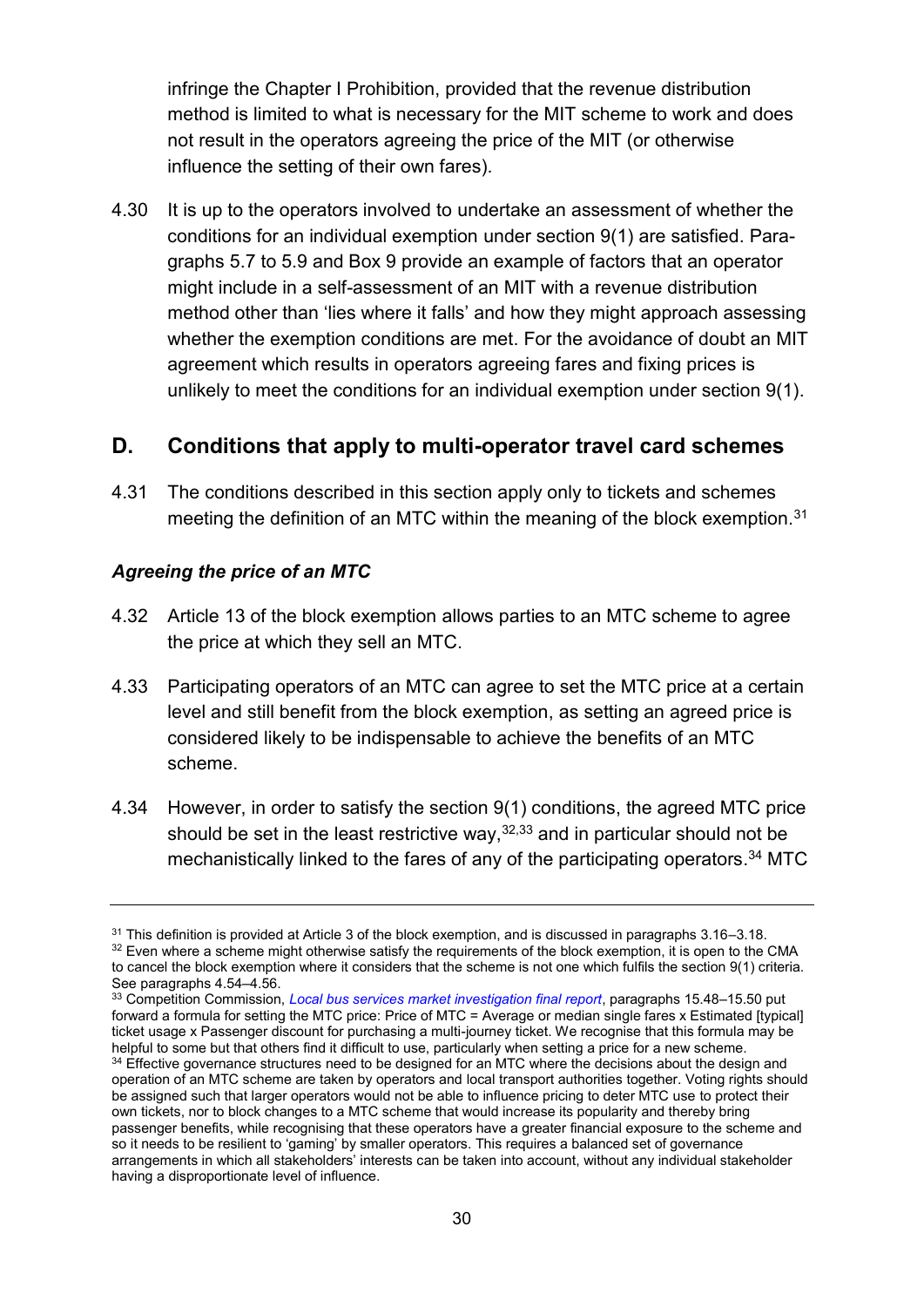tickets should be considered as separate products in their own right and appropriate pricing determined on that basis. For example, if an operator is able to link the MTC price to its own price this would make it easier for that operator to raise the price of its own travel card or other fares, because the competitive constraint provided by the MTC on the own-operator travel card will be removed. By linking the two prices, the operator knows that it will not lose customers to the MTC if it increases prices of its own products as the MTC price will increase too.

- 4.35 Once an MTC price is agreed it is, however, acceptable for operators/scheme administrators to sense-check this price against the single-operator products in the market and take a view on whether the price that has been suggested is competitive and reflective of the local conditions. If the proposed MTC price is uncompetitive, this can then be used as a reason to revisit the pricing decision, so long as no mechanistic premium system is then established. If the proposed MTC price is manifestly out of line with the pricing of singleoperator products, such that demand for the MTC would likely be very low at the proposed price, this can then be used as a reason to revisit the pricing decision – so long as no mechanistic premium system is then established.
- 4.36 Furthermore, the need to satisfy the section 9(1) conditions does not in itself prevent the operators from agreeing to adjust the MTC price because of cost changes, which may have resulted in some or all of them varying their own ticket prices.

#### *MTC revenue distribution*

- 4.37 Under Article 11 of the block exemption, the participating operators may distribute revenues from an MTC scheme using any method, provided it does not:
	- result in an incentive for operators to set their own fares higher than they would have been set in the absence of the MTC; or
	- significantly reduce the incentive for each of the operators to compete for passengers.
- 4.38 The operators participating in the MTC scheme can agree on **any** revenue distribution method that serves them best, as long as it meets these two conditions.<sup>35</sup> There are many revenue distribution methods that may meet these conditions, for example methods based on:

<sup>&</sup>lt;sup>35</sup> Large operators may see to influence the price or revenue allocation in their favour or to the disadvantage of other operators. See footnote 35 above.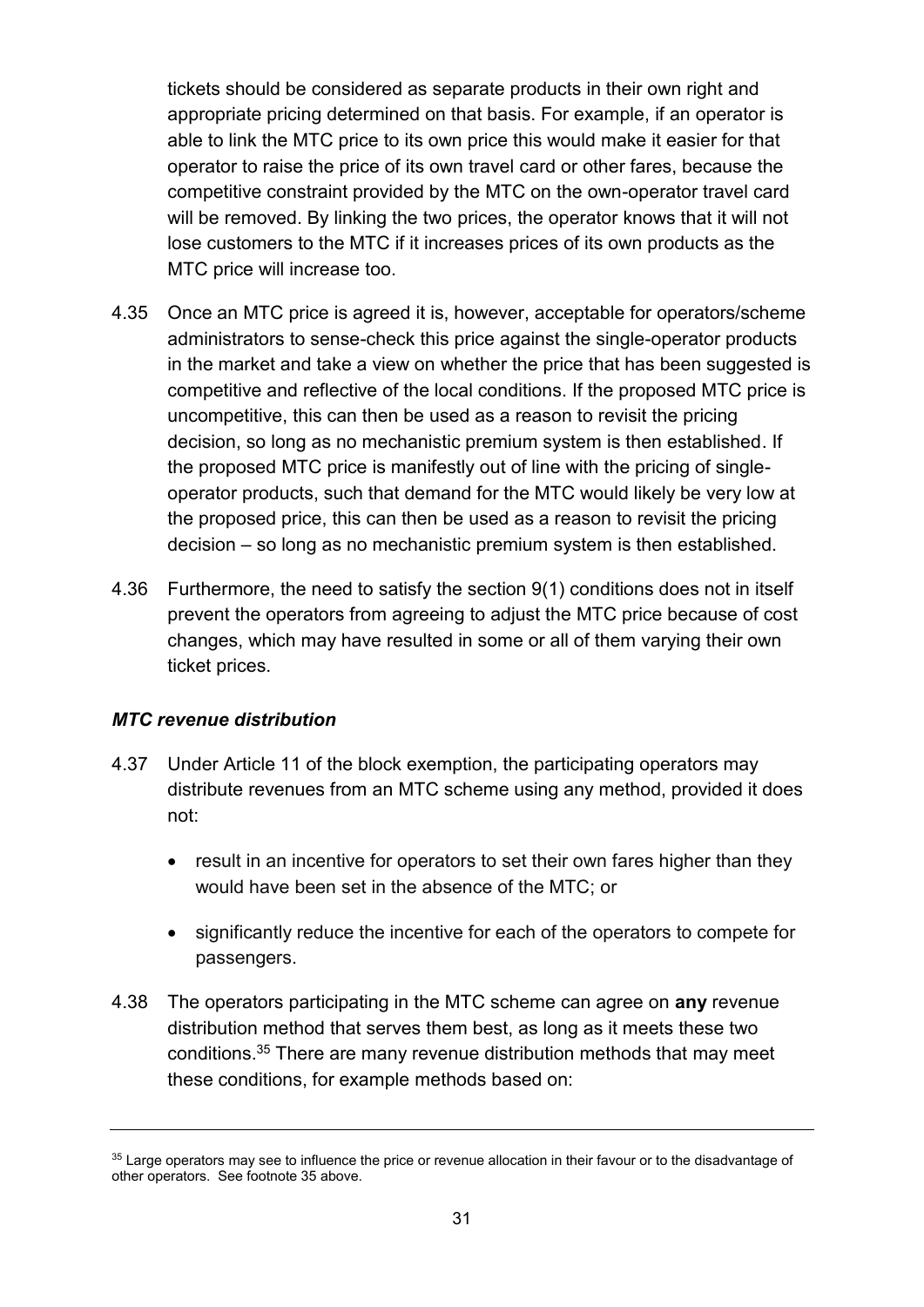- **passenger journeys**  this approach would divide total revenue according to how many journeys are undertaken on each operator's service, with no account taken of the length of the journey or the mode of transport;
- **passenger miles or kilometres** this approach would divide revenue according to how many miles are travelled by passengers using tickets issued under the MTC scheme, typically assessed using passenger surveys (for example, if passengers used the ticket to travel 100 miles on an operator's service, out of a total mileage of 1,000 miles travelled using the ticket on all operators' services, that operator would get a 10% share of the scheme's revenue);
- weighted passenger miles this approach would take account of both passenger journeys and a notional fare that reflects cost differences between different types of journey (for example, the notional fare could allocate proportionally higher shares on a per journey or per mile basis to short journeys or to journeys on higher-cost modes of transport);<sup>36</sup>
- **registered mileage**  this approach would divide revenue based on the mileage operated by each bus company on routes on which the ticket was valid; or
- **revenue lies where it falls**  under this approach the operator that collects the money retains it; there is no distribution of the revenue depending on how customers use the tickets.

This is not an exhaustive list, a wider variety of systems will be permissible.

#### **Box 8: Example of revenue distribution by passenger numbers**

Revenue allocation by passenger numbers involves either using surveying methods or data from smart tickets to calculate the number of passengers that travelled on each of the operators' services. The revenue is then allocated in proportion to the passenger numbers.

More sophisticated systems or surveys can estimate the average length of the passenger journey on each route and apply a weight to routes with longer or multizone journeys. It is also possible to take account of different operating costs of different modes (train or metro for example) and apply appropriate weights to more expensive modes.

<sup>&</sup>lt;sup>36</sup> The notional fare could take account of the fare differences between the participating operators, as long as there was no direct link to the actual fares charged by the operators.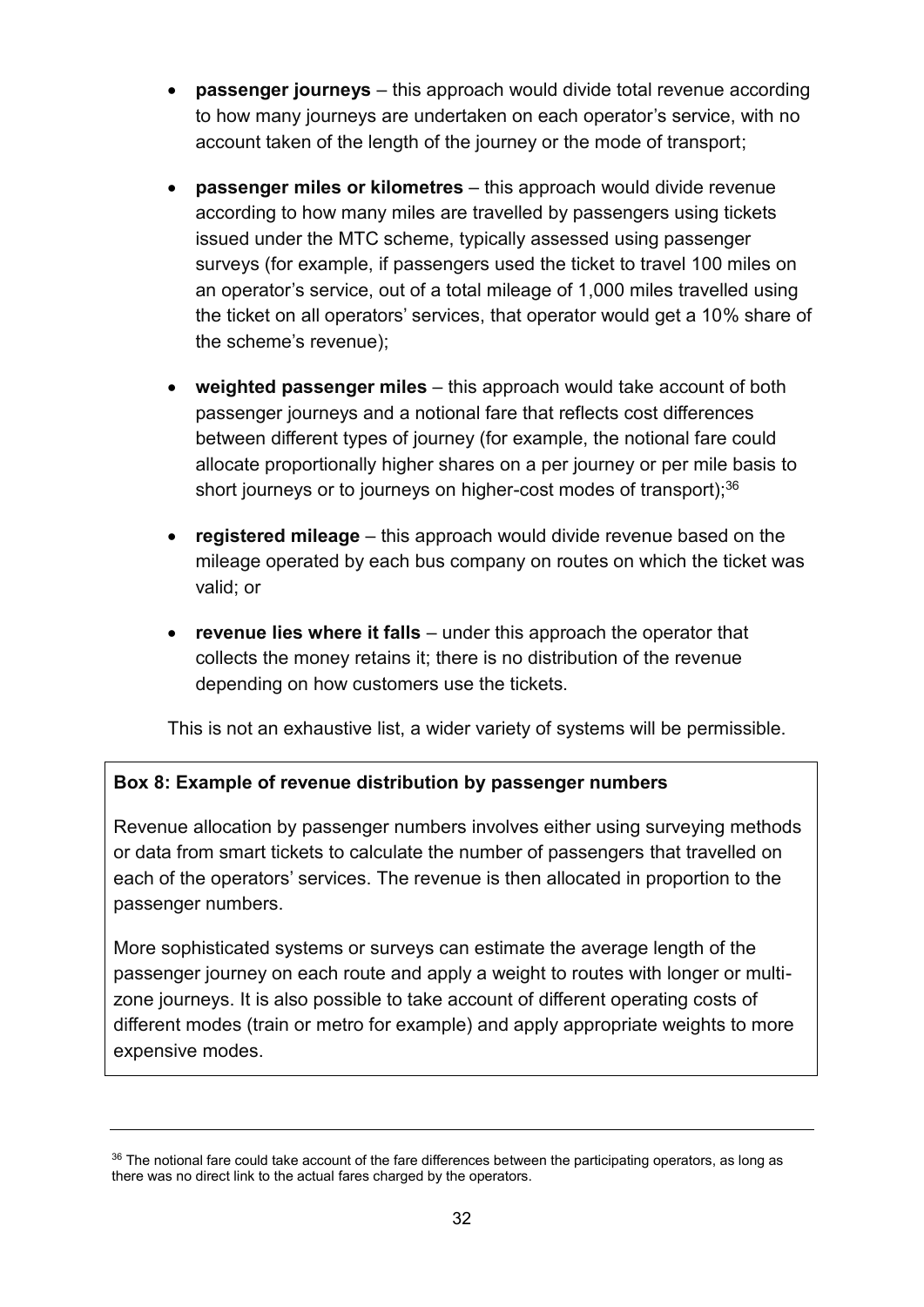- 4.39 Not all revenue distribution methods will meet the Article 11 criteria. A revenue distribution method that involves a direct link to the actual fares charged by operators is unlikely to meet the condition that the method must not result in an incentive for operators to increase their own fares.
- 4.40 For example, if operators are reimbursed for their participation in an MTC scheme on the basis of **revenue forgone** (the amount the passenger would have paid if charged the operators' own fares for each journey), there is a real danger that they will have an incentive to increase their own fares. This is because, under this system, the higher an operator's fares, the bigger the share of the travel card reimbursement pot the operator receives. For this reason revenue forgone should not be a basis for distributing MTC revenue.
- 4.41 In certain very limited circumstances and provided that there is no other allocation system available, schemes where revenue is distributed on the basis of revenue forgone may benefit from the block exemption. This could be the case, for example, where for all of the participating operators the MTC revenue is very small compared with the operator's other revenue (representing, say, less than 3%) and it is unlikely that the share of the MTC revenue will grow appreciably, such that there is no incentive to raise own fares.

## **E. Conditions that apply to short-distance and long-distance add-on ticket schemes**

- 4.42 A short-distance add-on is a ticket where an MTC (for example, a bus zonal ticket) is provided as an add-on to a local public transport service (for example, a bus, tram or train journey), providing onward travel connections for passengers on 'complementary services'.
- 4.43 As defined under the block exemption, short-distance add-ons only cover MTCs. Other tickets purchased as an add-on to a local public transport service may fall within the definition of a TT for the purposes of the block exemption.
- 4.44 A long-distance add-on is a ticket under which a long-distance operator offers a single-operator ticket, an MTC or a TT as an add-on, for example, to a single or return ticket for travel on a long-distance service between two destinations (eg coach). For services where passengers are set down frequently (eg local bus), the ticket will be a short-distance add-on or a TT.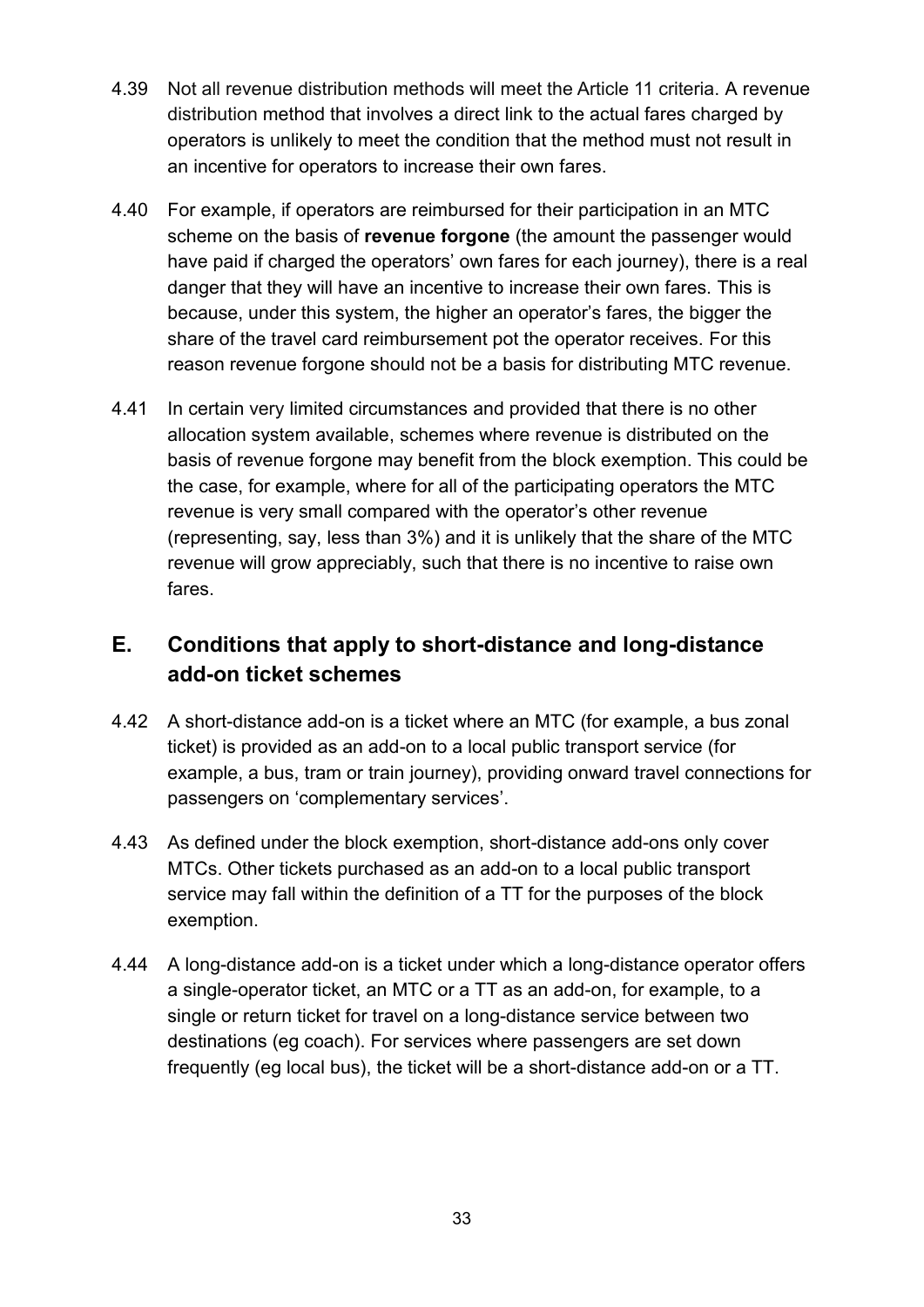#### *Pricing of add-ons*

- 4.45 Article 13(1) prohibits price-fixing for, among other things, short- and longdistance add-on tickets. In order to retain the benefits of the block exemption, operators must not, therefore, also agree the total price of a ticket including the add-on element.
- 4.46 Article 13(2)(a), however, allows parties to an add-on scheme to set 'posted prices'. 'Posted prices' are the prices that parties to an add-on scheme charge to each other for accepting a ticket issued by another participating operator. The 'posted price' is therefore a reimbursement that an operator independently decides it requires for any passenger it carries who uses a ticket purchased from another operator.
- 4.47 Article 13(2)(b) also allows operators to fix the price of an MTC which is purchased as a short- or long-distance add-on. However, for the reasons explained in paragraph 4.34, the benefit of the block exemption may be withdrawn by the CMA if the mechanism for agreeing the MTC price is not compatible with the section 9(1) conditions.

## **F. Obligation to provide information to the CMA**

4.48 Article 17 requires any person (including an undertaking) to provide the CMA with such information as it may request concerning a public transport ticketing scheme to which that person is a party. This allows the CMA to monitor schemes and to require operators and others to provide information, for example if a complaint is made about the scheme. Requests for information will be made in writing and must be complied with within ten working days from the date on which the request is received. If the request is not complied with, the CMA has the power to cancel the block exemption for any public transport ticketing scheme to which the request relates.<sup>37</sup>

## **G. Cancellation of the block exemption for a particular scheme**

4.49 Not complying with the conditions defined in the block exemption will have the effect of cancelling all or part of the block exemption in relation to a particular agreement.

<sup>37</sup> Article18.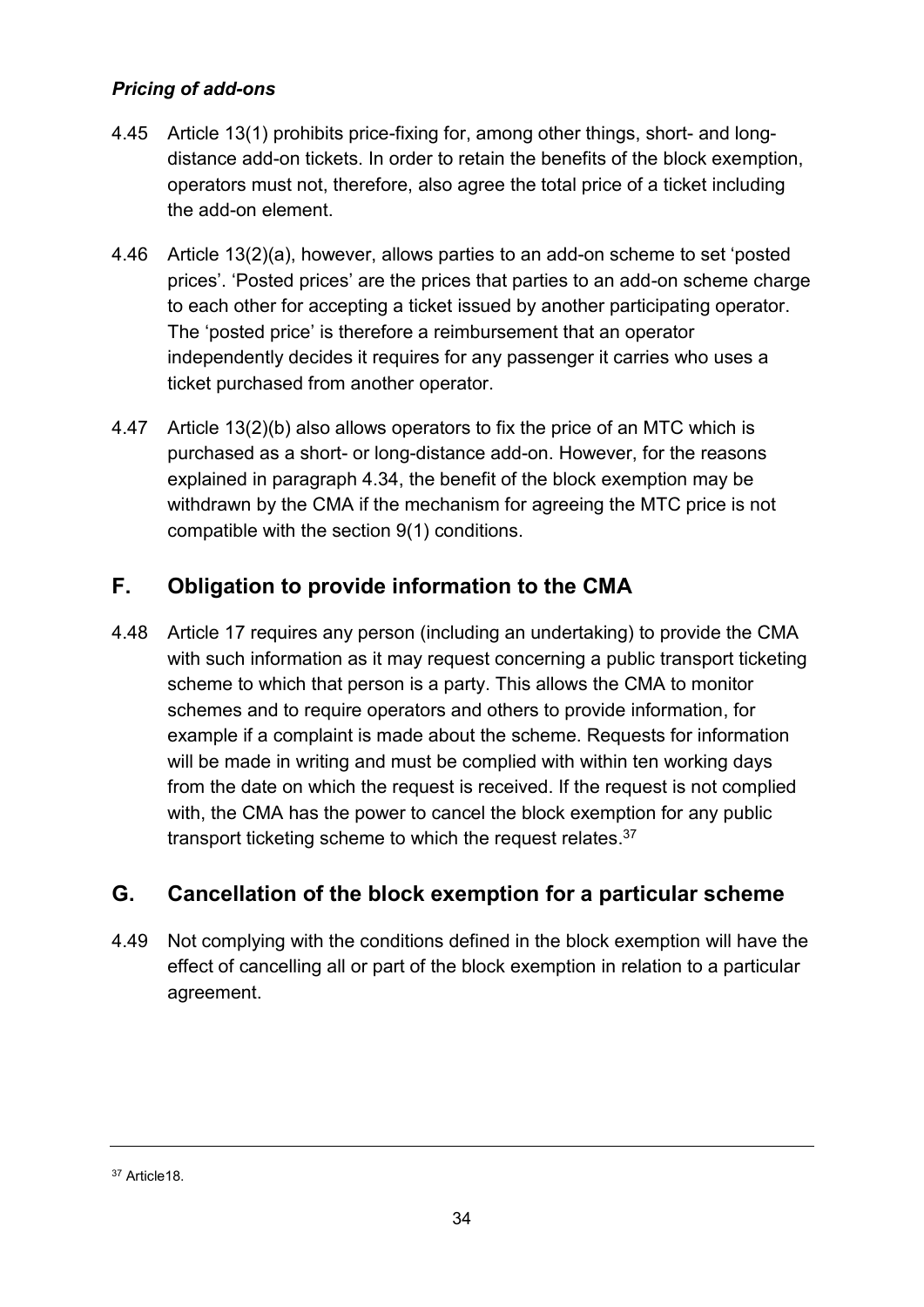#### *Breach of any of the general conditions (Articles 6 to 9)*

4.50 Further to Article 10 of the block exemption, failure to comply with any of the general conditions will result in the block exemption being cancelled in relation to the public transport ticketing scheme to which the breach relates. This means that the ticketing scheme agreement will no longer benefit from the exemption from the CA98 and operators must ensure that the agreement does not infringe the CA98 either by removing any relevant infringing provision or by applying the criteria under section  $9(1)$  to its scheme.<sup>38</sup>

## *Breach of any of the specific conditions attached to certain schemes (Articles 11 to 16)*

- 4.51 Breach of the condition requiring revenue from an MTC to be distributed through a method with the correct incentive structure (Article 11, as set out in paragraphs 4.34 to 4.46) will cancel the block exemption in relation to the scheme to the extent that MTCs are offered for sale under the scheme (Article 12). This means that any MTCs sold under the particular scheme will not benefit from the block exemption, and that part of the scheme may therefore be in breach of the Chapter I Prohibition unless it satisfies the conditions in section 9(1). Where other ticket types are offered under the scheme and these arrangements satisfy the relevant conditions of the block exemption, the block exemption will continue to apply to the provisions for these other tickets.
- 4.52 Similarly, a breach of the price-fixing conditions in Article 13 (eg agreeing prices for tickets other than MTCs) will cancel the block exemption in relation to the relevant scheme only (Article 14). This means that any tickets sold under the scheme will not benefit from the block exemption, and that part of the scheme may, therefore, be in breach of the Chapter I Prohibition unless it satisfies the conditions in section 9(1). If, however, other ticket types are offered under the scheme and these arrangements satisfy the relevant conditions, the block exemption will continue to apply to the provisions for these other tickets.
- 4.53 In addition, failure to comply with the conditions provided in Article 15 (ie MIT revenue lies where it falls) will cancel the block exemption in relation to the MIT (Article 16). This means that any MITs sold under the particular scheme will not benefit from the block exemption, and that part of the scheme may, therefore, be in breach of the Chapter I Prohibition unless it satisfies the conditions in section 9(1) so that it is not prohibited. If, however, other ticket types are offered under the scheme and these arrangements satisfy the

<sup>38</sup> Article 10 of the block exemption.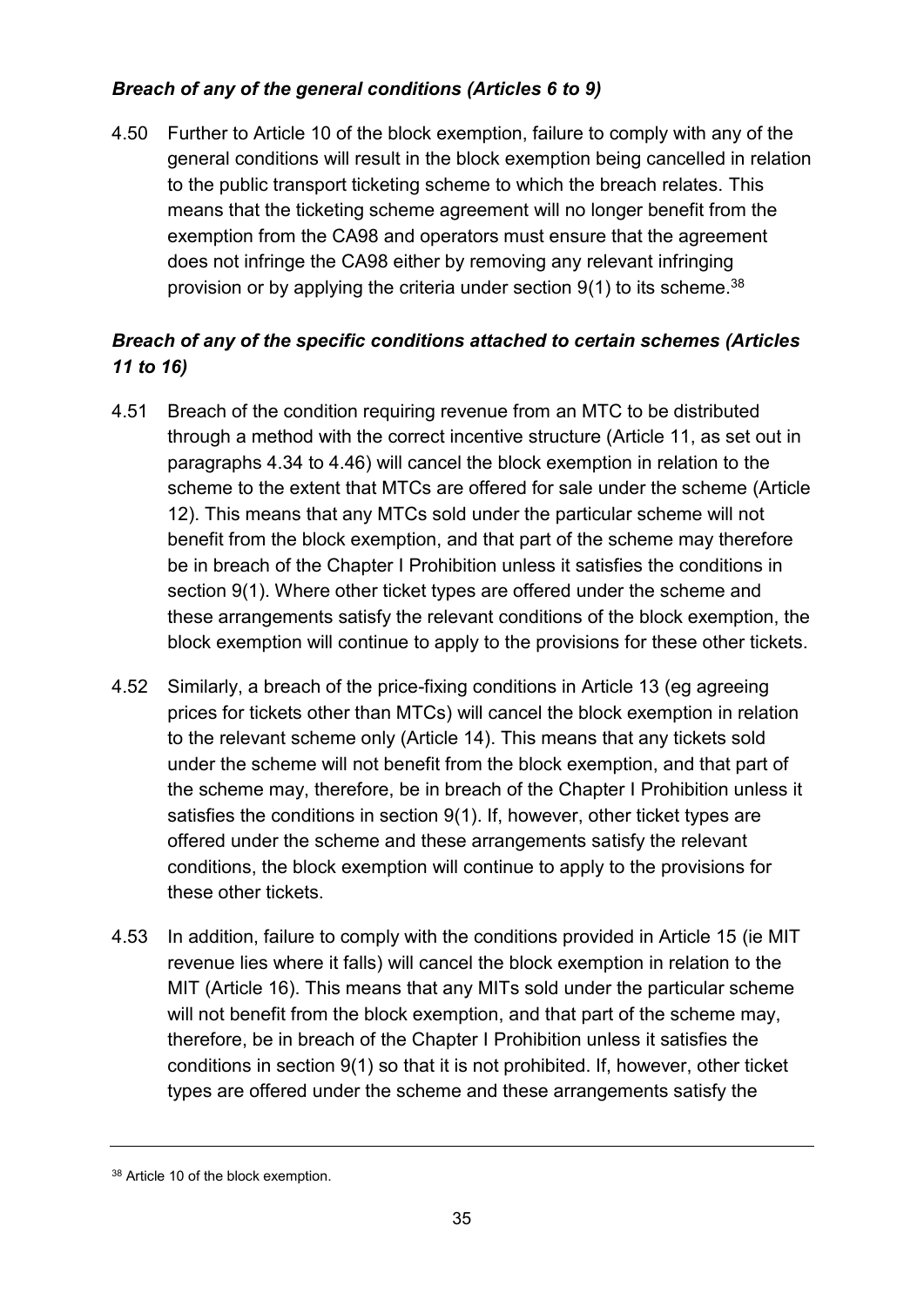relevant conditions, the block exemption will continue to apply to the provisions for these other tickets.

#### *Cancellation of the block exemption by notice*

- <span id="page-37-0"></span>4.54 The CMA may cancel the block exemption in relation to a specific ticketing scheme, provided that it first gives notice of its proposal to the relevant operators. The CMA shall consider any representations made to it.
- 4.55 Such proposal may happen in two situations:
	- *(a)* If the CMA considers that a particular public transport ticketing scheme is not one to which section 9(1) of the CA98 applies (Article 19). This might happen, for example, where the introduction of a ticketing scheme resulted in an unreasonable increase in fares by any or all of the operators who were party to the agreement. In this example, the agreement would not confer a fair share of the benefits on consumers, and so would not satisfy the conditions of section 9(1). The CMA may therefore monitor the operation of ticketing schemes with particular regard to the effect on prices for single and return fares offered by individual operators. If those fares rise at a rate that passengers consider to be excessive, they should inform the CMA so that the reasons for the price increases can be investigated.
	- *(b)* In case of a failure to comply with the obligation imposed by Article 17 without reasonable excuse (Article 18), ie not providing the CMA with the information it requires (see paragraph 4.48).
- <span id="page-37-1"></span>4.56 The CMA is required to first give notice in writing to the participating operators of its proposal to cancel the block exemption with respect to that scheme. The recipient would be able to send representations to the CMA. Having considered those representations, the CMA would decide whether it wished to pursue cancelling the block exemption in respect of that scheme.

## **H. Other requirements**

- 4.57 In addition to the conditions and obligations set out above, in order for an agreement to fall within the block exemption, there are a few further requirements that must be met:
	- $\bullet$  the agreement must be in writing;  $39$

<sup>39</sup> Article 4 of the block exemption.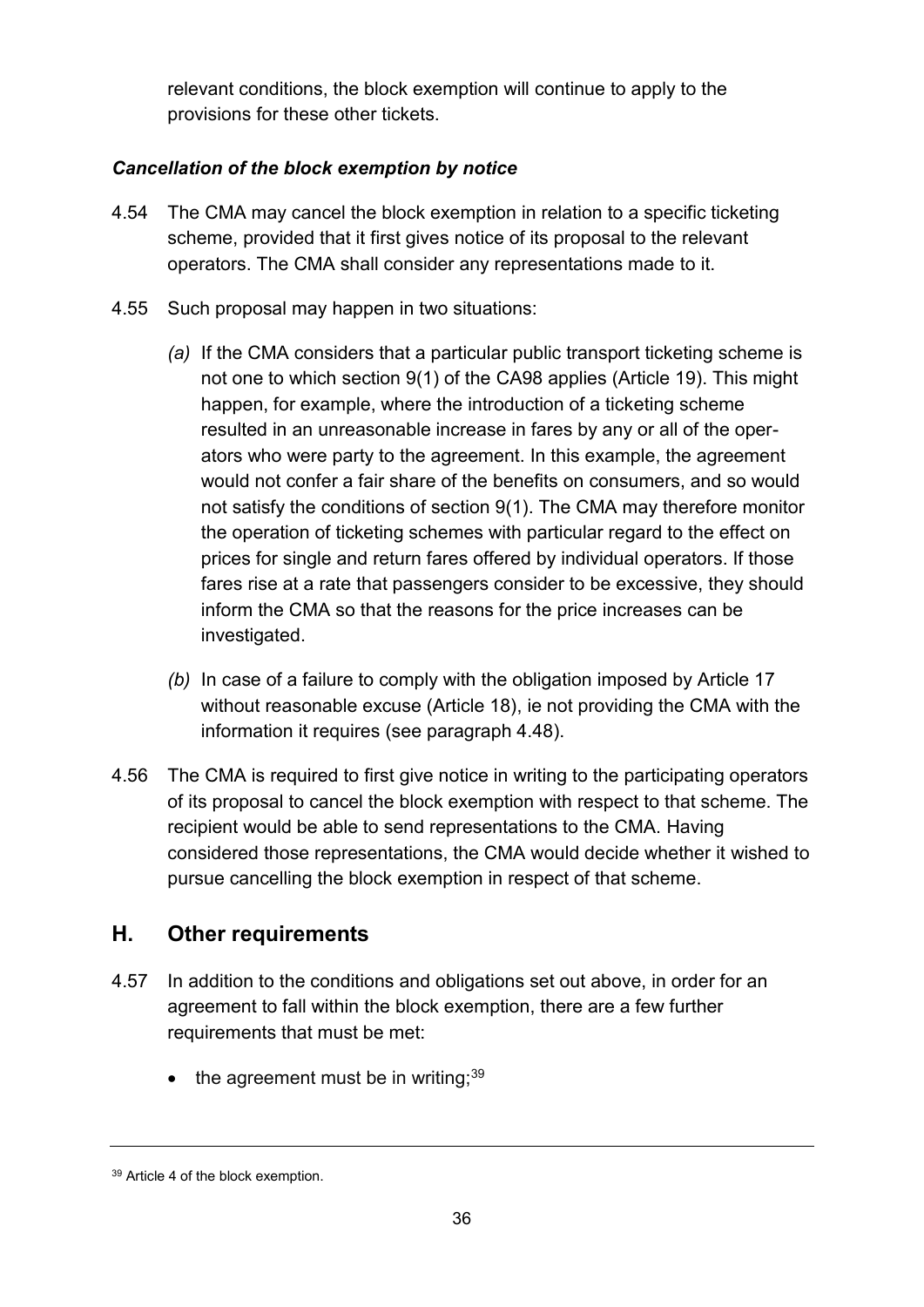- each ticket type must be purchased by a member of the public, although that person may then transfer the ticket to someone else (for example, parents may buy tickets to be given to children, and firms or educational establishments may purchase the tickets to give or sell to employees or students;<sup>40</sup> and
- the agreement must relate principally to the supply of local public transport services. In relation to bus services, these are local services that are registered under the Transport Act 1985.<sup>41</sup> Any other form of public transport service will be 'local'<sup>42</sup> if it meets the following criteria:
	- broadly, one or more passengers travels less than 15 miles on the service: 43
	- it is a scheduled, rather than a 'chartered', service; and
	- $-$  it is not a local quided tour service.  $44$
- 4.58 Other than to the extent that long-distance add-ons are issued under an agreement, long-distance services where, broadly, every passenger travels 15 miles or more<sup>45</sup> – for example, air services, international ferry services, or long-distance rail or coach services – are not covered by the block exemption.

<sup>&</sup>lt;sup>40</sup> This also includes group tickets where passengers travel together with only one document as evidence of their right to travel.

<sup>&</sup>lt;sup>41</sup> Other than those on which the passengers travel together on a journey, with or without breaks, from one or more places to one or more places and back (section 159(1) of the Transport Act 1968 (as amended)), and other than local guided tour services (defined as 'tourist service' in Article 3 of the block exemption).

<sup>&</sup>lt;sup>42</sup> Defined more fully in paragraph (b) of the definition of 'local public transport service' in Article 3 of the block exemption. This definition reflects the approach in the Transport Act 1968 (as amended) in relation to local bus services.

 $43$  If no passenger travels less than 15 miles the service is a 'long distance service' as defined in Article 3 of the block exemption.

<sup>44</sup> Defined as 'tourist service' in Article 3 of the block exemption.

<sup>45</sup> Defined more fully in Article 3 of the block exemption.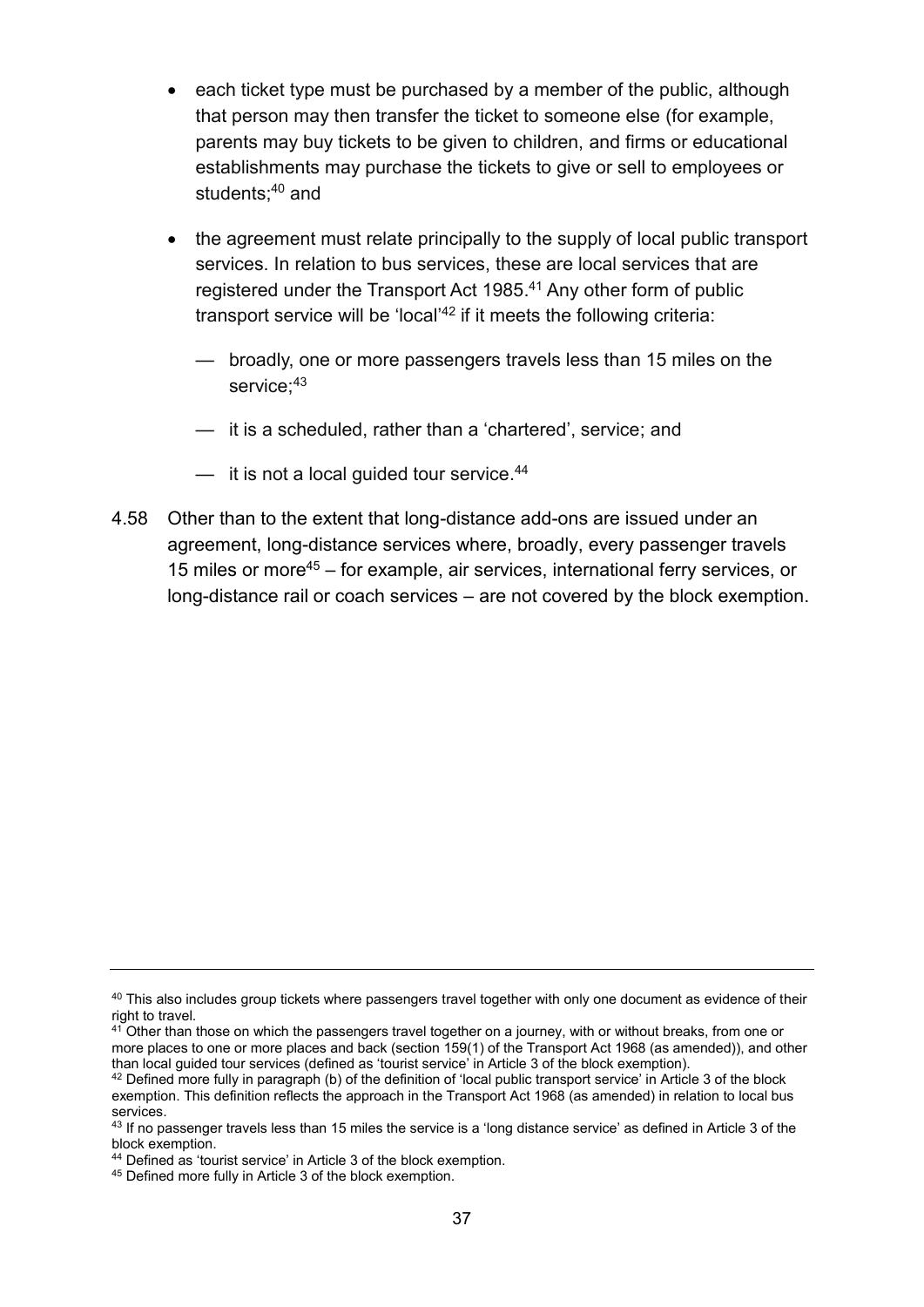# <span id="page-39-1"></span><span id="page-39-0"></span>**5. Agreements falling outside the block exemption**

5.1 Agreements which restrict competition and do not fall within the block exemption are subject to the normal application of the CA98 and EU competition law. Such agreements are not, however, necessarily prohibited by either of these. The present part focuses exclusively on the application of the Chapter I Prohibition. The possible application of EU competition law is examined in [Appendix A.](#page-44-1)

## **Key principle to consider when analysing a restrictive agreement**

- 5.2 Where a restrictive agreement falls outside the conditions of the block exemption and has an appreciable impact on competition (see paragraph 2.3), it may nonetheless be exempt from the Chapter I Prohibition, if it satisfies the conditions in section 9(1). As explained in Part 2 above, such an agreement is valid and enforceable from the moment the conditions in section 9(1) are satisfied and for as long as that remains the case.
- 5.3 [Appendix E](#page-60-1) sets out a flow chart on the application of the block exemption which indicates how to determine whether a ticketing agreement is permitted under the block exemption or under section 9(1).

## **Agreements which fall outside the block exemption**

- 5.4 Some public transport ticketing schemes include arrangements covering more than one ticket type. If so, and the agreement contains a provision that breaches one of the conditions relating to one of the ticket types, the arrangement for that particular ticket type is not covered by the block exemption even though the rest of the agreement is exempted (see paragraph 4.55). If, for example, an agreement covered an MTC and an MIT and the MIT arrangement breached Article 15 of the block exemption, that MIT arrangement would not benefit from the block exemption. However, providing that the MTC still met all the conditions in the block exemption, the MTC part of the arrangement would continue to benefit from the block exemption.
- 5.5 The block exemption does not cover agreements relating to joint marketing of tickets or routes. This does not mean that joint marketing of tickets is prevented but this is an area which falls outside the scope of the block exemption and this means that the parties to the agreement should selfassess whether the joint marketing agreement appreciably restricts competition, and if so, whether the agreements satisfy the conditions of section 9(1).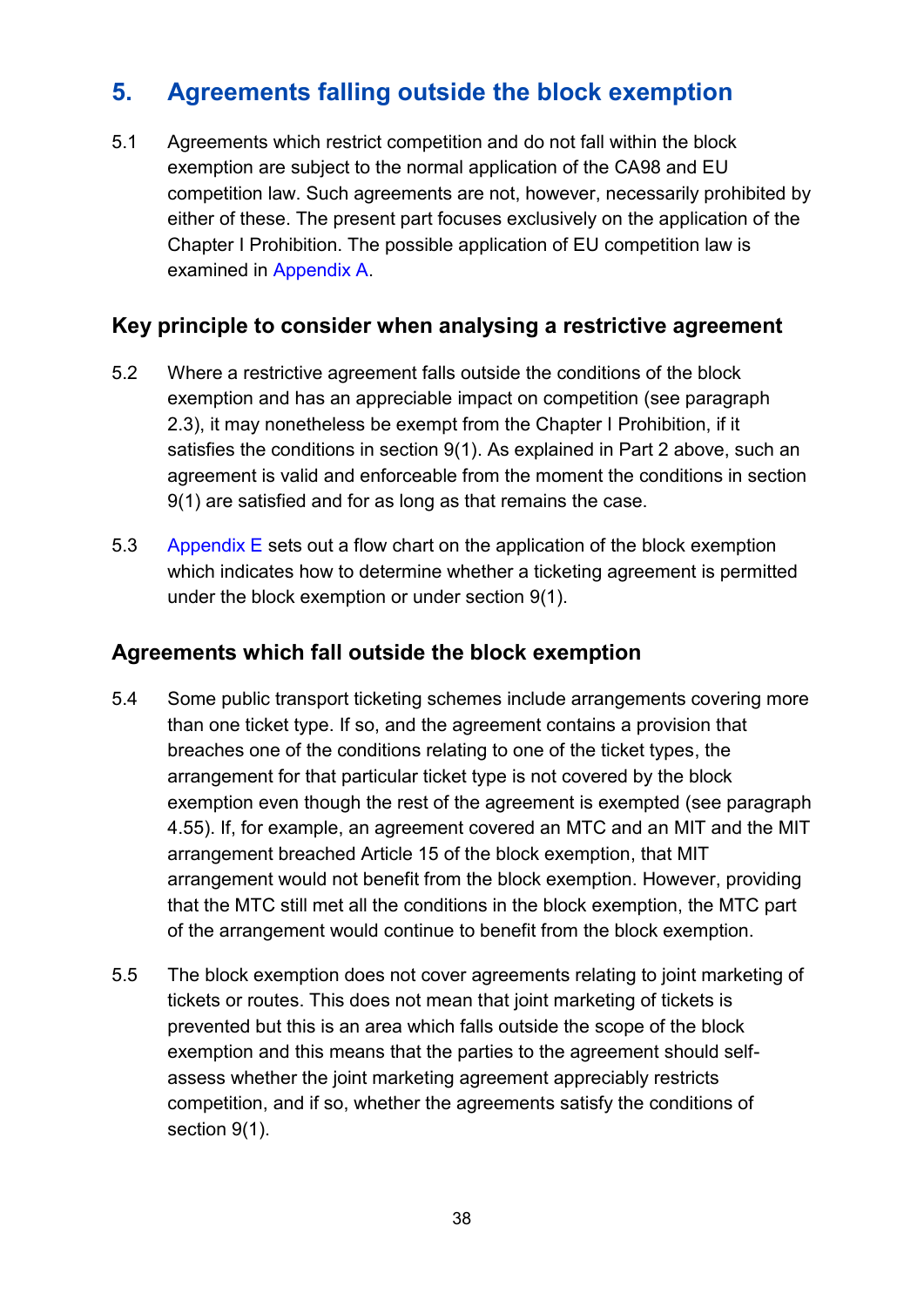5.6 The block exemption also does not cover some schemes where revenue is distributed on the basis of revenue forgone (see paragraph 4.40 above). In such circumstances, the scheme might still satisfy the conditions in section 9(1) so that the scheme is not prohibited by the Chapter I Prohibition (see paragraph 2.8 above). Note that it would only be in exceptional circumstances that it would be possible to argue that this method of revenue sharing was indispensable and therefore that the scheme would satisfy the section 9(1) conditions. However, this could be the case, for example, where the scheme distributes revenues on the basis of revenue forgone and may not satisfy Article 11 of the block exemption but it is not feasible for a different method to be used. For example, this might arise if operators are already required to calculate amounts owing under local authority concessionary fares schemes under the Transport Acts by reference to revenue forgone, and the revenues from the scheme are too small to make apportionment by two methods feasible.

#### *Guidance on how to self-assess an MIT with a revenue distribution method other than 'lies where it falls'*

- 5.7 As noted in paragraph 4.29, revenue-sharing arrangements falling outside the block exemption may nevertheless be lawful where they meet the criteria for individual exemption.
- 5.8 Box 9 below gives an example of factors that an operator might include and the approach it might take in a self-assessment of whether a proposed MIT with a revenue distribution method other than 'revenue lies where it falls' will meet the individual exemption criteria and be lawful. As set out in paragraph 2.9, an agreement must meet four conditions in order to be exempted from the Chapter I Prohibition under section 9(1).
- 5.9 The example below is not intended to provide a 'check box' approach to assessing such a distribution method and operators must consider carefully whether the facts of their particular scheme meet the exemption criteria.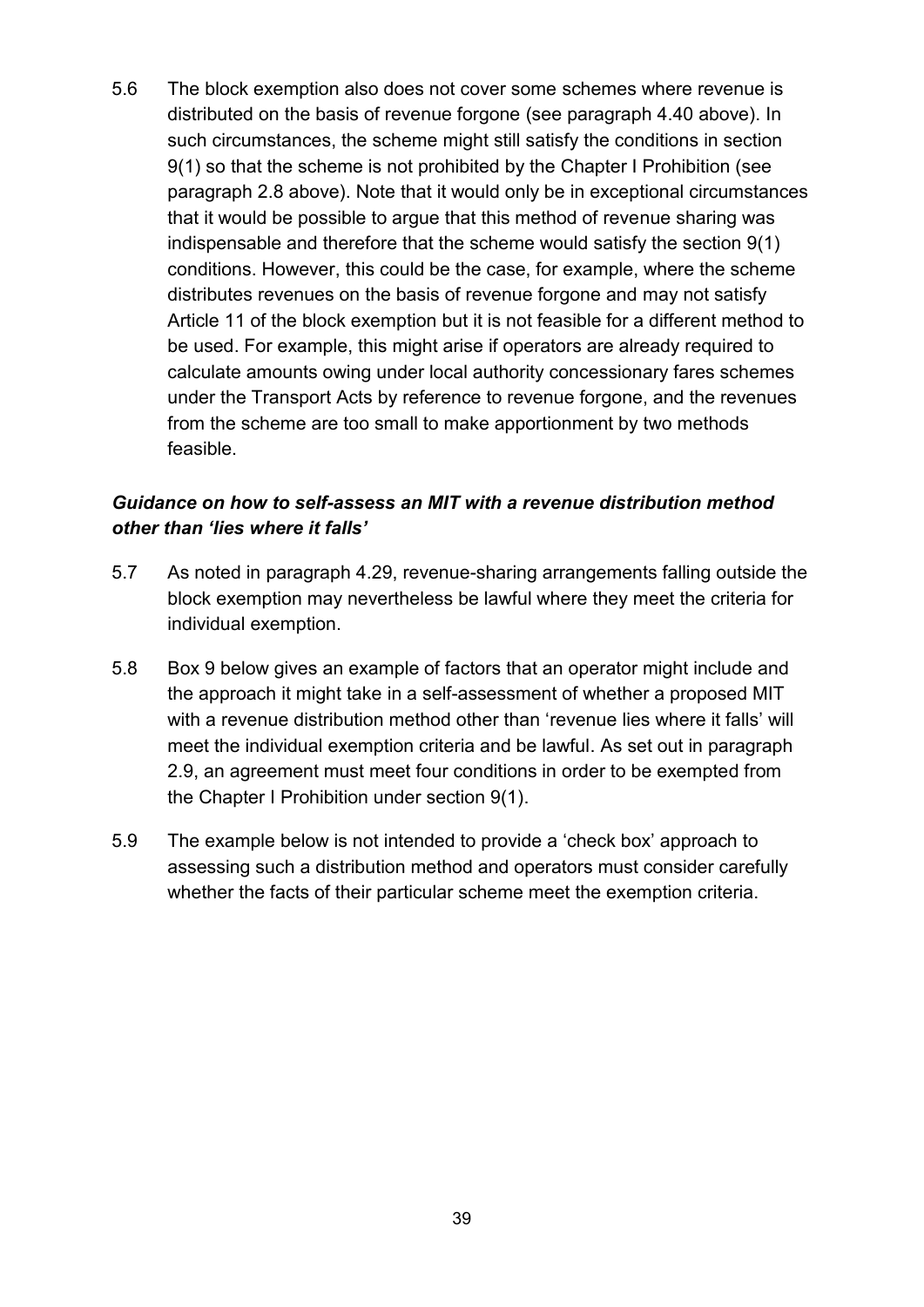#### **Box 9: Example of an MIT revenue self-assessment**

As explained in paragraphs 4.28 and 4.29, there may be situations where the 'revenue lies where it falls' method would not be viable and so a scheme falls outside the block exemption. This could be the case where there is a limited overlap in the hours of operation of the participants to an MIT: one operator, A, mainly running daytime services while the other operator, B, mainly covers the evening services. Most passengers will buy their MIT during the day from the daytime operator. In such a situation, the operators do not want to agree a method to redistribute revenue that involves the method 'revenue lies where it falls': they propose to share the revenue on the basis of passenger numbers. While each case would depend on its own facts and needs to be assessed by the parties, the CMA considers that such an agreement is likely to satisfy the conditions of section 9(1), provided that the revenue allocation method that is chosen is limited to what is necessary for the MIT scheme to work and does not result in the operators agreeing the price of the MIT.

Below we consider the kind of analysis that is required to see whether a scheme where the MIT revenues are distributed on the basis of passenger numbers satisfies the conditions of section 9(1). It is necessary to ask four questions.

## *Does the agreement contribute to 'improving production or distribution' or promote 'technical or economic progress'?*

In the proposed scenario this might be rephrased as 'does the agreement contribute to or promote more efficient, higher quality or otherwise improved public transport services?' 46

Absent an agreement most passengers would have to buy separate tickets to travel out in the morning and back during the evening. The evidence<sup>47</sup> that is available suggests that more passengers would use the service if they could buy one ticket or if the fare was lower. By distributing revenues on the basis of passenger numbers, both operators A and B would have an incentive to carry passengers on the service.

Possible benefits that might arise (to be assessed on a case-by-case basis) are:

- delivery of a better quality transport service for passengers, for example, by providing more flexibility and travel options for their return journey;
- greater use of public transport, for example, because passengers can travel either more frequently or to switch from other modes of travel, leading to an increase in passenger numbers, with other related benefits such as reduced traffic congestion; and/or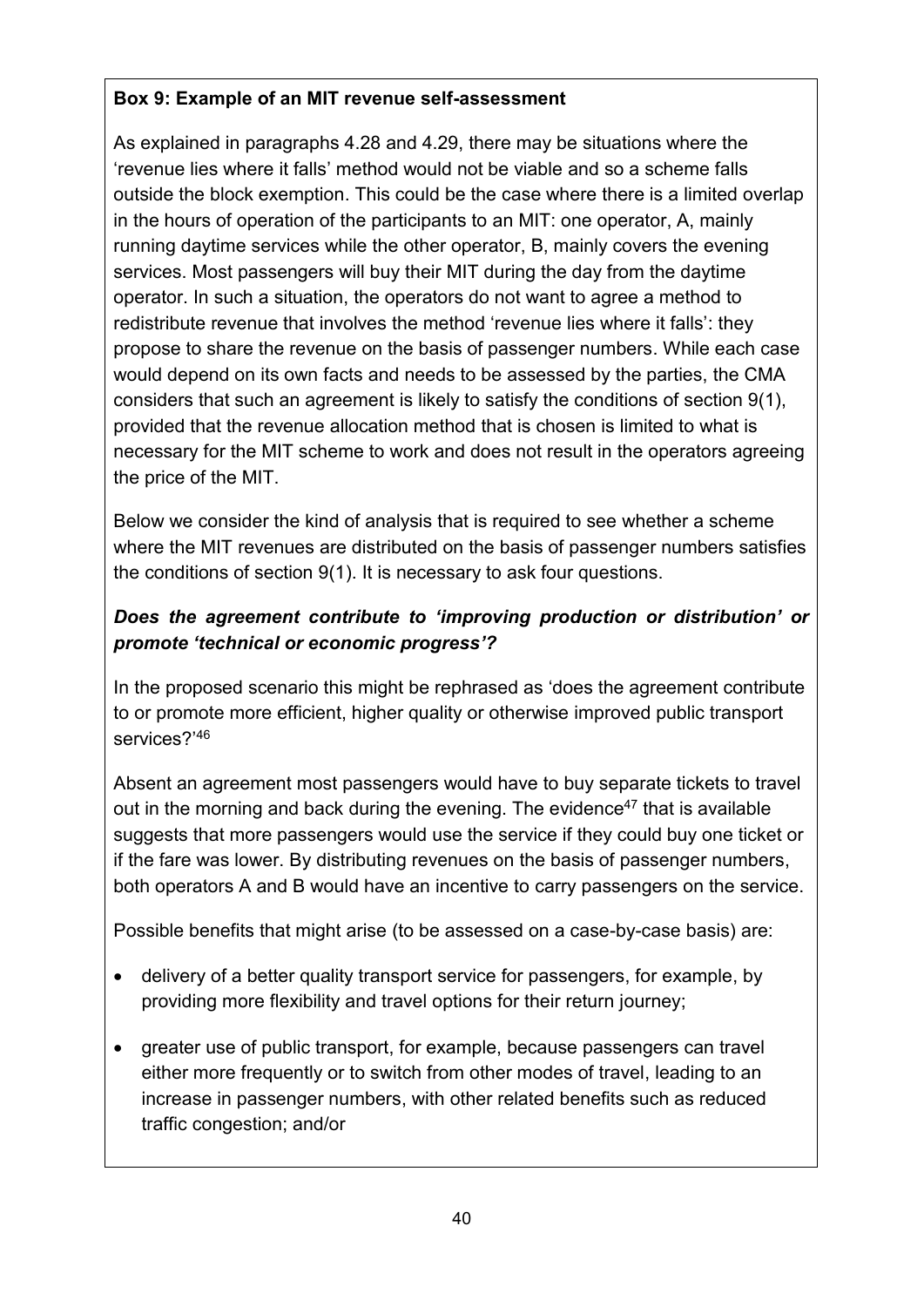enabling passengers in remote areas to be better connected to a town and enabling the operators to serve areas with few alternative transport opportunities due to location or social circumstances. This might be the case where car ownership is low in the area served by the route and there are few alternative public transport options. Research may have highlighted the benefits to the community of better transport services or the local authority may have established a need for improved connections.

#### *The second question to consider is whether consumers receive a fair share of the benefits generated by the restrictive agreement.*

Will passengers and potential passengers identified in answer to question 1 receive a fair share of the benefits from the restrictive agreement? For example:

- Does the MIT agreement allow passengers to travel and use the return ticket on both services, for example improving choice, frequency and/or the time of day when the service is available?
- Have the benefits been assessed relative to the size of the restriction of competition? For example, are the benefits relatively high (and do they accrue to passengers in large part rather than in increased profit to the operators) and are the restrictions on competition relatively low? The benefit of the agreement in this case is that it gives a simple option for return travel without having to buy another ticket or ensuring that return journeys are completed during the time which a particular operator runs its services. Evidence where available may show that consumers value these factors. The benefits are high compared with the restriction of competition, which in this case is relatively low because of the limited pre-existing overlap.

#### *The third question to consider is whether the agreement imposes restrictions that are not indispensable to achieving the benefits.*

Are both the restrictive agreement and the individual restrictions necessary to achieve the efficiency benefits identified in (1) above? For example:

 Absent the proposed revenue share option, would the scheme be possible? Using 'revenue lies where it falls' would be unsustainable for B as evidence shows that most passengers travel out on A leaving therefore little or no revenue for B despite it providing an efficient return service. Is the revenue share option

<sup>46</sup> See also paragraph 2.9 and footnote 8.

<sup>&</sup>lt;sup>47</sup> What evidence is available will of course vary but might, for example, include pre-existing documents or operating experience which provides evidence covering broadly comparable circumstances, or other pre-existing evidence of transport needs, objectives and priorities, such as local transport strategy documents.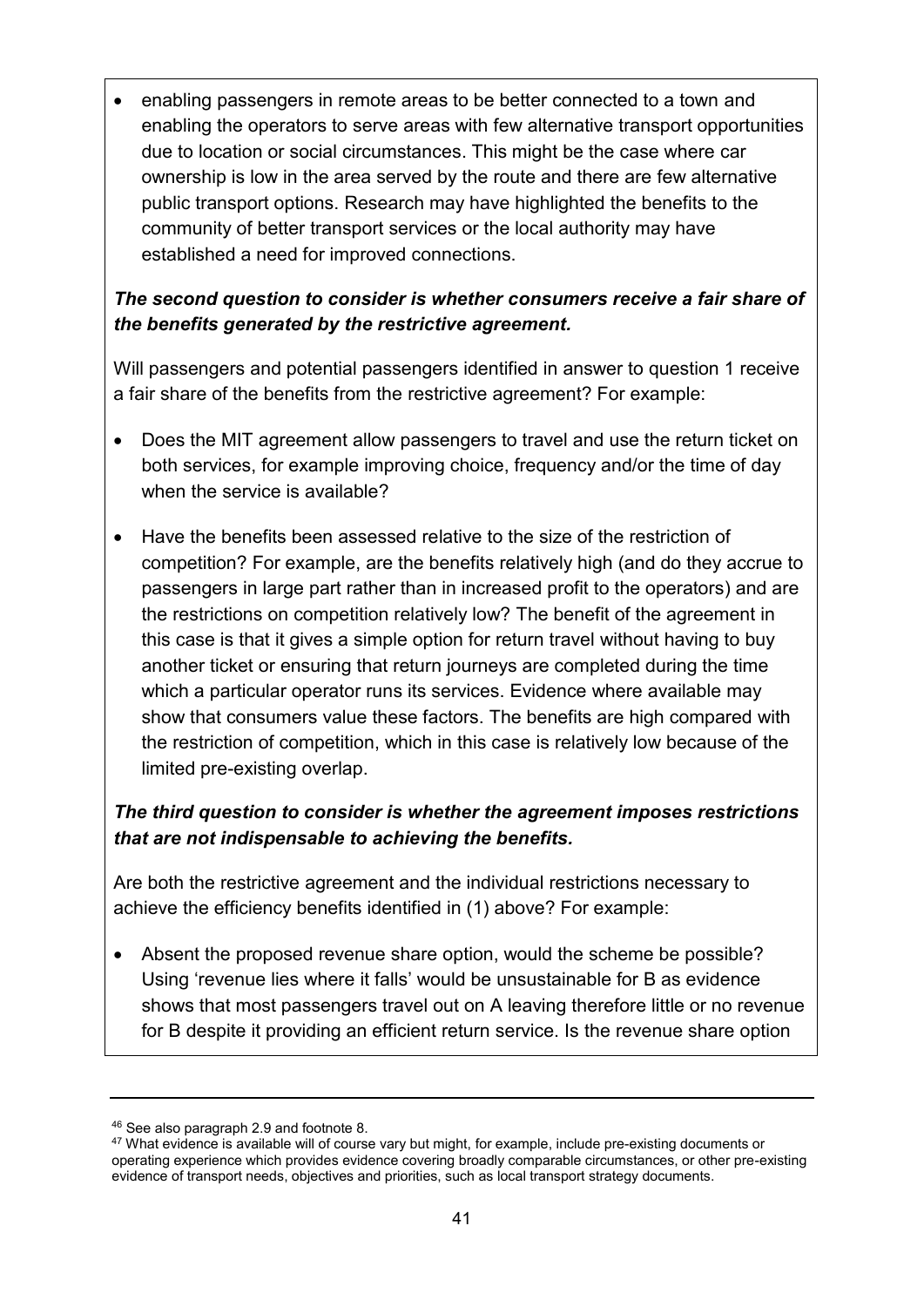for the scheme considered indispensable, and does it avoid imposing restrictions which go beyond what is necessary to achieve the benefit?

 Does the agreement include any provisions which allow the sharing of confidential information between the parties?

*Lastly, section 9(1) is likely to be met if the agreement does not afford the undertakings concerned the possibility of eliminating competition in respect of a substantial part of the products in question.*

Does this possibility exist, having regard both to the size of the restriction of competition involved and also to the amount of competition which currently exists in the market? For example:

- Does the agreement prevent competition between the operators in the sale of tickets including individual tickets or MITs?
- Is the agreement open to entry by new operators on non-discriminatory terms and does it preserve the existing ability of competitors to compete?
- Is any reduction in the incentive for the existing companies to compete small, for example because the operators were not generally serving the same passengers at the same time (given that most passengers use A for the outward journey)? Can the operators compete for passengers on both legs of the journey at least in so far as timetable overlap allows?
- Does the revenue-sharing method avoid: operators agreeing a fixed price for the MIT; creating an incentive for operators to set their own fares higher than they would have been set in the absence of the MIT; or reducing the incentive for each of the operators to compete for passengers?

The specific facts of a proposed ticketing scheme would need to be assessed against the above illustrative factors, and any other relevant factors, identified by operators.

Further examples of how to apply the individual exemption criteria under section 9 of the CA98 and Article 101(3) TFEU can be found, for example, in the OFT's *Opinion on Newspaper and Magazine Distribution* (OFT1025, October 2008), <sup>48</sup> paragraphs 4.29–4.144, and in the European Commission's *Guidelines on the Application of Article 101(3) TFEU.* <sup>49</sup> See also the OFT's *Short Form Opinion Rural Broadband Wayleave Rates* (August 2012). 50

<sup>48</sup> [Newspaper and magazine distribution: Opinion of the Office of Fair Trading.](http://webarchive.nationalarchives.gov.uk/20140525130048/http:/www.oft.gov.uk/OFTwork/publications/publication-categories/reports/competition-policy/oft1025)

<sup>49</sup> [European Commission website: Exempted agreements \(Article 101\(3\) TFEU\).](http://ec.europa.eu/competition/antitrust/legislation/art101_3_en.html)

<sup>50</sup> [Rural broadband wayleave rates: Short-form Opinion of the Office of Fair Trading.](http://webarchive.nationalarchives.gov.uk/20140525130048/http:/www.oft.gov.uk/OFTwork/competition-act-and-cartels/short-form-opinions/)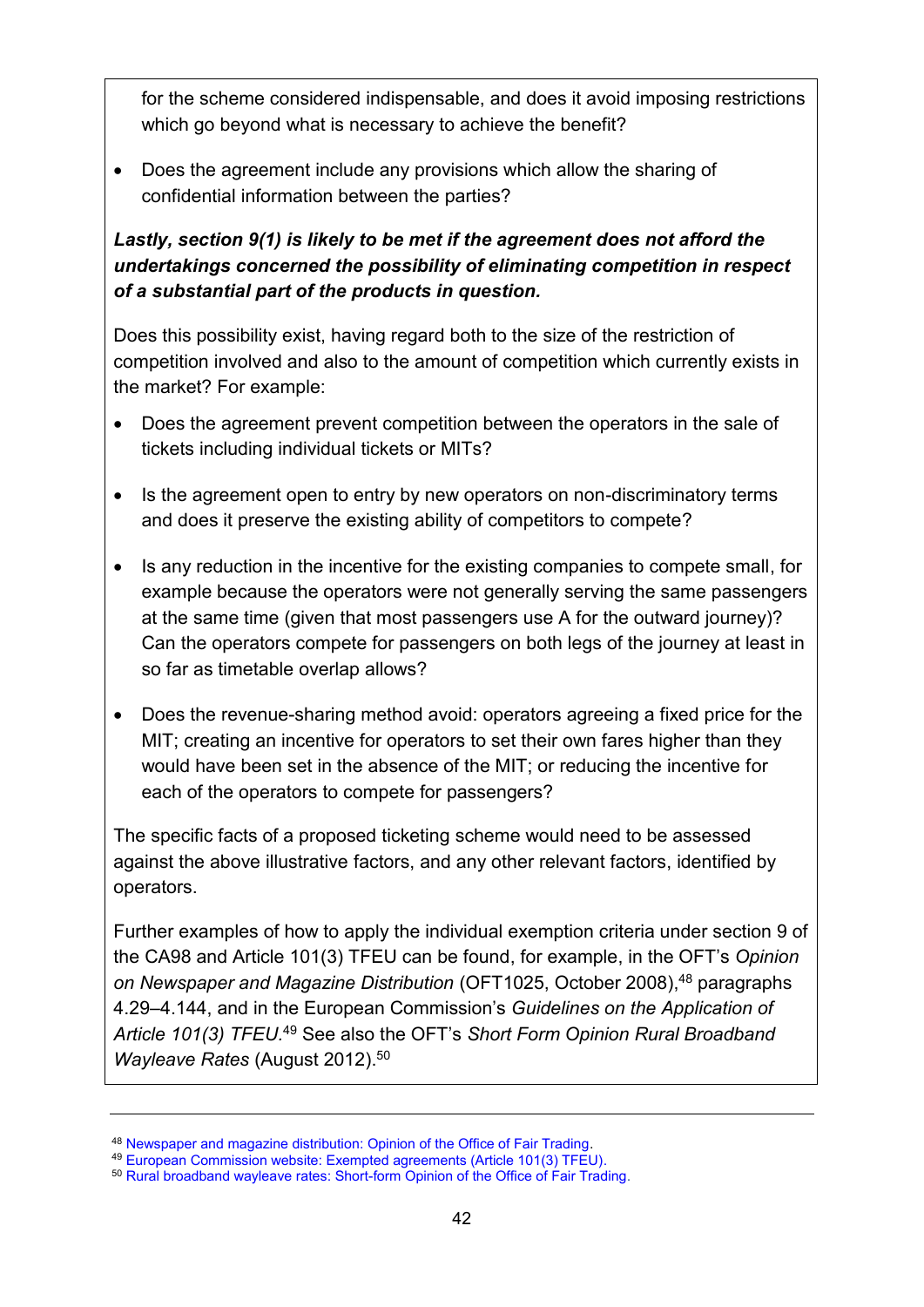# <span id="page-44-1"></span><span id="page-44-0"></span>**Appendix A: Other relevant prohibitions and guidance**

1. The block exemption only exempts agreements from the scope of the Chapter I Prohibition. However, there are a number of other provisions of UK law relating to competition which in limited circumstances may be relevant where an operator participates in a particular ticketing scheme, which operators should be aware of.

## **UK competition law: the Chapter II Prohibition on abuse of a dominant position**

- 2. In addition to the Chapter I Prohibition (see Part 2 above).<sup>51</sup> the CA98 prohibits conduct by one or more undertakings which amounts to an abuse of a dominant position in a market and which may affect trade within the United Kingdom or any part of it (the Chapter II Prohibition).
- 3. There is no provision for exemption from the Chapter II Prohibition and public transport operators therefore remain subject to the Chapter II Prohibition when making and considering ticketing arrangements.<sup>52</sup>
- 4. If an undertaking that participates in a public transport ticketing scheme holds a dominant position in a market, it must take care that its conduct does not infringe the Chapter II Prohibition. A dominant operator which sets excessive or predatory fares, for example, may still infringe the Chapter II Prohibition whether or not the fares were set in the context of an exempt agreement. Abuse of a dominant position by an undertaking which enters into a public transport ticketing scheme is assessed in exactly the same way as any other type of conduct under the Chapter II Prohibition. This is discussed in the OFT guidance *Abuse of a dominant position* (OFT402), which has been adopted by the CMA  $53$

<sup>&</sup>lt;sup>51</sup> The Chapter I Prohibition prohibits agreements between undertakings, decisions by associations of undertakings or concerted practices which have as their object or effect the prevention, restriction or distortion of competition within the United Kingdom (or a part thereof) and which may affect trade within the United Kingdom. <sup>52</sup> The TFEU and the CA98 both prohibit, in certain circumstances, conduct by one or more undertakings which amounts to an abuse of a dominant position. Both Article 102 TFEU and the Chapter II Prohibition provide, in similar terms, that conduct may, in particular, constitute an abuse if it consists of:

*<sup>(</sup>a)* directly or indirectly imposing unfair purchase or selling prices or other unfair trading conditions

*<sup>(</sup>b)* limiting production, markets or technical development to the prejudice of consumers

*<sup>(</sup>c)* applying dissimilar conditions to equivalent transactions with other trading parties, thereby placing them at a competitive disadvantage

*<sup>(</sup>d)* making the conclusion of contracts subject to acceptance by the other parties of supplementary obligations which, by their nature or according to commercial usage, have no connection with the subject of the contracts. <sup>53</sup> *[Abuse of a dominant position: Understanding competition law \(OFT402\),](https://www.gov.uk/government/publications/abuse-of-a-dominant-position)* adopted by the CMA board.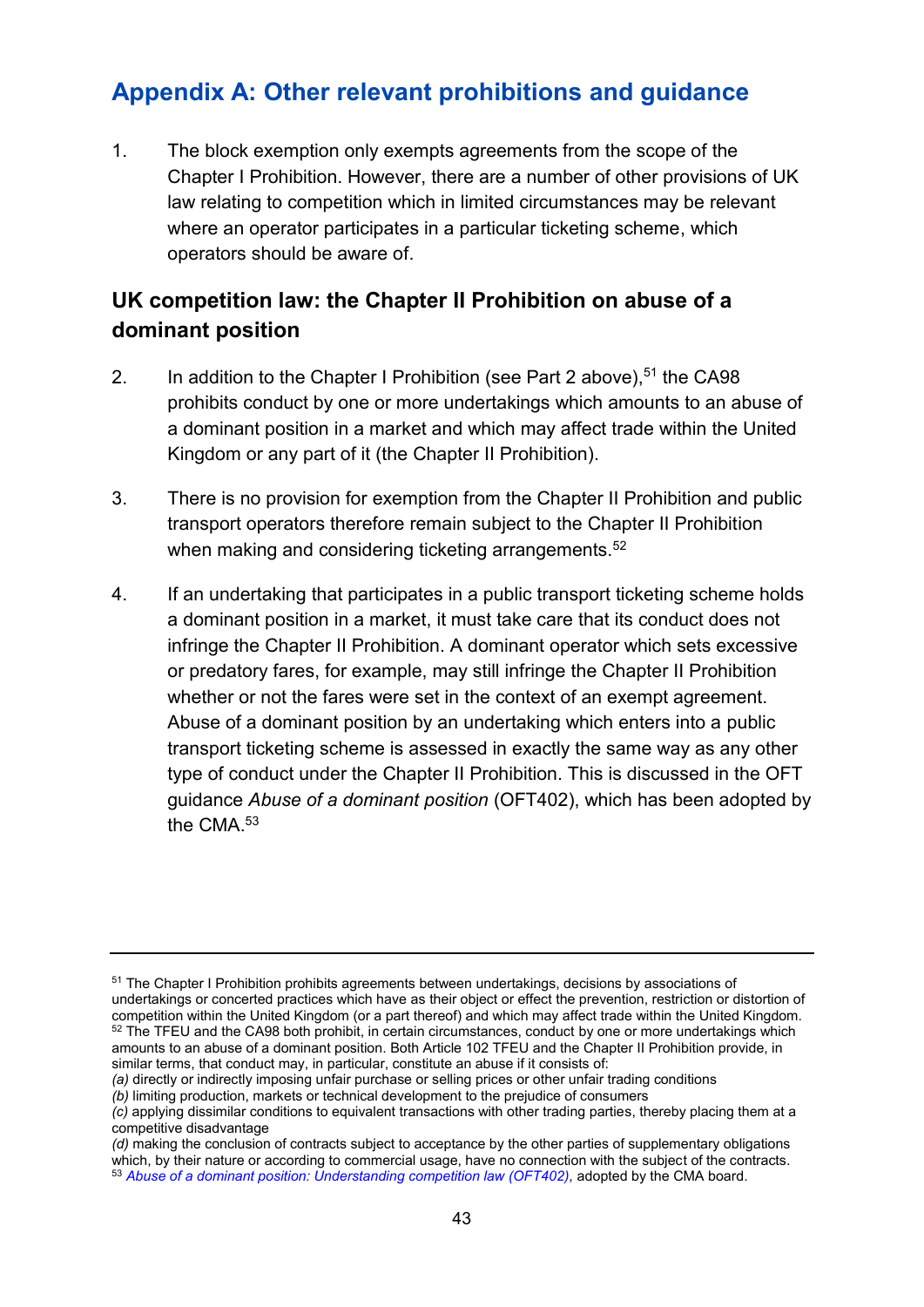## **EU competition law: Articles 101 and 102 TFEU**

- 5. As noted in paragraphs 2.6 and 2.7, the CMA has additional powers under EU competition law to apply and enforce Articles 101 and 102 of the TFEU, as well as the Chapter I and II Prohibitions in relation to anti-competitive agreements and conduct. These two provisions are similar to the Chapter I Prohibition and the Chapter II Prohibition under the Act. The main difference between the UK and the EU provisions is the geographic scope: Articles 101 and 102 only apply to agreements and conduct which may affect trade between member states whereas the Chapter I Prohibition and the Chapter II Prohibition only apply to agreements and conduct that may affect trade within the United Kingdom.
- 6. The case law of the European courts has interpreted the phrase 'may affect trade between Member States' broadly. However, public transport ticketing schemes generally relate to services within a limited geographical area, such as a town or city. Given that the block exemption applies principally to the supply of local public transport services it is unlikely that the types of public transport ticketing schemes covered by the block exemption would be capable of being caught by Article 101(1), as the agreement would need to have an effect on trade between member states. Further information on the relationship between EU and national competition laws can be found in the OFT guidance *Modernisation* (OFT442), adopted by the CMA.
- 7. The European Commission has issued a Notice entitled Guidelines on the Application of Article 101(3) of the Treaty. This Notice is intended to assist companies and their advisers in determining whether an agreement satisfies the conditions in Article 101(3). As the wording in section 9(1) is similar to the wording of Article 101(3) the CMA will have regard to this Notice in considering the application of section 9(1) of the CA98.<sup>54</sup>

## **The Enterprise Act 2002<sup>55</sup>**

#### *The cartel offence*

8. Section 188 of the Enterprise Act 2002 makes it an offence for individuals to participate in hardcore cartels. Typically, these involve secret arrangements under which competitor businesses agree to coordinate their activity, usually in order to preserve or drive up prices. There are a number of statutory exclusions and defences.<sup>56</sup> Guidance on the scope of the criminal cartel

<sup>54</sup> Se[e OFT401,](https://www.gov.uk/government/publications/agreements-and-concerted-practices-understanding-competition-law) paragraphs 5.4 & 5.5.

<sup>55</sup> As amended by the Enterprise and Regulatory Reform Act 2013.

<sup>56</sup> See sections 188, 188A and 188B of the Enterprise Act 2002, as amended by the Enterprise and Regulatory Reform Act 2013, and paragraphs 4.11–4.25 of *[Cartel Offence Prosecution Guidance \(CMA9\)](https://www.gov.uk/government/publications/cartel-offence-prosecution-guidance)*.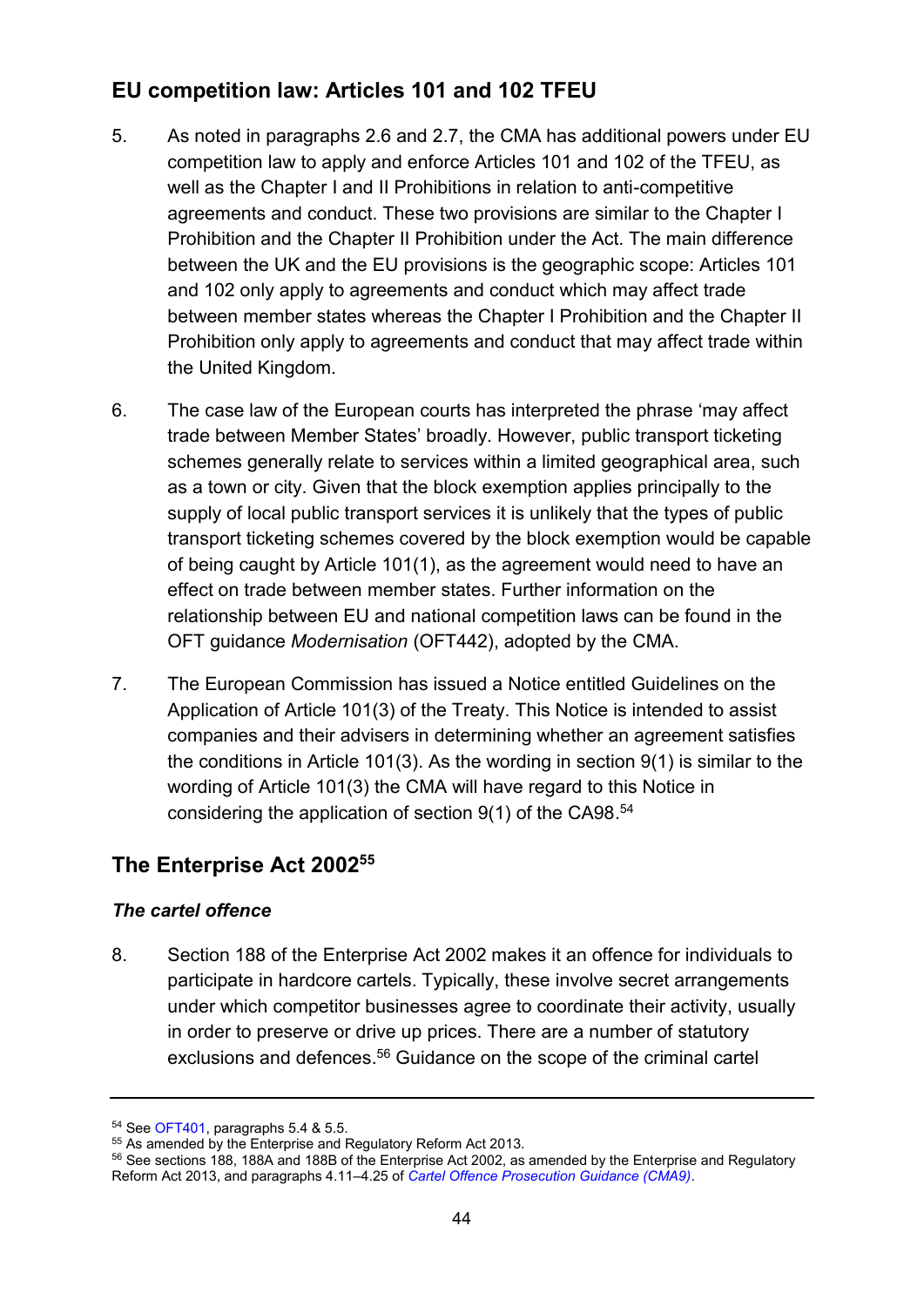offence is outside the scope of these guidelines. Further information on the criminal cartel offence can be found in CMA9 Cartel Offence Prosecution Guidance.

## **Other provisions relating to competition and public transport**

#### *The Transport Act 2000 and the Transport (Scotland) Act 2001 as amended by the Local Transport Act 2008*

- 9. Other legislative provisions relating to competition and public transport include:
	- *(a)* the competition test under Part 2 of Schedule 10 of the Transport Act 2000 which applies to certain 'qualifying agreements' between bus operators; and
	- *(b)* legislation empowering local authorities to enter into other schemes such as Quality Partnerships.
- 10. Further information on how to apply the competition tests set out in the Transport Act 2000 as amended can be found in the OFT publication *Guid*a*nce on the application of competition law to certain aspects of the bus market following the Local Transport Act 2008* (OFT452), adopted by the CMA. An overview of the two competition tests contained in Schedule 10 to the Transport Act 2000 is set out in paragraphs 2.9 onwards of the Guidance OFT452.<sup>57</sup>

#### *Bus Services Bill*

11. At the time of publication, the government has announced it will introduce a Buses Bill aiming to give councils more freedom to improve local services to make bus travel more passenger-friendly.<sup>58</sup>

#### *CMA open letter*

12. The CMA has also written a letter explaining its process for considering the appropriate balance between competition in local bus markets and partnership working.<sup>59</sup>

<sup>57</sup> However, readers should note that OFT452 (for example, paragraphs 2.8 and 9.2–9.4) refers to the block exemption and the OFT guidance in force at the time, and accordingly those paragraphs and accompanying footnotes should not be relied on and this guidance should be referred to instead.

<sup>58</sup> Department for Transport news story (11 February 2016): [New Buses Bill to deliver a better deal for the public.](https://www.gov.uk/government/news/new-buses-bill-to-deliver-a-better-deal-for-the-public)

<sup>59</sup> [Letter from the CMA to local transport authorities on bus partnership arrangements \(](https://www.gov.uk/government/publications/letter-from-the-cma-to-local-transport-authorities-on-bus-partnership-arrangements)1 March 2016).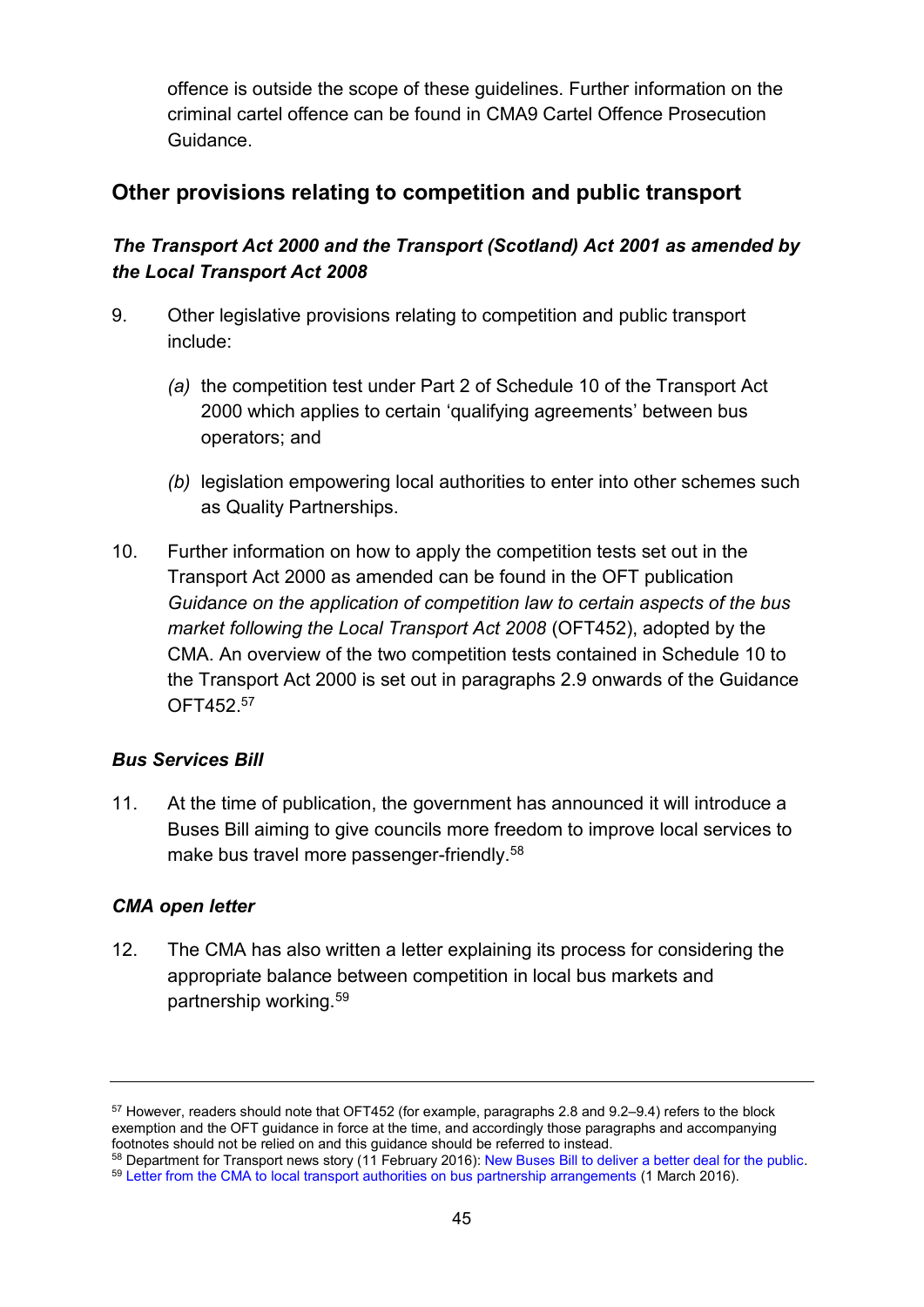# <span id="page-47-1"></span><span id="page-47-0"></span>**Appendix B: Terms used in the Chapter I Prohibition**

1. Some of the terms used in the Chapter I Prohibition and the concepts relevant to their application are explained below. Further information about these terms can be found in the OFT guidance *Agreements and Concerted Practices* (OFT401), adopted by the CMA.

## **'Undertaking'**

- 2. The term 'undertaking' is not defined in the TFEU or the CA98 but its meaning has been set out in EU law. It covers any natural or legal person engaged in economic activity, regardless of its legal status and the way in which it is financed. It includes companies, firms, businesses, partnerships, individuals operating as sole traders, agricultural cooperatives, associations of undertakings (for example, trade associations), non-profit-making organisations and (in some circumstances) public entities such as local authorities that offer goods or services on a given market. The key consideration in assessing whether an entity is an 'undertaking' for the application of the Chapter I Prohibition is whether it is engaged in economic activity. An entity may engage in economic activity in relation to some of its functions but not others.
- 3. Local authorities can be treated as undertakings for the purposes of the Chapter I prohibition in so far as they are engaged in an economic activity. A bus company co-owned by a local authority is itself an undertaking. If the local authority merely owns shares in the bus company, the authority is not necessarily an undertaking. However, if the local authority is involved in the day-to-day running of the bus business it may be regarded as an undertaking.
- 4. The Chapter I Prohibition does not apply to agreements where there is only one undertaking: that is, between entities which form a single economic unit. In particular, an agreement between a parent and its subsidiary company, or between two companies which are under the control of a third, will not be agreements between undertakings if the subsidiary has no real freedom to determine its course of action on the market and, although having a separate legal personality, enjoys no economic independence. Whether or not the entities form a single economic unit will depend on the facts of each case.

## **'Agreement'**

5. Agreement has a wide meaning and covers agreements whether legally enforceable or not, written or oral; it includes so-called gentlemen's agreements. There does not have to be a physical meeting of the parties for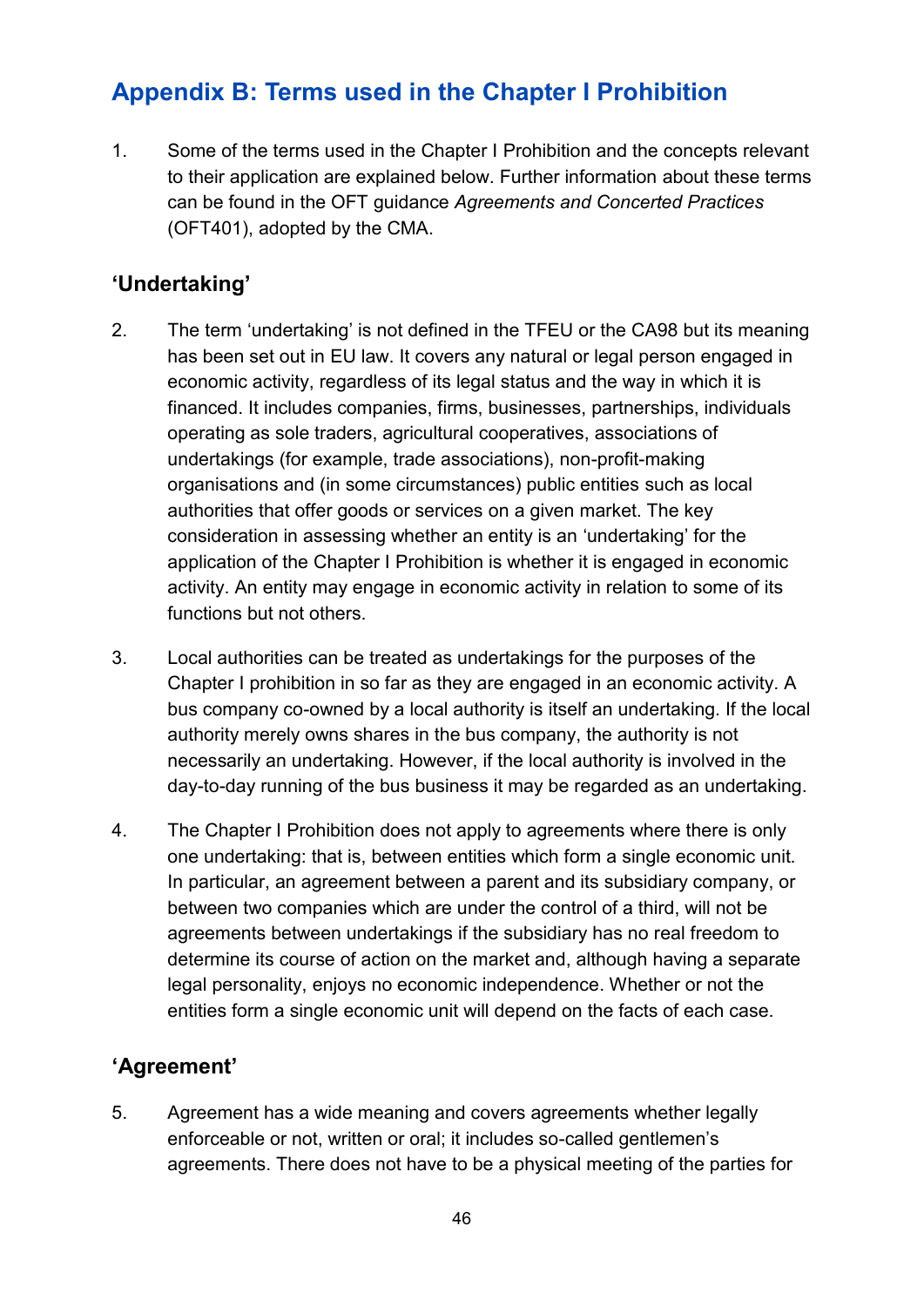an agreement to be reached: an exchange of letters or telephone calls may suffice.

6. The block exemption, however, specifies that only written agreements may benefit from it. This is to encourage transparency between parties and potential parties on the terms of their particular public transport ticketing scheme.

## **The prevention, restriction or distortion of competition**

- 7. The Chapter I Prohibition applies where the object or effect of the agreement is to prevent, restrict or distort competition within the United Kingdom (or a part of the United Kingdom where the agreement operates or is intended to operate only in that part).
- 8. An agreement will fall within the Chapter I Prohibition only if it has as its object or effect an *appreciable* prevention, restriction or distortion of competition within the United Kingdom. The European Commission's Notice on Agreements of Minor Importance<sup>60</sup> sets out, using market share thresholds, what is not an appreciable restriction of competition under Article 101 of the Treaty. In determining whether an agreement has an appreciable impact on competition for the purposes of the Chapter I Prohibition, the CMA will have regard to the European Commission's approach as set out in this Notice, information about which can be found in the OFT guidance *Agreements and concerted practices* (OFT401).<sup>61</sup>

 $60$  OJ C 291, 30.8.2014, pp1–4. Note that this Notice has been amended to reflect developments in the law since the OFT guidance *Agreements and concerted practices* (OFT401) was published. <sup>61</sup> *[Agreements and concerted practices \(OFT401\)](https://www.gov.uk/government/publications/agreements-and-concerted-practices-understanding-competition-law)*, adopted by the CMA board.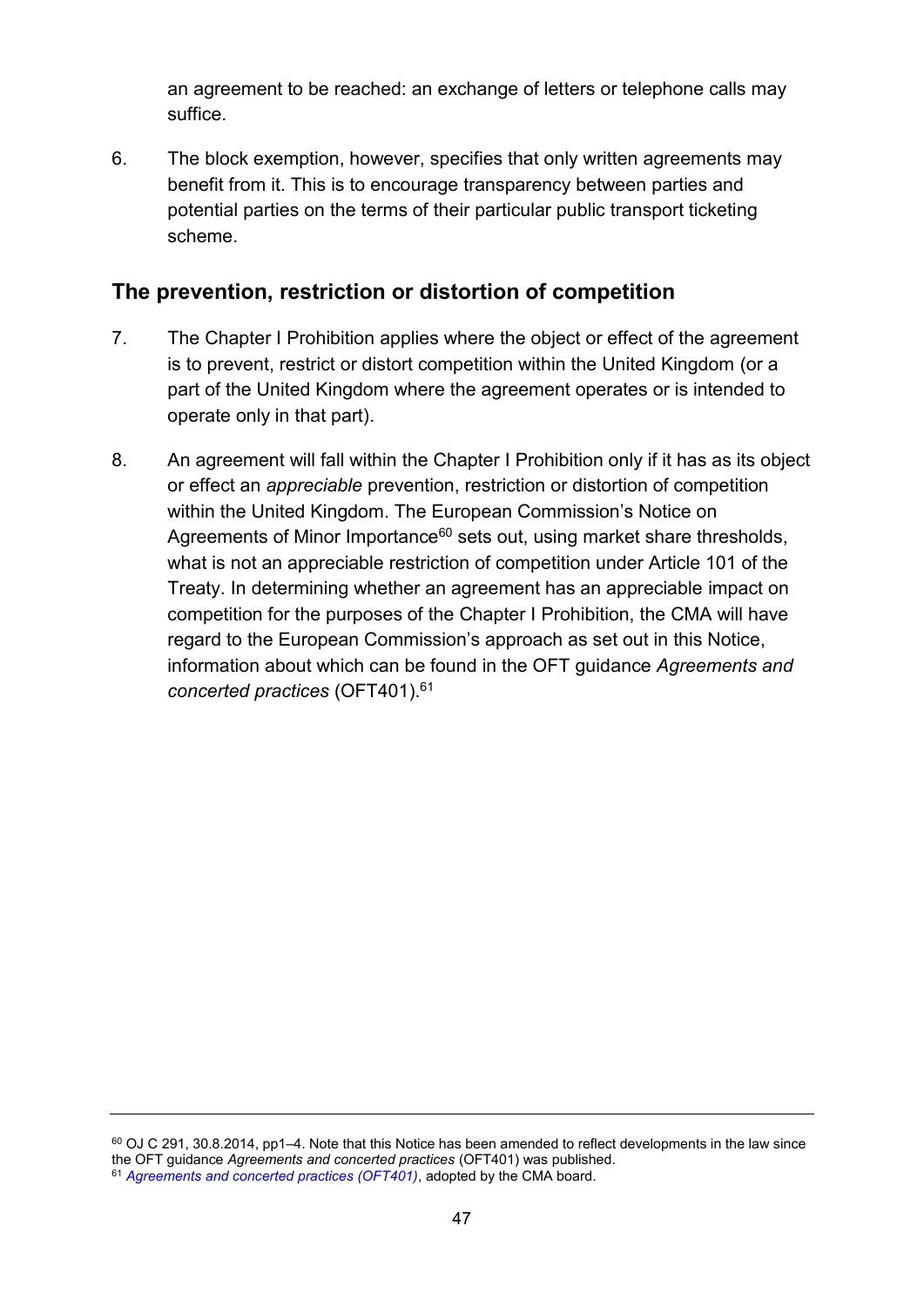# <span id="page-49-1"></span><span id="page-49-0"></span>**Appendix C: The Block Exemption**

#### **Citation, Commencement, Duration and Interpretation**

- 1. This Order may be cited as the Competition Act 1998 (Public Transport Ticketing Schemes Block Exemption) Order 2001 and shall come into force on 1st March 2001.
- 2. This Order shall have effect from the beginning of 1st March 2000 and shall cease to have effect at the end of the period of twenty-five years commencing on 1st March 2001.
- 3. In this Order—

'the Act' means the Competition Act 1998;

'block exemption' means the exemption from the Chapter I prohibition arising by virtue of this Order for the category of agreements specified in this Order;

'bus service' has the meaning given in section 159(1) of the Transport Act 1968 but excludes a bus service which is a tourist service;

'chartered service' means a public transport service:

- (a) for which the whole capacity of the vehicle, vessel or craft supplying that service has been purchased by one or more charterers for his or their own use or for resale;
- (b) which is a journey or trip organised privately by any person acting independently of the person operating the vehicle, vessel or craft supplying that service; or
- (c) on which the passengers travel together on a journey, with or without breaks, from one or more places to one or more places and back;

'complementary services' means local public transport services which are not in competition with each other over a substantial part of the route covered by the ticket in question;

'connecting service' means a service (other than a bus service, a chartered service or a tourist service) for the carriage of passengers by road, tramway, railway, inland waterway or air which is a long distance service and which runs between—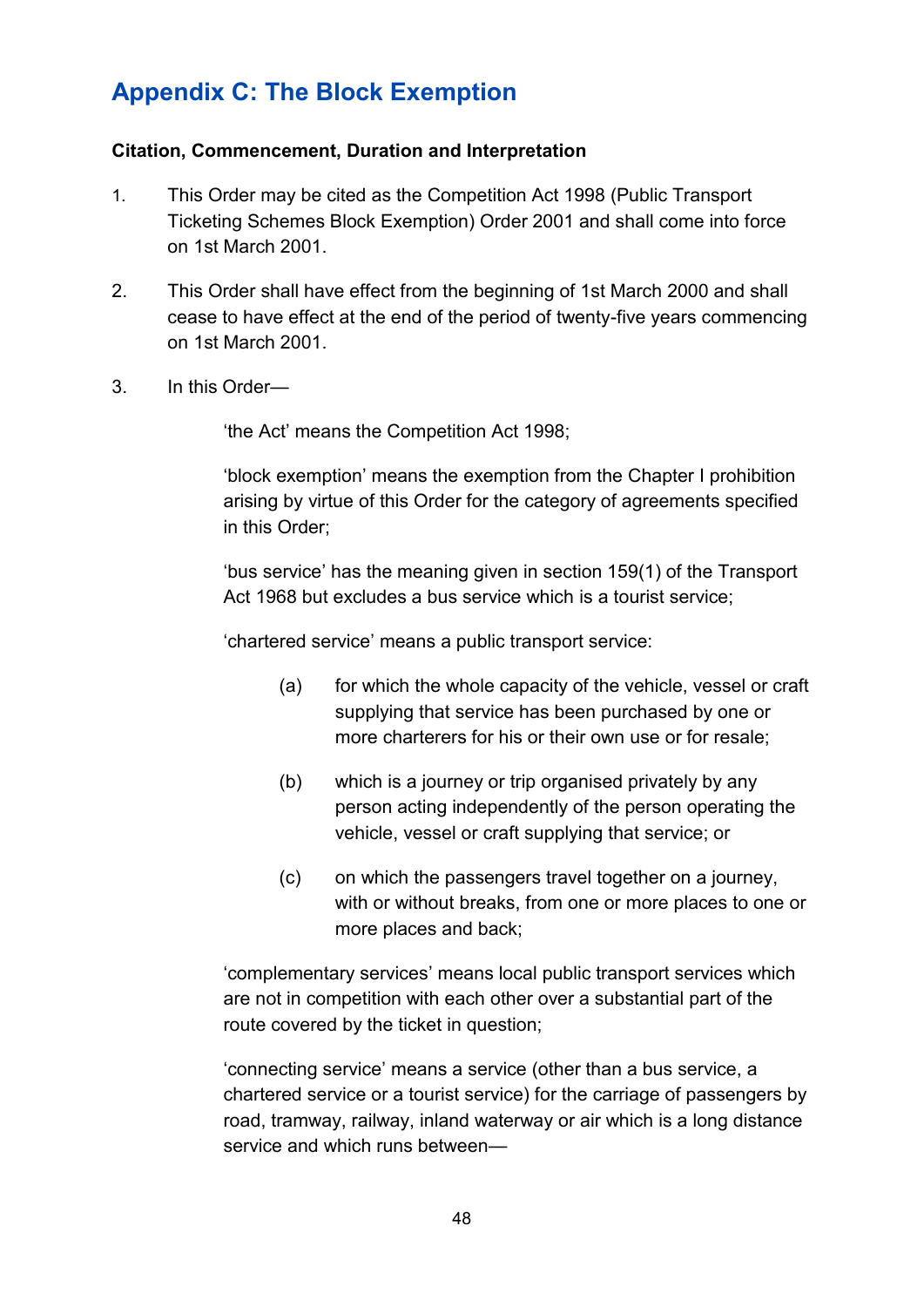- (a) a station or stopping place at or in the vicinity of which the relevant local public transport service stops; and
- (b) any other place;

'inland waterway' includes both natural and artificial waterways, and waterways within parts of the sea that are in the United Kingdom;

'journey' means any journey made by an individual passenger and includes a return journey;

'local public transport service' means:

- (a) a bus service; or
- (b) a scheduled public transport service (other than a bus service) using one or more vehicles or vessels for the carriage of passengers by road, railway, tramway or inland waterway at separate fares other than a long distance service, a chartered service or a tourist service;

'long distance add-on' means:

- (a) a ticket (or tickets) entitling the holder to make a journey solely on the local public transport services of any one operator;
- (b) a multi-operator travelcard; or
- (c) a through ticket,

each being purchased as an add-on to a ticket (or tickets) entitling the holder to make a particular journey on one or more connecting services;

'long distance operator' means an undertaking (other than an operator) supplying a scheduled long distance service using one or more vehicles, vessels or craft for the carriage of passengers by road, railway, tramway, inland waterway or air at separate fares other than a chartered service or a tourist service;

'long distance service' means a public transport service in relation to which (except in an emergency) one or both of the following conditions are met with respect to every passenger using the service: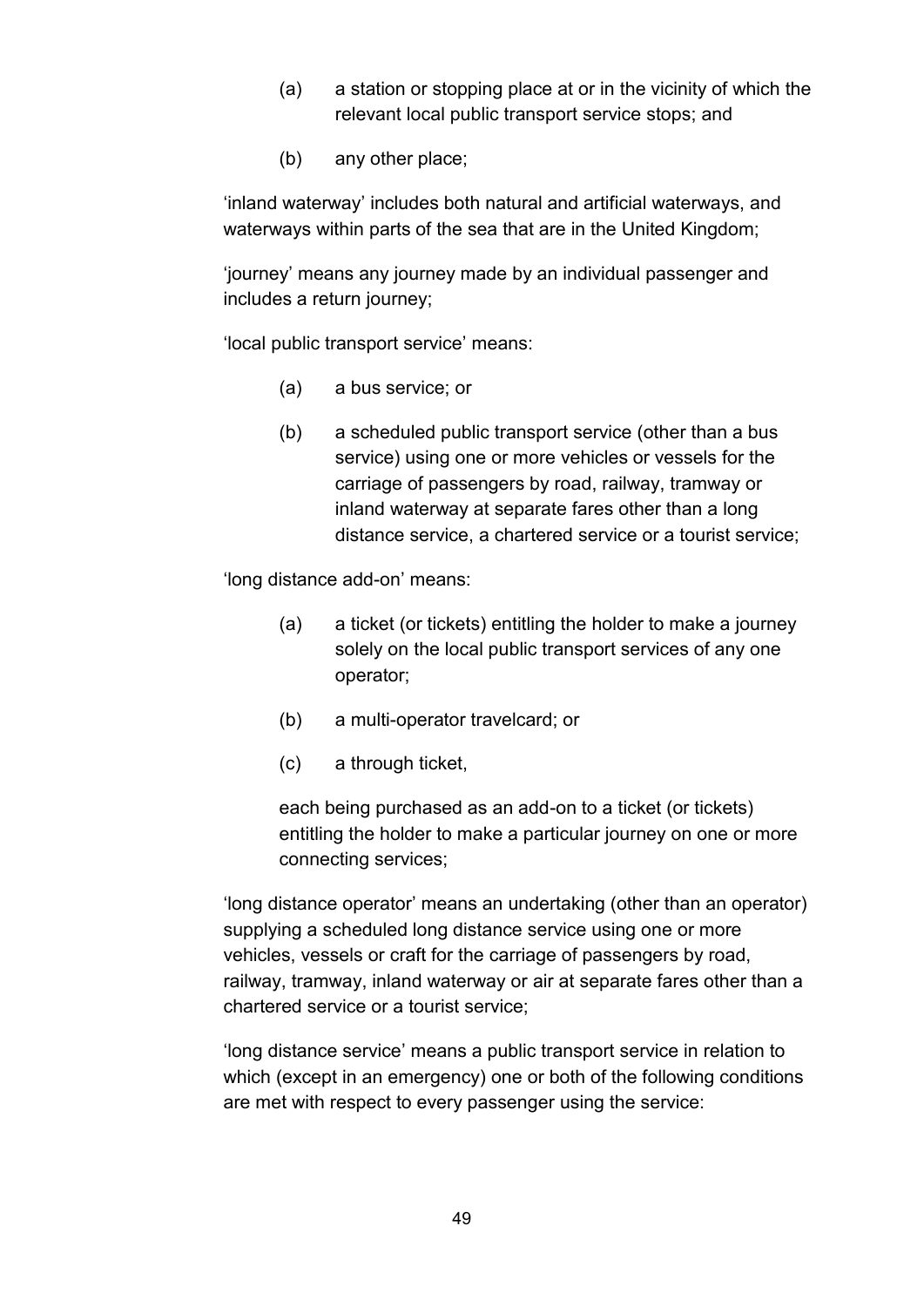- (a) the place where he is set down is fifteen miles or more, measured in a straight line, from the place where he was taken up;
- (b) some point on the route between those places is fifteen miles or more, measured in a straight line, from either of those places,

and where a public transport service consists of one or more parts with respect to which one or both of these conditions are met, and one or more parts with respect to which neither of them is met, each of those parts shall be treated as a separate public transport service;

'members of the public' means any person other than an operator, potential operator, long distance operator or potential long distance operator;

'multi-operator individual ticket' means a ticket (or tickets) entitling the holder, where a particular journey could be made on local public transport services provided by any of two or more operators, to make that journey or any part of it on whichever service the holder chooses;

'multi-operator travel card' means a ticket (or tickets) entitling the holder to make three or more journeys on specified local public transport services operating on three or more routes provided that:

- *(a)* these routes are not substantially the same;
- *(b)* [deleted]; and
- *(c)* in practice, the ticket is not substantially used by passengers as a multi-operator individual ticket or a through ticket;

'operator' means an undertaking supplying local public transport services;

'posted price' means, where a ticket is purchased from one undertaking (the seller), a wholesale price set independently by another undertaking ('the creditor') for the carriage of passengers bearing that ticket on the public transport services of the creditor;

'public transport ticketing scheme' has the meaning given in Article  $4(2)$ ;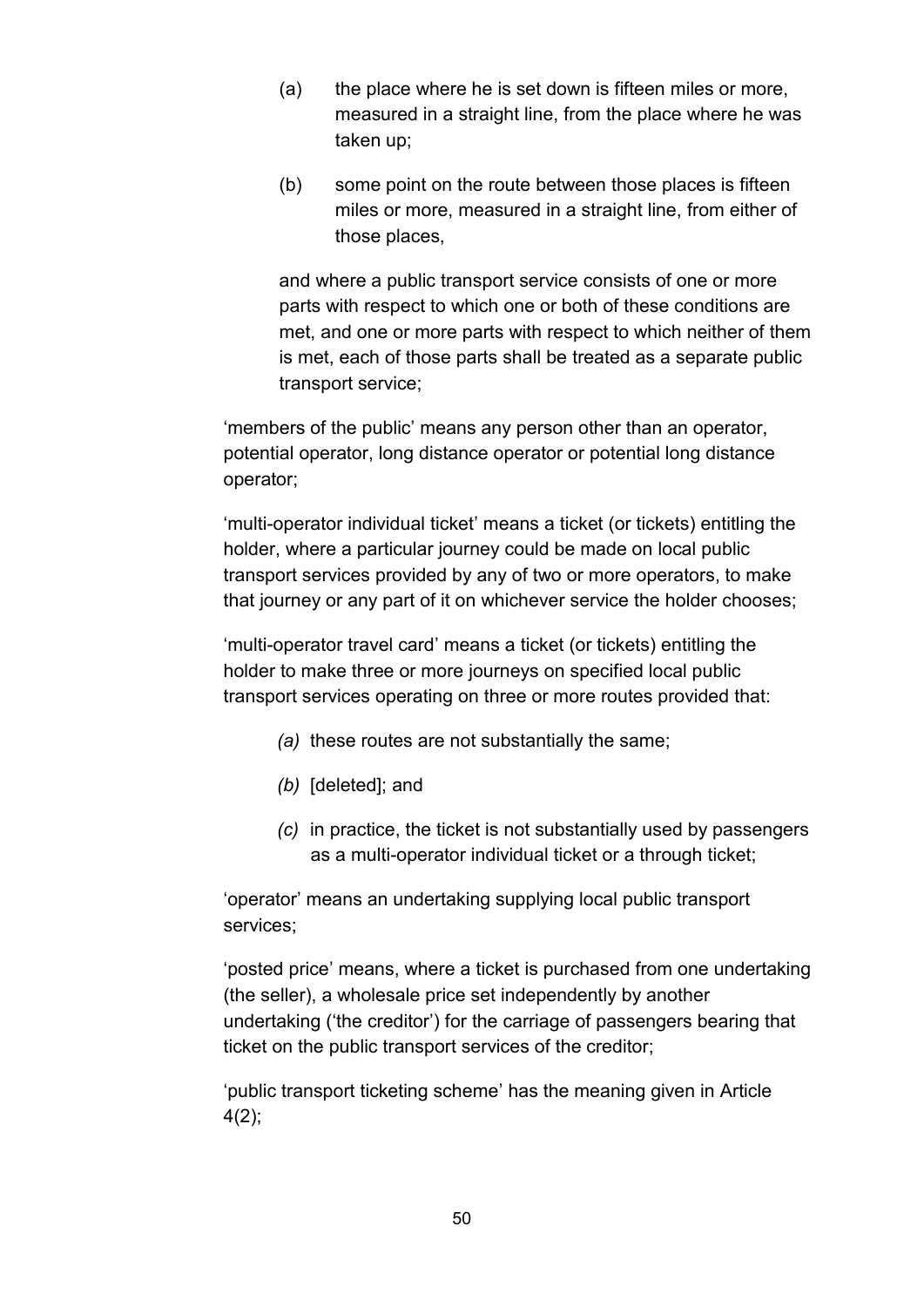'the register' means the register maintained by the CMA under rule 20 of the CMA's Rules set out in the Schedule to the Competition Act 1998 (Competition and Markets Authority's Rules) Order 2014;

'short distance add-on' means a multi-operator travelcard purchased as an add-on to a ticket (or tickets) entitling the holder to make a particular journey on a local public transport service pursuant to an agreement which provides for onward travel connections for passengers on complementary services;

'stopping place' means a point at which passengers are taken up or set down in the course of a public transport service;

'through ticket' means a ticket (or tickets) entitling the holder to make a particular journey on two or more local public transport services provided that such a journey is made on complementary services;

'ticket' means evidence of a contractual right to travel;

'tourist service' means a public transport service where the price charged for that service includes payment for a live or recorded commentary about the locality being a service primarily for the benefit of tourists;

'vehicle' includes vehicles constructed or adapted to run on flanged wheels but excludes hackney carriages, taxis, cabs, hire cars and any vehicle propelled by an animal; and

'working day' means a day which is not a Saturday, Sunday or any other day on which the office of the CMA is closed for business.

#### **Block Exemption**

- 4. (1) The category of agreements identified in paragraph (2) as public transport ticketing schemes is hereby specified for the purposes of section 6 of the Act.
	- (2) For the purpose of this Order a public transport ticketing scheme is one or more of the following:
		- (a) a written agreement between operators to the extent that it provides for members of the public to purchase a multi-operator travelcard;
		- (b) a written agreement between operators to the extent that it provides for members of the public to purchase a through ticket;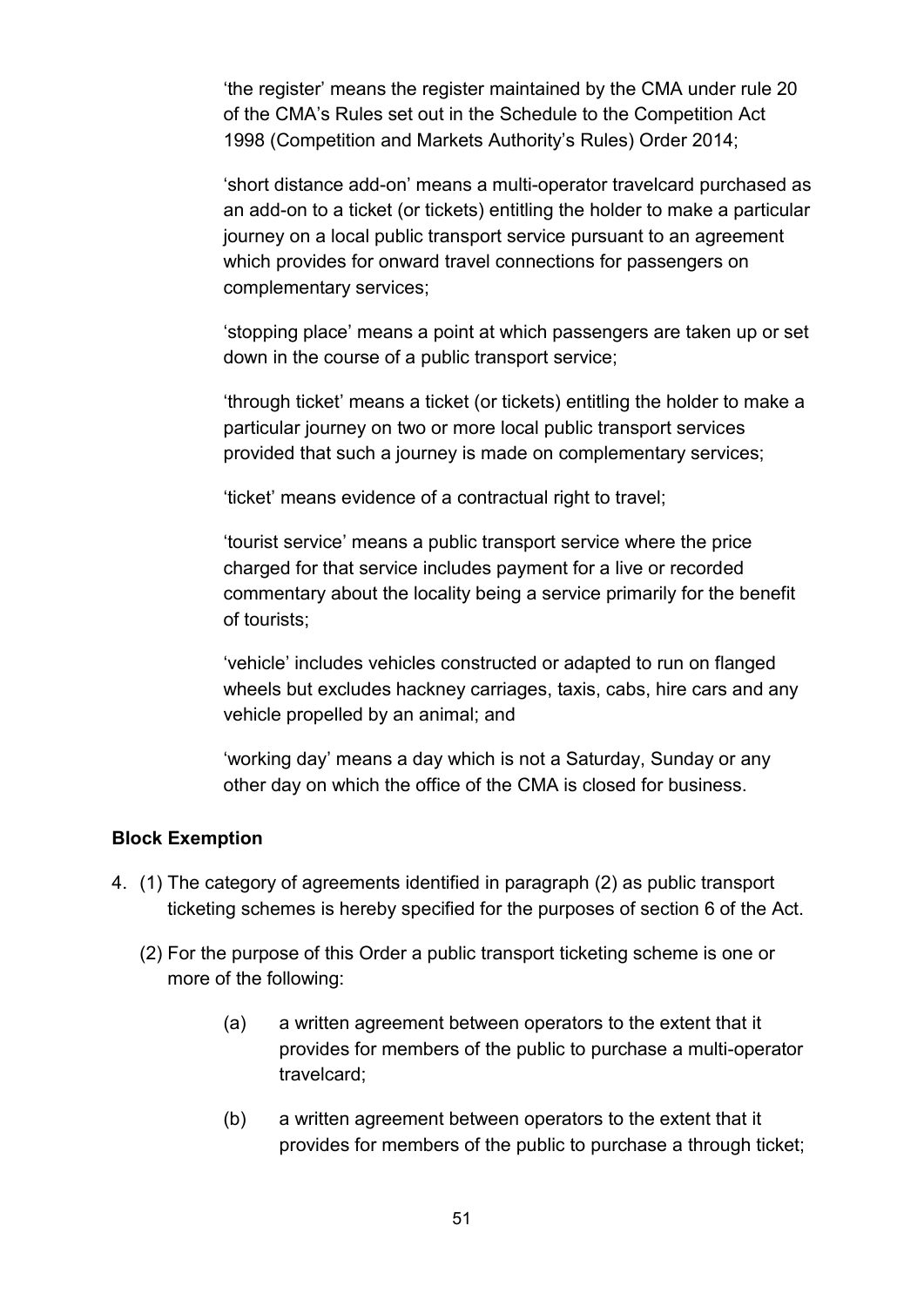- (c) a written agreement between operators to the extent that it provides for members of the public to purchase a multi-operator individual ticket;
- (d) a written agreement between operators to the extent that it provides for members of the public to purchase a short distance add-on;
- (e) a written agreement between one or more operators and one or more long distance operators to the extent that it provides for members of the public to purchase a long distance add-on;
- 5. This block exemption has effect subject to the conditions and the obligation specified in Articles 6 to 17.

#### **Conditions and consequences of breach of conditions**

- 6. Unless there is an objective, transparent and non-discriminatory reason, a public transport ticketing scheme shall not, directly or indirectly, in isolation or in combination with other factors under the control of the parties:
	- (a) have the object or effect of preventing any operator or potential operator from participating in that public transport ticketing scheme; or
	- (b) to the extent that the scheme provides for members of the public to purchase a long distance add-on, have the object or effect of preventing any operator, potential operator, long distance operator or potential long distance operator from participating in that public transport ticketing scheme.
- 7. A public transport ticketing scheme shall not, directly or indirectly, in isolation or in combination with other factors under the control of the parties, have the object or effect of limiting:
	- (a) the variety or number of routes on which any operator or long distance operator provides or may provide public transport services; or
	- (b) the freedom of operators or long distance operators to set the price or availability of, the fare structure relating to, or the zones or geographical validity applicable for, any ticket entitling the holder to make a journey solely on the public transport services of any one operator or any one long distance operator.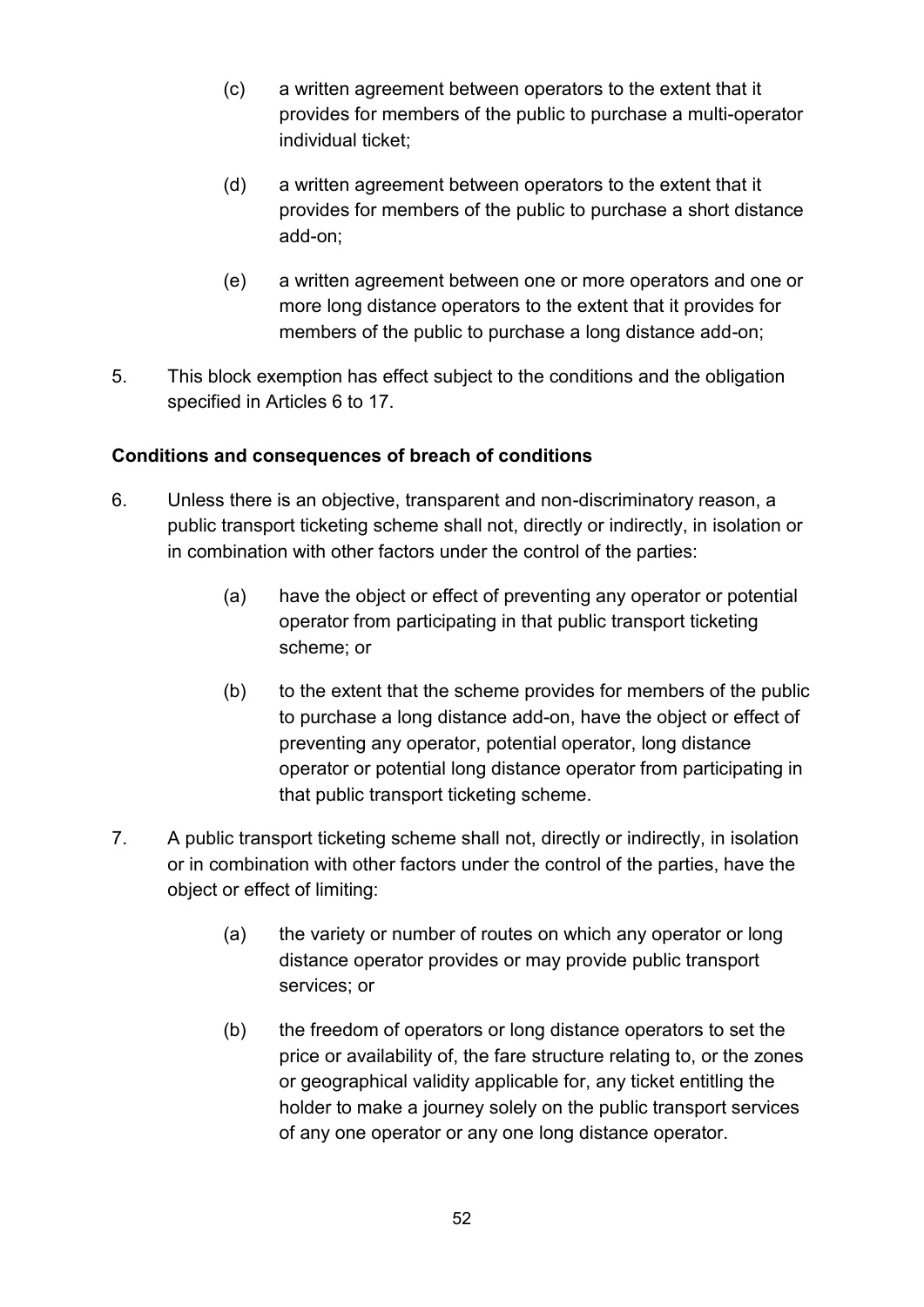- 8. A public transport ticketing scheme shall not, directly or indirectly, in isolation or in combination with other factors under the control of the parties, have the object or effect of limiting the frequency or timing of any public transport services operated by any operator or long distance operator, unless such restriction is indispensable to the effective operation of that scheme, pursuant to an agreement which provides for onward travel connections for passengers.
- 9. (1) Subject to paragraph (2), a public transport ticketing scheme shall not, directly or indirectly, in isolation or in combination with other factors under the control of the parties, have the object or effect of facilitating an exchange of information between the parties to that public transport ticketing scheme.
	- (2) Paragraph (1) shall not prevent an exchange of information between the parties to a public transport ticketing scheme which is directly related and indispensable to the effective operation of that scheme, provided that the relevant provision under which the information is exchanged is objective, transparent and non-discriminatory and that it does not breach any of the other conditions imposed by this Order.
- 10. Breach of any of the conditions imposed by any of Articles 6, 7, 8 or 9 shall have the effect of cancelling the block exemption in respect of that public transport ticketing scheme.
- 11. The parties to a public transport ticketing scheme, which provides for members of the public to purchase a multi-operator travelcard, shall not distribute between themselves the revenue received by virtue of the operation of that scheme in a way that provides the parties with an incentive to set their own fares higher than they would have been set in the absence of the multioperator travelcard, or significantly reduces the incentive for each of the parties to compete for passengers.
- 12. Breach of the condition imposed by Article 11 shall have the effect of cancelling the block exemption in respect of the relevant public transport ticketing scheme to the extent that such scheme provides for members of the public to purchase a multi-operator travelcard.
- 13. (1) Subject to paragraph (2), a public transport ticketing scheme which provides for members of the public to purchase a through ticket, multi-operator individual ticket, short distance add-on or long distance add-on, shall not directly or indirectly, in isolation or in combination with other factors under the control of the parties have the object or effect of fixing a price at which the respective through ticket, multi-operator individual ticket, short distance addon or long distance add-on is offered for sale.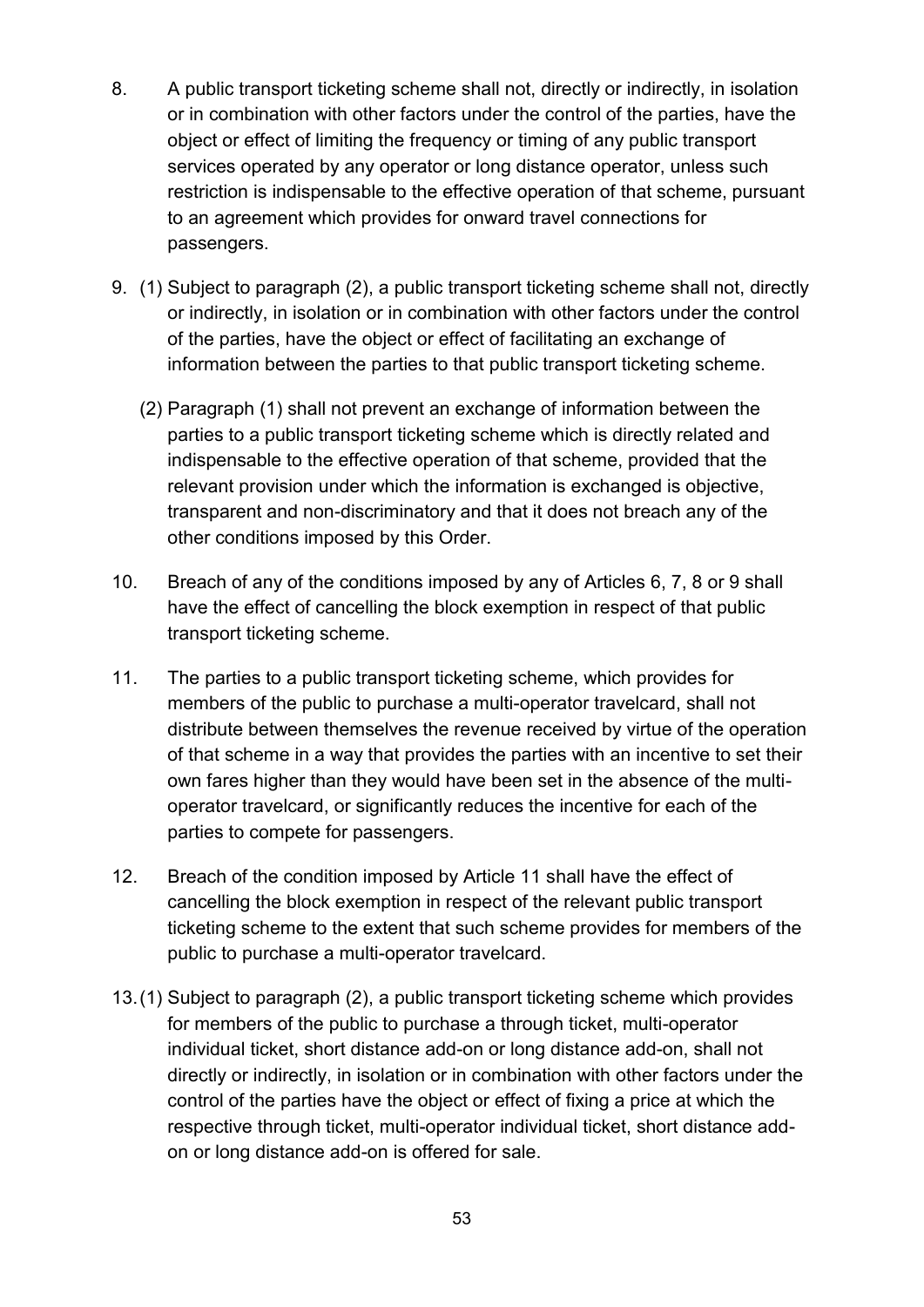- (2) Paragraph (1) shall not prevent:
	- (a) the parties to a public transport ticketing scheme from agreeing to charge each other non-discriminatory posted prices for sales of the respective through ticket, short distance add-on or long distance add-on; or
	- (b) operators from fixing the price of a multi-operator travelcard which may be purchased as a short distance add-on or long distance add-on

provided that such action does not breach any of the other conditions imposed by this Order.

- 14. Breach of the condition imposed by Article 13 shall have the effect of cancelling the block exemption in respect of the relevant public transport ticketing scheme to the extent that such scheme provides for members of the public to purchase the relevant through ticket, multi-operator individual ticket, short distance add-on or long distance add-on.
- 15. The parties to a public transport ticketing scheme which provides for members of the public to purchase a multi-operator individual ticket, shall not:
	- (a) [deleted]
	- (b) distribute between themselves the revenue received by virtue of the operation of that scheme other than pursuant to terms contained in that scheme whereby the operator which sells any particular multi-operator individual ticket retains exclusively all the revenue received from that sale.
- 16. Breach of the condition imposed by Article 15 shall have the effect of cancelling the block exemption in respect of the relevant public transport ticketing scheme to the extent that such scheme provides for members of the public to purchase a multi-operator individual ticket.

#### **Obligation to provide information to the CMA**

17. A person shall, within ten working days from the date on which it receives notice in writing under this Article, supply to the CMA such information in connection with those public transport ticketing schemes to which it is a party as the CMA may require.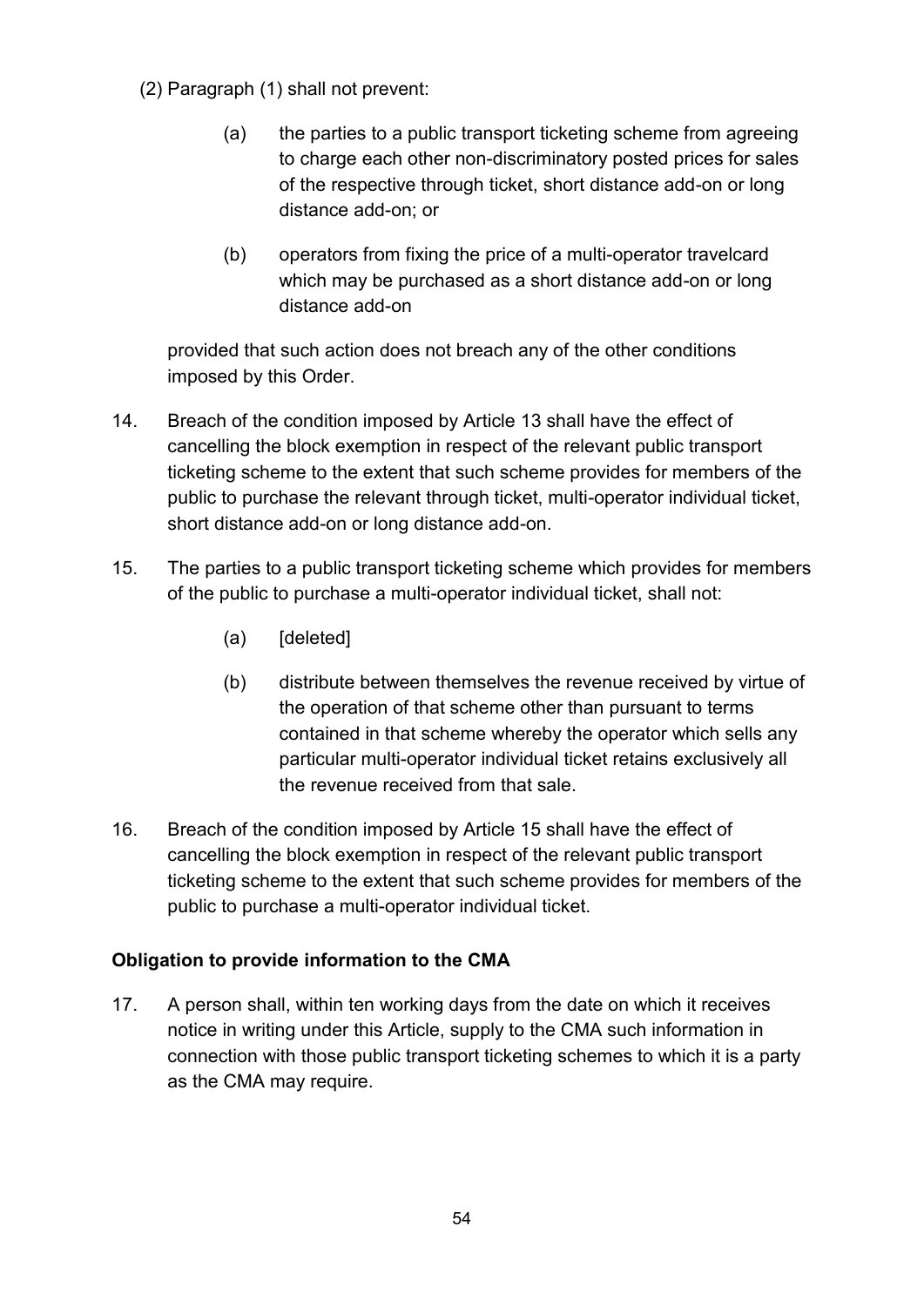#### **Cancellation by notice**

- 18. If there is a failure to comply with the obligation imposed by Article 17 without reasonable excuse, the CMA may, subject to Article 20, by notice in writing cancel this block exemption in respect of any public transport ticketing scheme to which the relevant request for information under Article 17 relates.
- 19. If the CMA considers that a particular public transport ticketing scheme is not one to which section 9 of the Act applies, it may, subject to Article 20, by notice in writing cancel this block exemption in respect of that scheme.
- 20. If the CMA proposes to cancel the block exemption in accordance with Article 18 or Article 19, the CMA shall first give notice in writing of its proposal and shall consider any representations made to it.
- 21. For the purpose of Articles 18, 19 and 20, notice in writing is given by:
	- (a) the CMA giving notice in writing of its decision or proposal to those persons whom the CMA can reasonably identify as being parties to the relevant public transport ticketing scheme; or
	- (b) where it is not reasonably practicable for the CMA to comply with paragraph (a), the CMA publishing a summary of its decision or proposal in the register and causing a reference to that summary to be published in --
		- (i) the London, Edinburgh and Belfast Gazettes;
		- (ii) at least one national daily newspaper; and
		- (iii) if there is in circulation an appropriate trade journal which is published at intervals not exceeding one month, in such trade journal,

stating the facts on which the CMA bases its decision or proposal and its reasons for making it.

22. (1) The Secretary of State shall before 28th February 2021—

- (a) carry out a review of this Order;
- (b) set out the conclusions of the review in a report; and
- (c) publish the report.
- (2) The report shall in particular—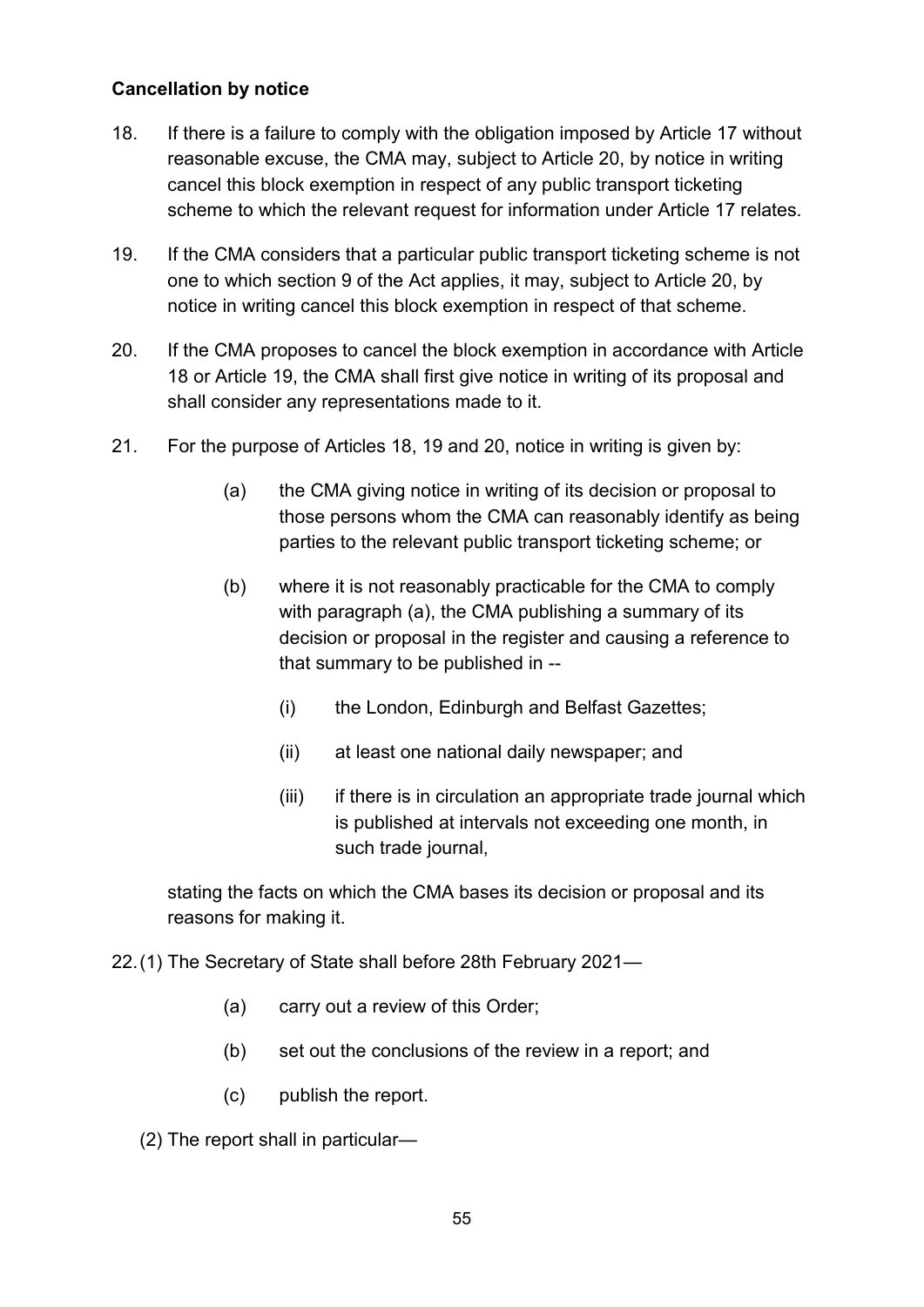- (a) set out the objectives intended to be achieved by the regulatory system established by this Order;
- (b) assess the extent to which those objectives are achieved; and
- (c) assess whether those objectives remain appropriate and, if so, the extent to which they could be achieved with a system that imposes less regulation.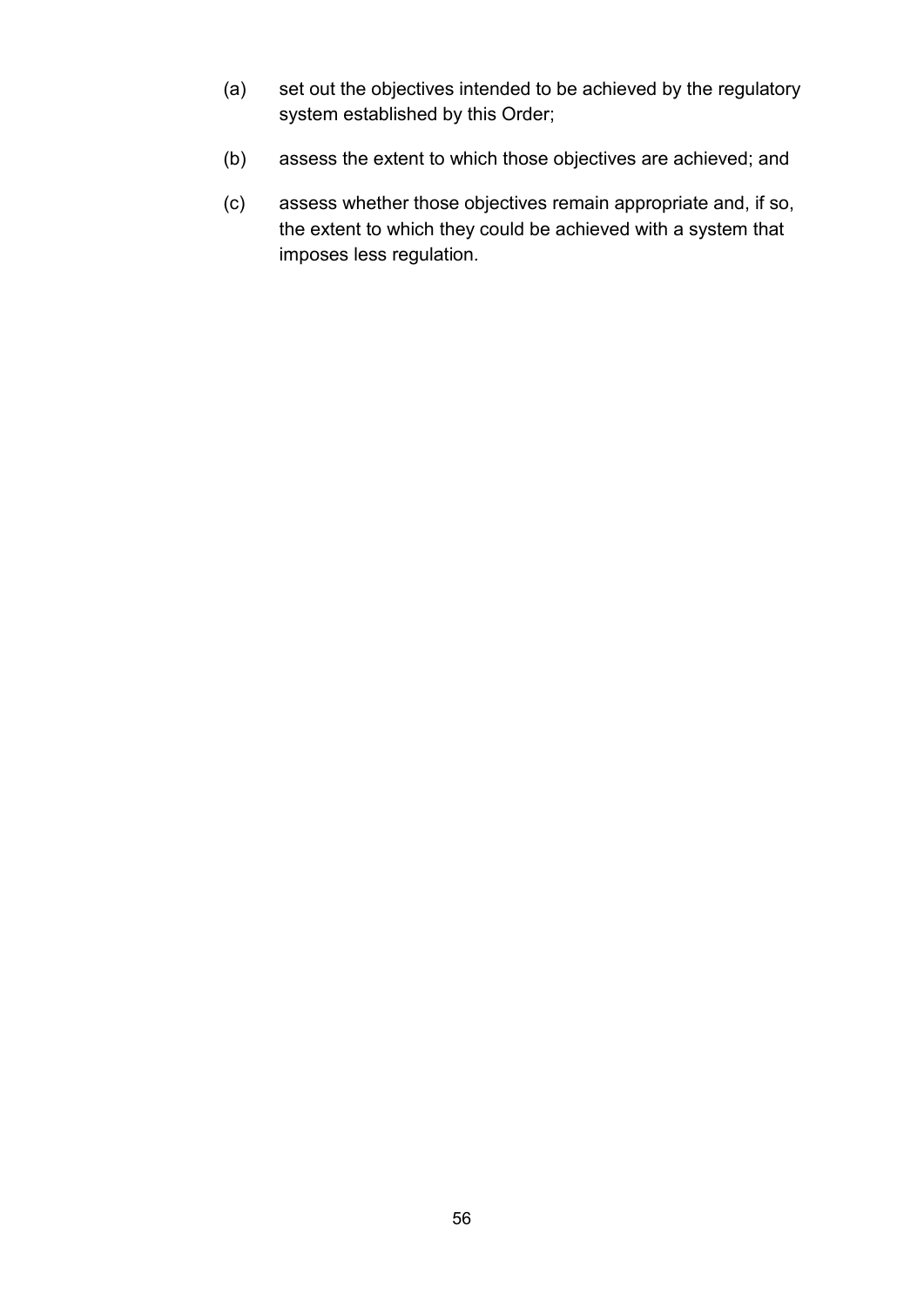# <span id="page-58-1"></span><span id="page-58-0"></span>**Appendix D: The Articles of the block exemption**

- 1. Article 1 gives the full title of the Order, Article 2 states the length of time for which the Order shall be in place, and Article 3 defines terms used in the Order. The remaining Articles are as follows.
- 2. Article 4: specifies the categories of agreements for the sale of tickets covered by the block exemption and provides that there must be a written agreement.
- 3. Article 5: provides that the block exemption has effect subject to the conditions and the obligations specified in Articles 6 to 17.
- 4. Article 6: prevents any operator or potential operator from being excluded from the public transport ticketing scheme without 'objective, transparent and non-discriminatory' reasons.
- 5. Article 7: prevents any restriction of any operator's ability to decide which routes to serve or to fix the price, availability, fare structure or geographic validity of its own single, return or individual operator season tickets.
- 6. Article 8: prevents any restriction of the ability of operators to take independent commercial decisions on the number of vehicles operated, timetables or headways (except where an agreement on schedules is indispensable to the operation of a scheme which involves the provision of onward connecting services).
- 7. Article 9: prevents the exchange of commercially sensitive information, but allows the exchange of information that is 'directly related and indispensable' to the effective operation of the public transport ticketing scheme.
- 8. Article 10: provides that any breach of Articles 6, 7, 8 or 9 results in the cancellation of the block exemption in respect of the public transport ticketing scheme to which the breach relates.
- 9. Article 11: allows revenue under a public transport ticketing scheme for an MTC to be distributed using any method, provided that the distribution method does not provide operators with an incentive to set their own fares higher than they would have been in the absence of the MTC, or significantly reduce the incentive for each operator to compete for passengers.
- 10. Article 12: provides for cancellation of the block exemption in respect of the MTC in question if Article 11 is not met.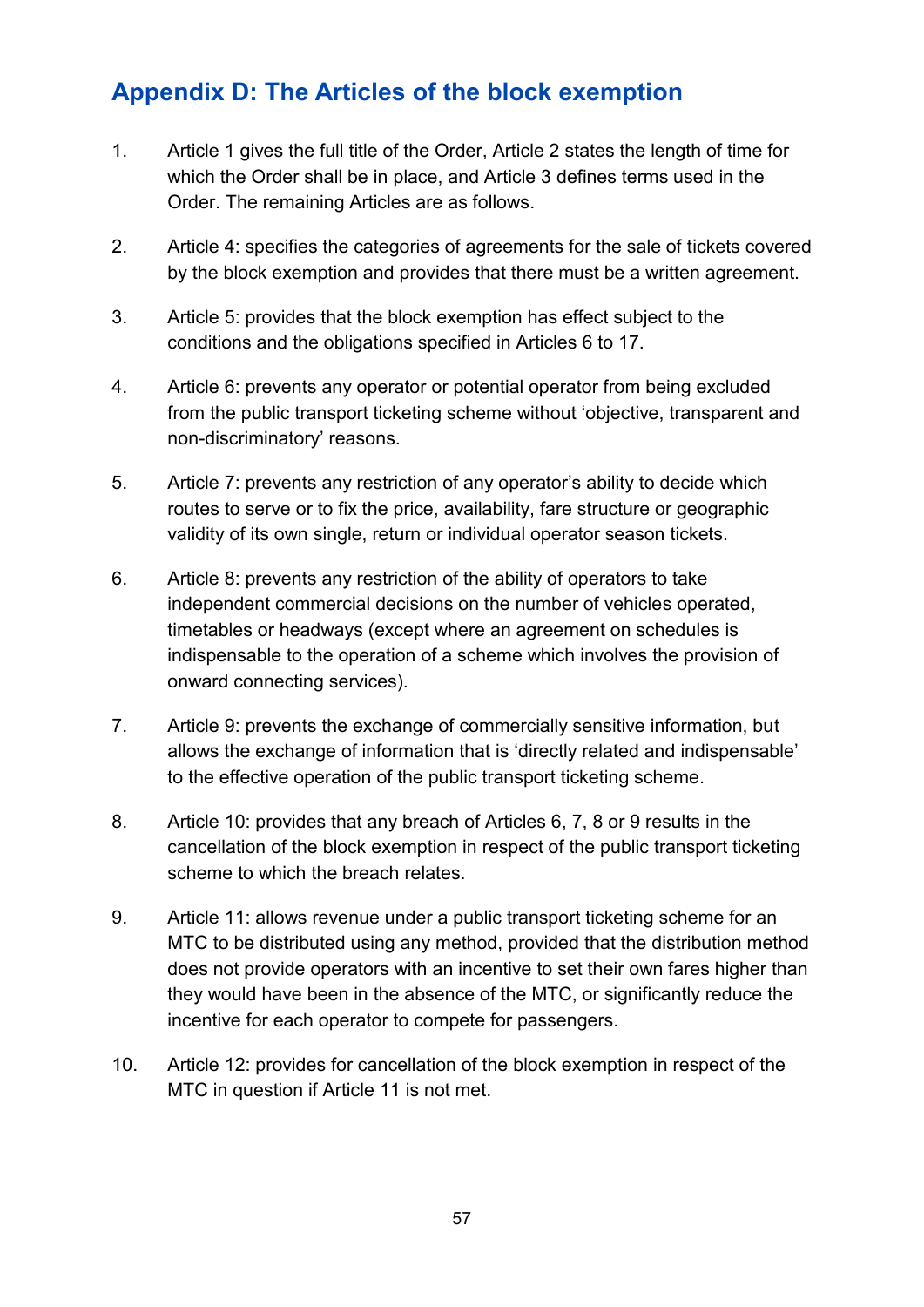- 11. Article 13: prohibits price-fixing for MITs, TTs and add-ons, but allows an agreed price for MTCs purchased as an add-on and a 'posted price' arrangement for TTs and other add-ons.
- 12. Article 14: provides for cancellation of the block exemption in respect of the ticket type in question if Article 13 is not met as regards that ticket type.
- 13. Article 15: requires revenue from MITs to lie where it falls.
- 14. Article 16: provides for cancellation of the block exemption in respect of the MIT in question if Article 15 is not met.
- 15. Article 17: specifies that a request for information must be complied with within 10 working days of receipt.
- 16. Article 18: provides for cancellation of the block exemption for failure to comply with Article 17.
- 17. Article 19: provides for the CMA to cancel the block exemption in relation to a particular public transport ticketing scheme if the scheme does not meet the conditions in section 9(1) of the Act.
- 18. Articles 20–21: specify the mechanism for cancelling the block exemption in the circumstances set out in Articles 18 or 19.
- 19. Article 22: sets out an obligation for the Secretary of State to carry out a review of the Order before it expires to assess whether its objectives could be achieved with a system that imposes less regulation on businesses.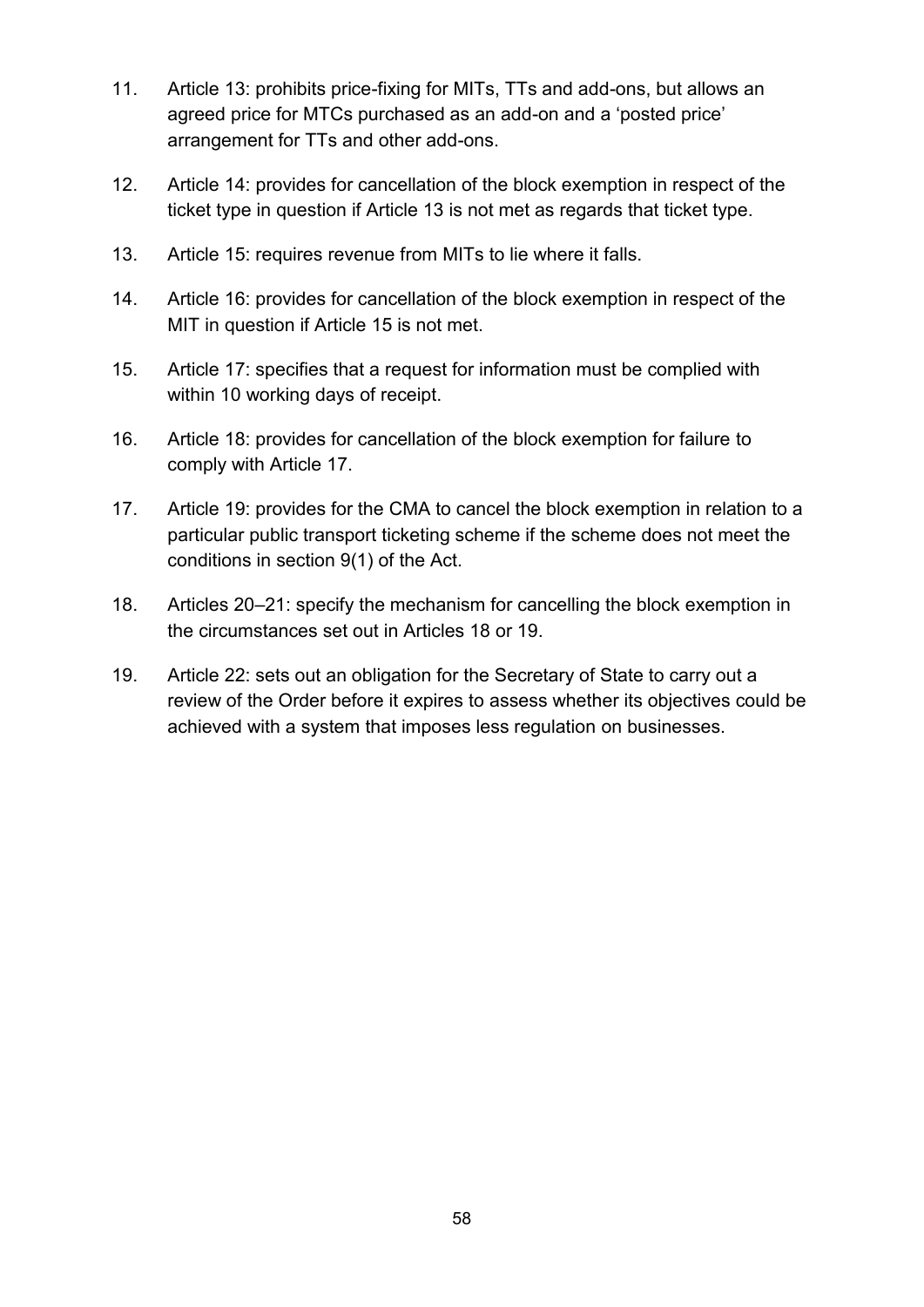# <span id="page-60-0"></span>**Appendix E: Flow charts on the application of the block exemption and whether the Chapter I prohibition applies**

<span id="page-60-1"></span>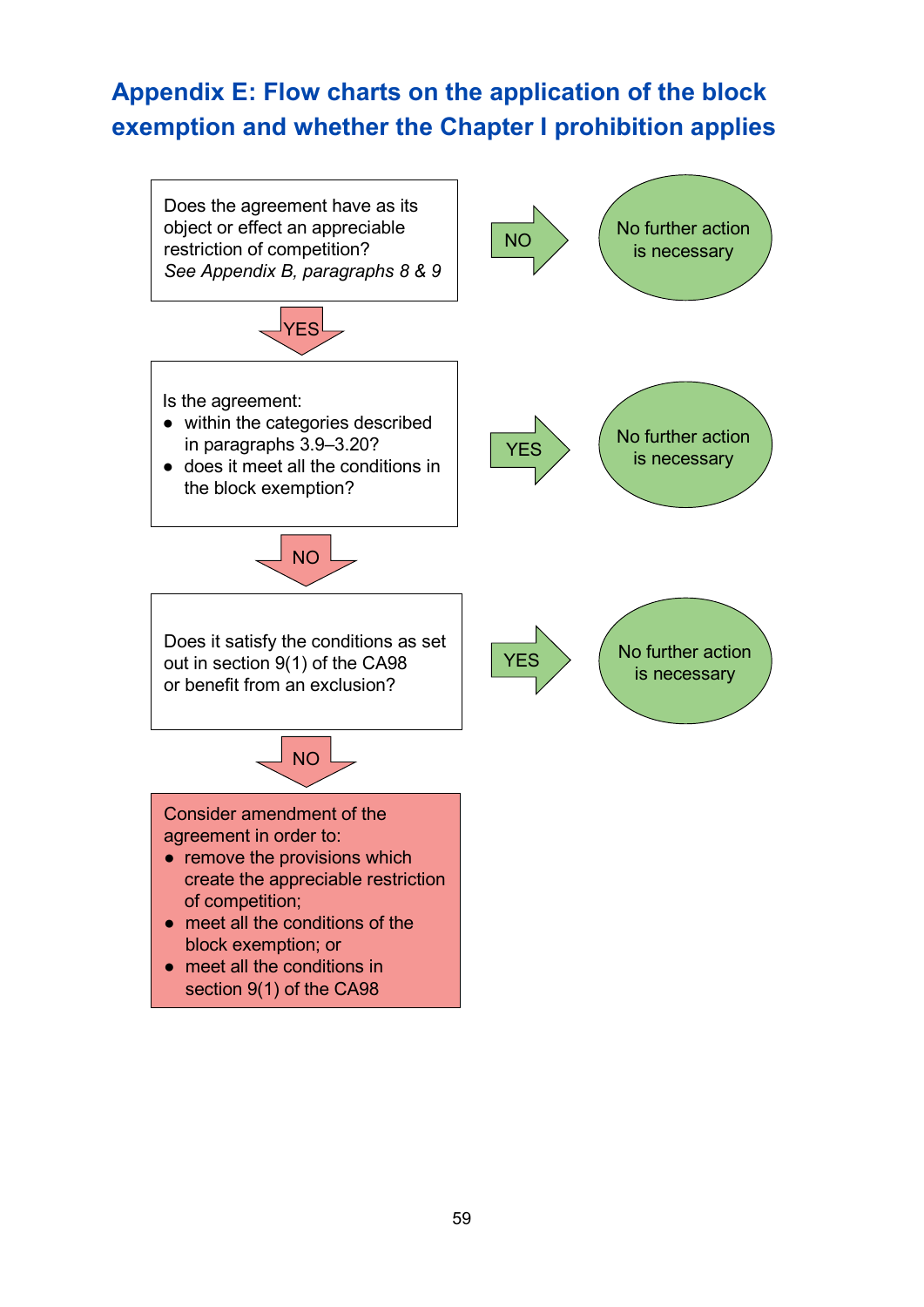## **Multi-operator individual ticket**